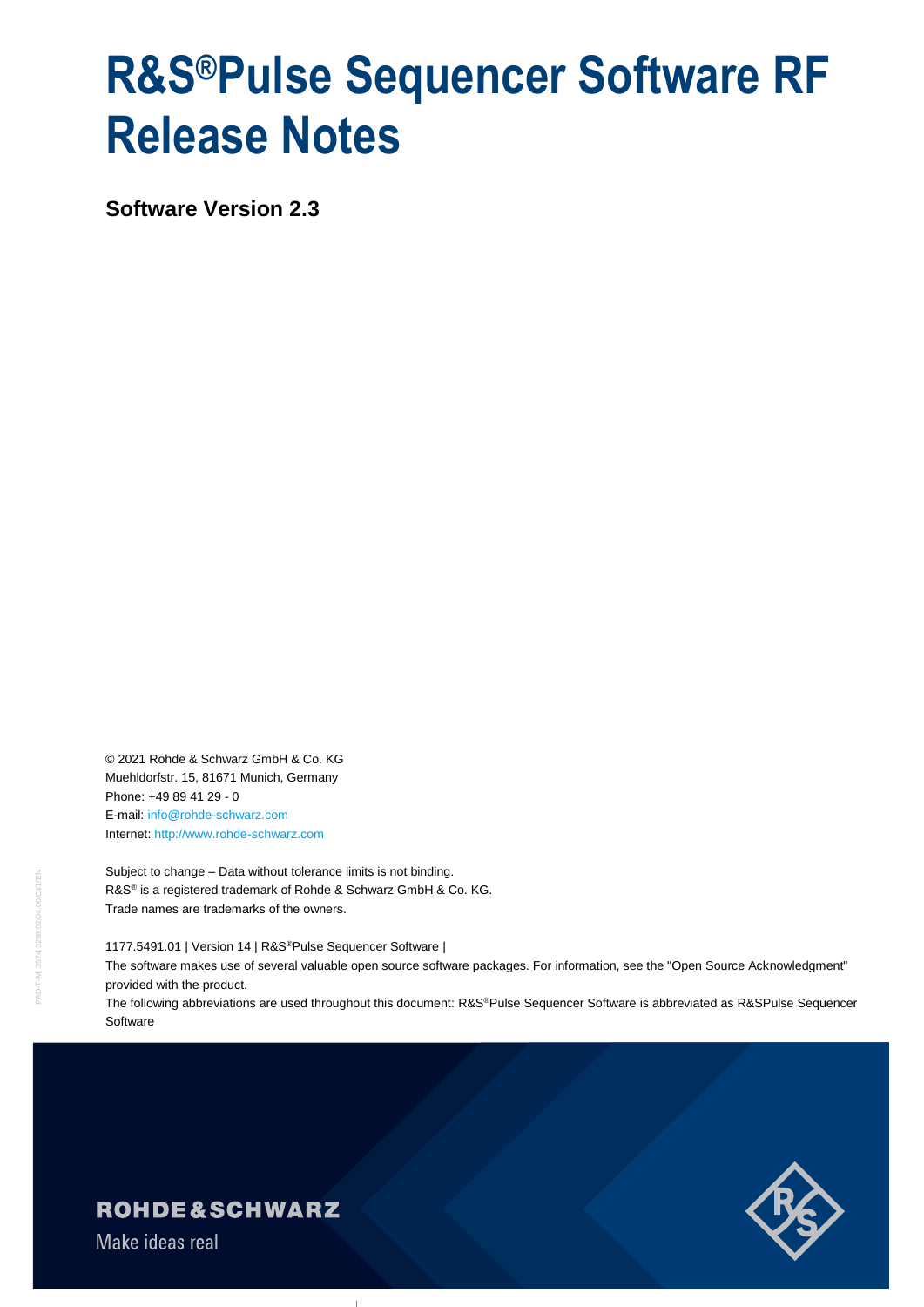# **Contents**

| 1            |  |
|--------------|--|
| 1.1          |  |
| 1.2          |  |
| 1,3          |  |
| 1.4          |  |
| 1.5          |  |
| 1.6          |  |
| 1.7          |  |
| 1.8          |  |
| 1.9          |  |
| 1.10         |  |
| 1.11         |  |
| 1.12         |  |
| 1.13         |  |
| 1.14         |  |
| 1.15         |  |
| $\mathbf{2}$ |  |
| 3            |  |
| 3.1          |  |
| 3.2          |  |
| 4            |  |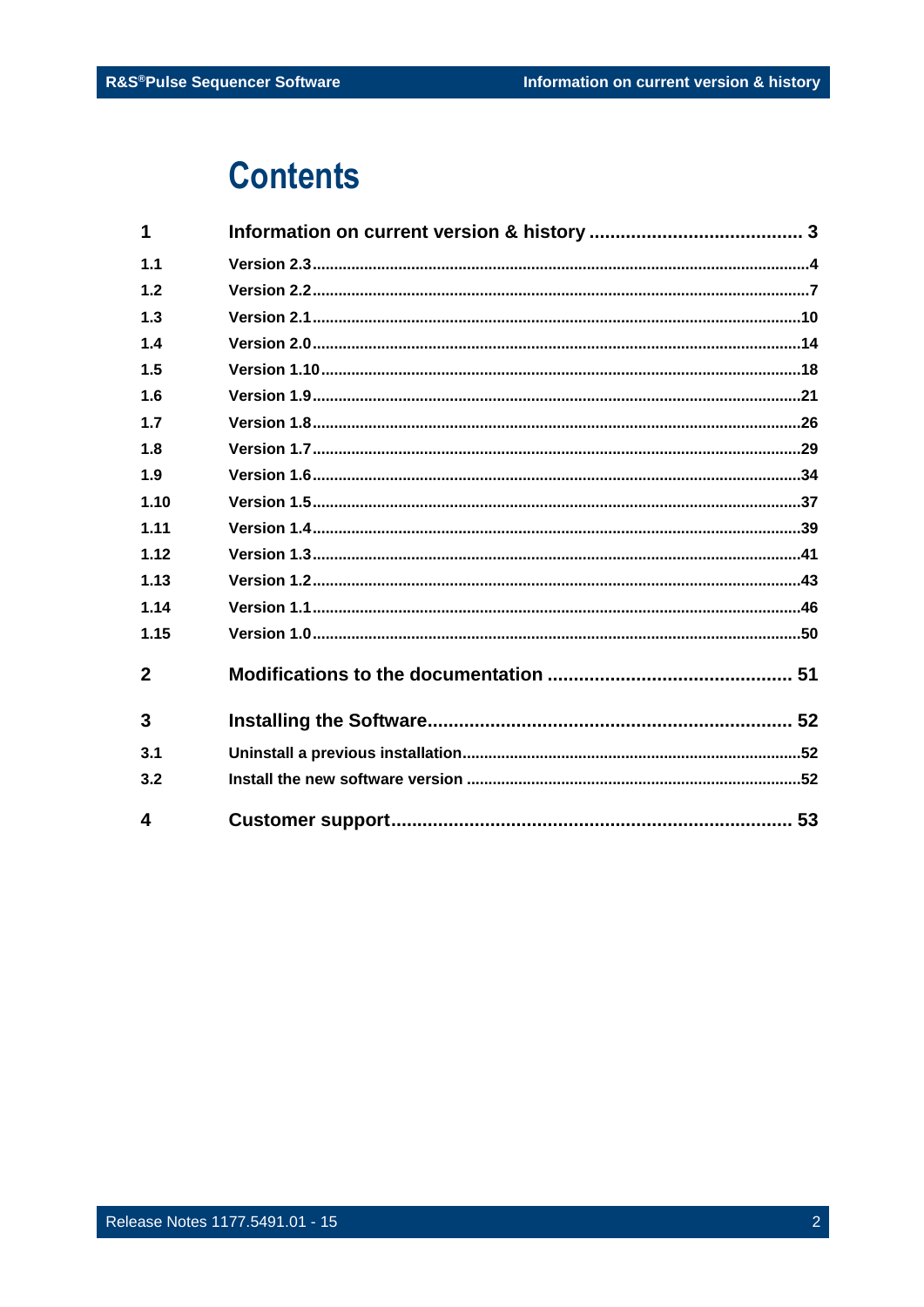# <span id="page-2-0"></span>**1 Information on current version & history**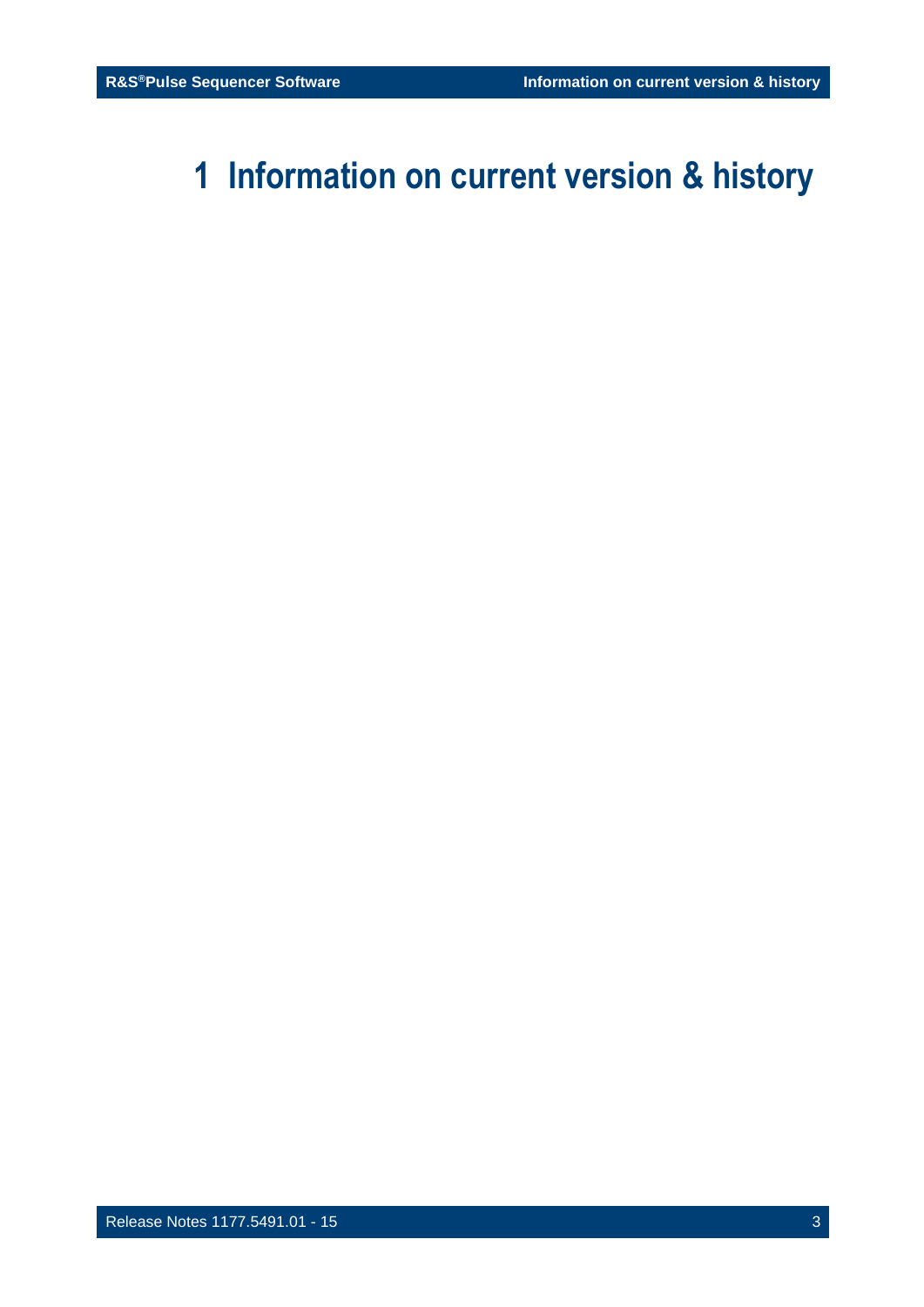### <span id="page-3-0"></span>**1.1 Version 2.3**

### **Released: November 2021**

### New functionality

### **Functions**

Added new Option SMW-K307 to increase number of interleaved emitters per baseband to 512

Added frequency agility via means of CNTRL PDWs

Added palmer scan to spiral scan

Adapted the live interleaving preview to add scrollbars when a large number of emitters is processed

Added feature to export debugging information in the main menus "debug information" action

Interleaving group contents are now collapsible in assignment dialog

Extend RX Height parameter from 100e3 to 1e9

Added separate color group for PDW traces

Added rewind functionality for raster scan

PDW Import now supports import of waveforms in R&S wv format

Added information about interleaving priority in analyze viewer

PDW traces are now displayed sorted by their emitter priority

Implemented Auto Jump Preview in the range of the first PDW in PDW Viewer

Added Shortcut buttons in sequence dialog to directly create and append pulses and waveforms

Increased maximum simulation time from 2h to 23 days with newest SMW firmware

Linked Show Connector Dialog in Main menue bar

Calibration information of imported RFPAL setups can now be viewed

Implemented auto scale when zooming in PDW Viewer

Round time support for circular scan definition

Saving big repositories took a long time. Speed up by factor 10

Enlarged drag and drop area in assignment dialog for improved usability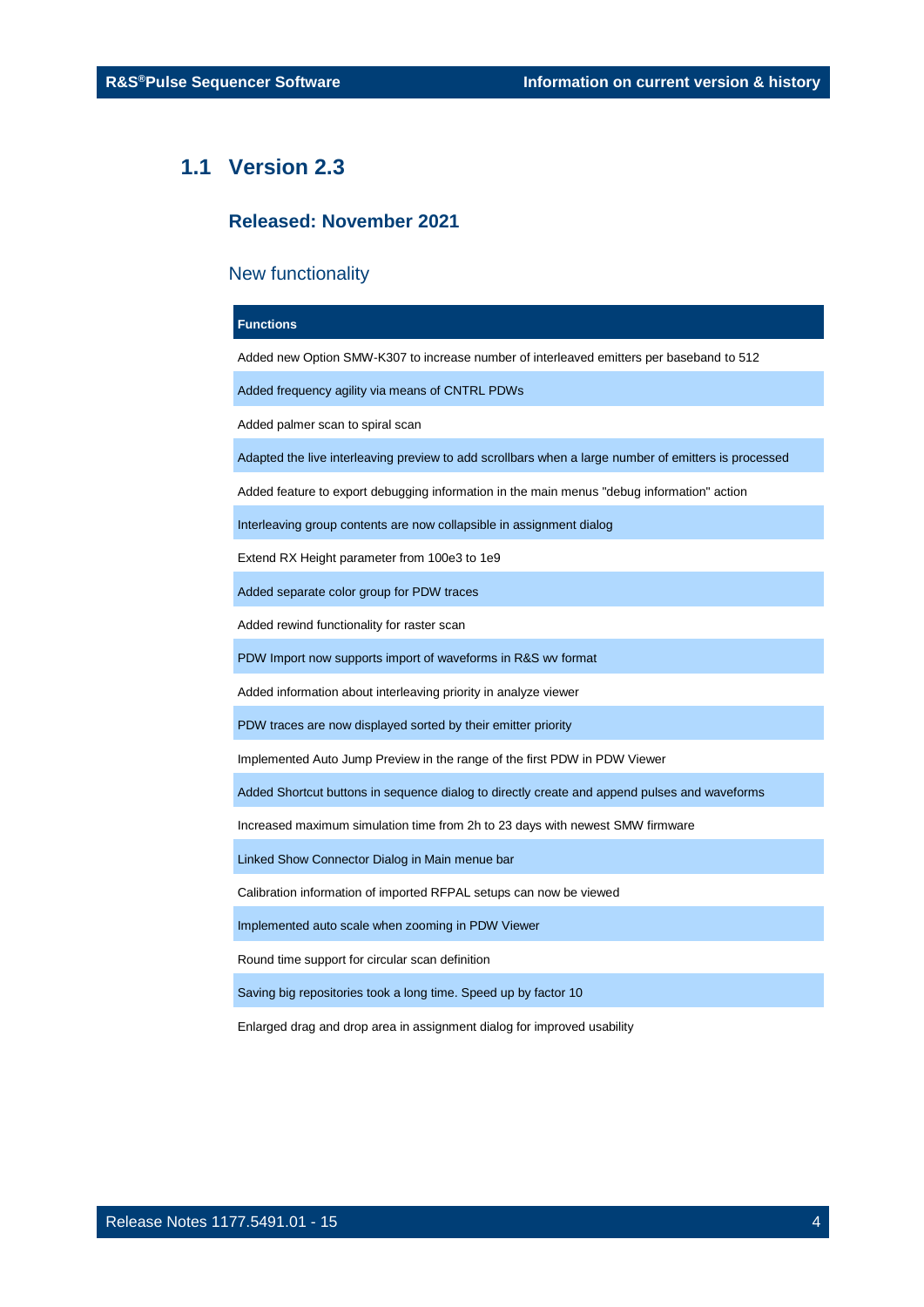#### **Improvements**

Fixed barker Codes 4a/4b. Added 2a/b

Fixed MOP Preview. Try to display maximum number of samples for preview

Delete all action did not actually unmap the Emitters in the assignment dialog

MOP Preview Sample Rate was too low. FFT preview had low resolution

Fixed waveform viewer scaling

Fixed flickering progress dialog after calculation was actually finished

Import of SMW-RFPAL setups was not working

Changes in the generator config did not update the assignment dialog

Missing update on instrument capabilities table when removing an instrument

Added checks in PDW import to prevent overlapping pulses

Fixed PDW import bandwidth info. File did display 0 for some kinds of modulations

Update of generator firmware version was missing upon refresh of instruments

Level Offset visualization was missing in analyze viewer

UNCAL message overlapped with signal generation box in block diagram

Deleting an emitter mode was not reflected in the scenario mode definitions. Resulted in invalid modes.

Changing a platform emitter did not reset the scenario mode definitions

Visualization of DF receiver antenna directions in 2D map preview had offset

Visualization of DF receiver antenna directions in 2D preview with movements had offset

Fixed memory leak in CPU 3D live preview

Deleting Emitter Types and thus causing gaps in their IDs lead to nonfunctional type selection in the TX items dialog if already assigned to a scenario

Changing the emitter type in scenarios did not reset the mode definitions

Timeout for resetting the signal generators increased. Could lead to errors in some cases

Timeout for activating rf ports alignment on the generators increased. Could lead to errors in some cases

RFPAL configuration had wrong SCPI commands

Unpinning the mode editor set it to r/o mode. No changes where possible

Changing the platform icon via the Tx items dialog did not work

Receiver movement trajectories shadowed items on 2D map. Right click menu did not appear.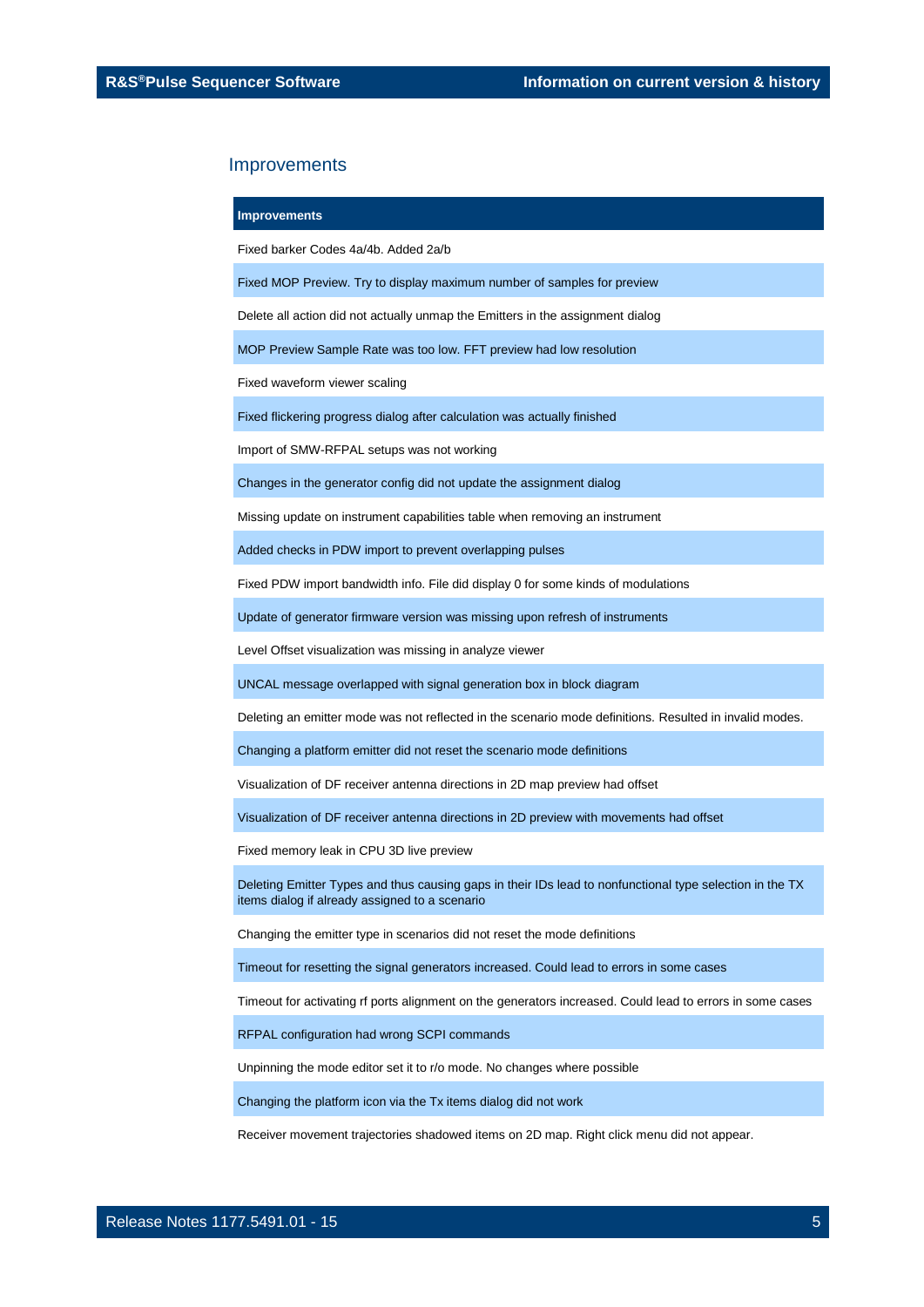Multithreading when using more threads than cores rendered progress dialog useless

Fixed broken layouts due to high DPI scaling

Cleaned up 3D scan preview dialog GUI

Generator config info showed no data if no repository was selected

R&S SMBV100A/B and R&S SGT could have configuration errors in collection or map-based scenarios

Fixed potential crash if opening the 3D antenna pattern preview and 3D scan preview windows

Generator HW dialog was empty and had a broken GUI if no workspace or repository was selected

3D CPU visualization of track modes for emitters and platform emitters had offsets

3D CPU Scan line visualization was painted between mode changes under certain conditions

3D CPU scan line visualization was missing beam offsets

3D GPU emitter scan preview: Scan line visualization did not consider beam offsets

3D GPU preview in localized scenarios took the receiver height into account twice

3D GPU track visualization did not work

Simultaneous visualization of steady and other scans did not determine optimum common preview speed

Pulse on Pulse icon was not updated in assignment dialog

Changed default movement behavior from "cyclic" to "one way"

Fixed interpolation bug in cyclic movements. Don't interpolate the jump back from end point to start point

Doppler calculation of moving platform emitters and a moving receiver was faulty. Always a 3GHz default frequency was assumed for the platform emitters.

Fixed math problems in FSK modulation. Could cause 0 signal.

Uninitialized variable caused INF values in interleaving analyze viewer

Fixed potential timeout error when configuring the extended sequencer after a reboot for the first time

Tooltips for PDW parameters where missing in PDW viewer

IDs where missing for PDW list collection scenario in PDW viewer

Analyze Viewer did not work for imported PDW lists

Higher priority PDWs potentially dropped due min PRI violation with prior lower priority PDW.

### Known issues

**Known Issues**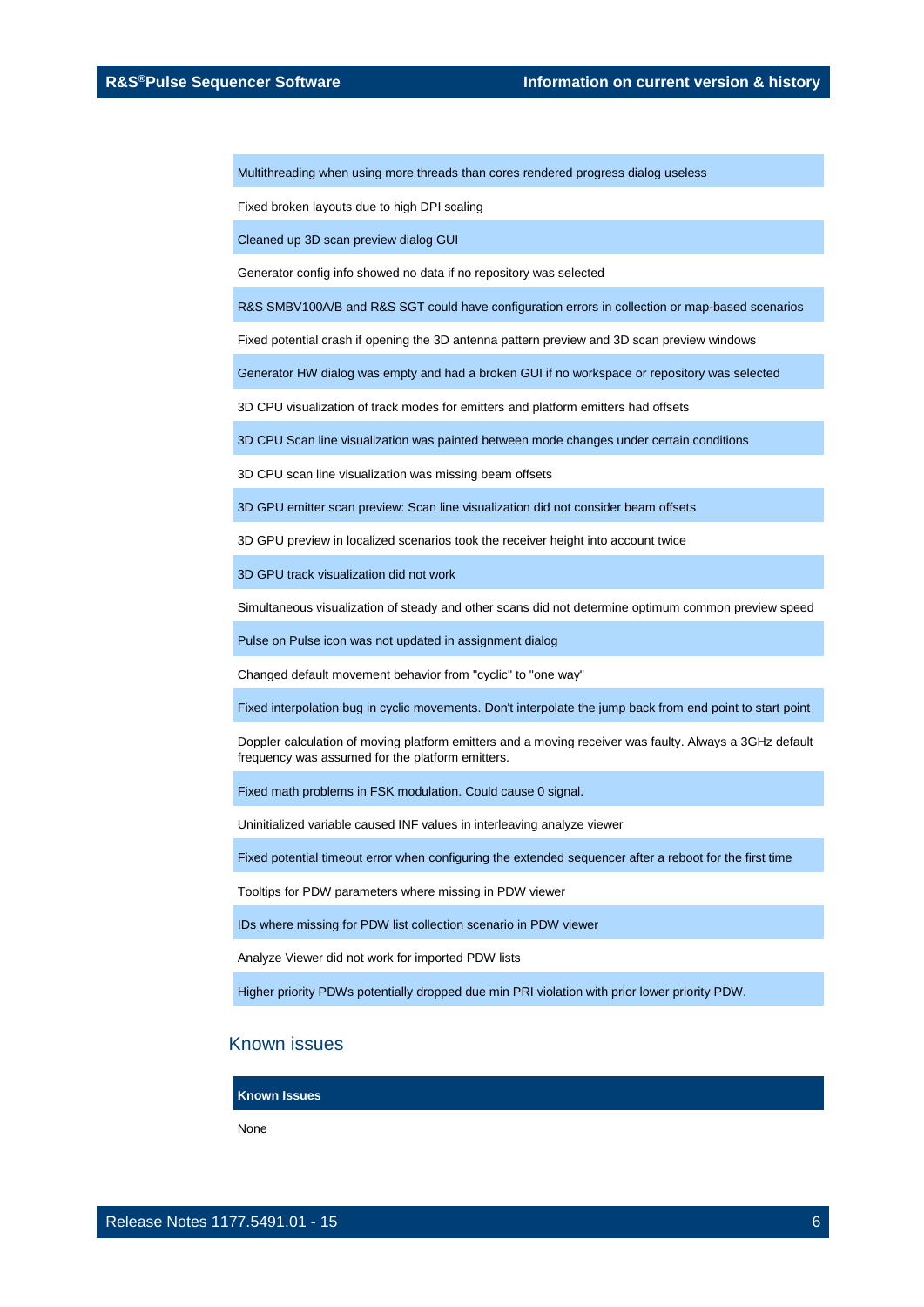### <span id="page-6-0"></span>**1.2 Version 2.2**

### **Released: October 2021**

### New functionality

### **Functions**

Improved the software startup time by 300%

Progress dialog is now movable and resizable

Added proxy settings for networks using proxy servers

Refactored the upper toolbars actions, buttons and icons

Antenna patterns have a customizable resolution in CPU mode now

Improved discovery times of the repository manager dialog by 1000%

Adapted software to new R&S CI. Changed default color scheme, application icons and splash screens

Added support for SMW-B1067, SMW-B1056, SMW-B1067N and SMW-B1056N RF options

Redesigned block diagram workflow and GUI

Redesigned scenario dialogs for improved usability

Added plugin variables preview table in plugin dialog

Added a functionality to define override markers to identify specific emitters

Improved PDW import logic. If imported PDWs result in ARB segments, it is now checked if there are duplicates in the imported list. Duplicate pulses are no longer calculated as additional ARB segments, but reference a single common segment now, which greatly decreases file size and calculation times.

Maximum number of chips increased in PDW import for the ASK, PSK, FSK, Custom Phase and PLFM mop types from 16 to 4096.

Added R&SSMBVB100B-K525 1GHz RF bandwidth support

Added 2GB ARB RAM buffer support for faster calculation of large waveforms

Improved calculation speed for large waveforms (<1GB) by 300%

Improved calculation speed for large waveforms (>1GB) by 100%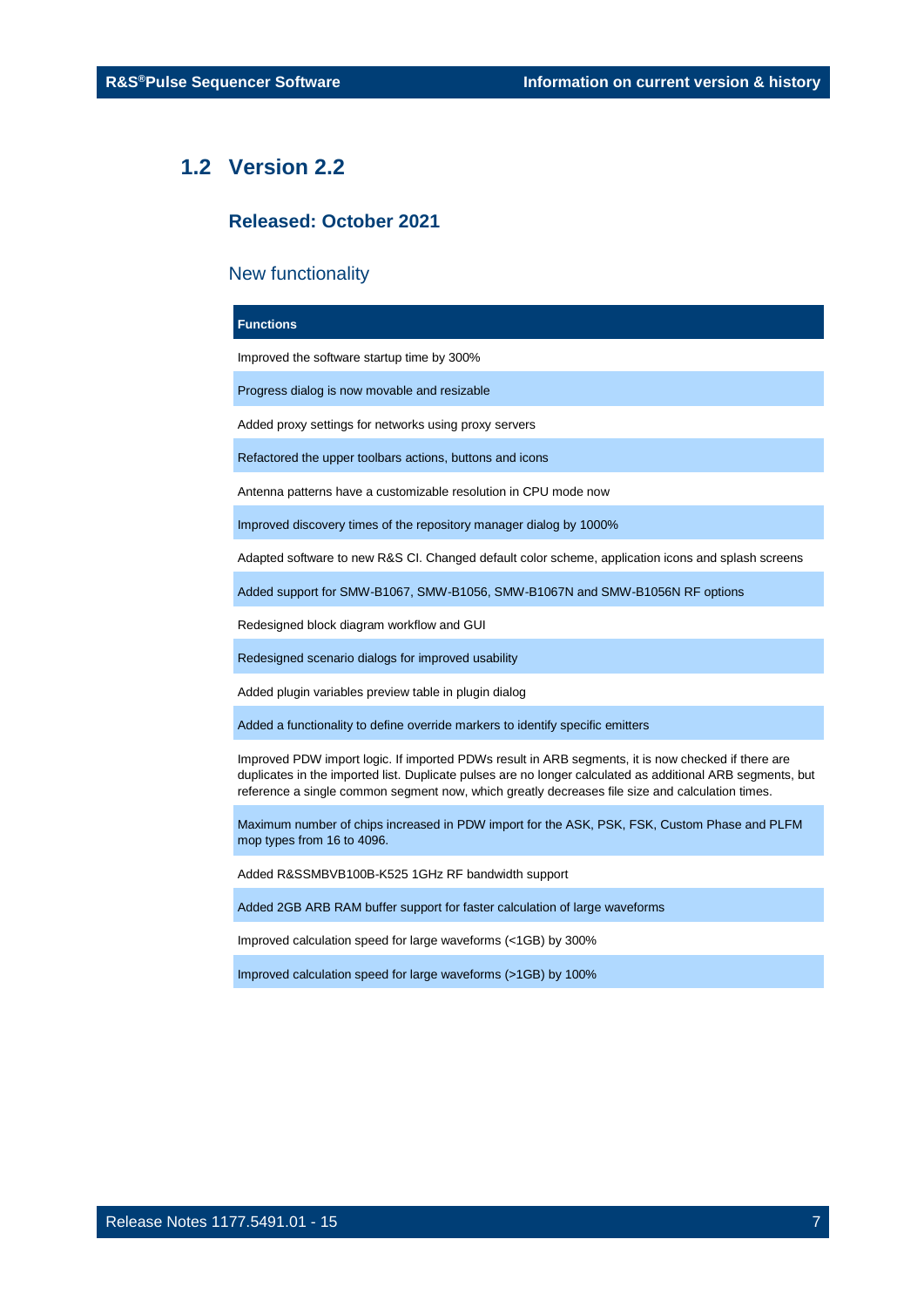#### **Improvements**

Prevent potential crash when generators are synchronized when switching between repositories

The emitter type was not shown in the assignment dialog, if its alias name was the same as its type name

Progress dialog refactored. Not usable for a large number of parallel threads. Graphics where broken

Fixed 3D Vehicle visualizations in combination with map view, icons where too small

Changed Wording "Master/Slave" to "Primary/Secondary". Old SCPIs are backward compatible

Fixed window resize functionality, when not using the bottom right resize slider

Fixed missing GUI update in generator configuration dialog after changing generator model

No filtering of generators depending on setups was done. A generator that was present in multiple setups was shown as duplicate instrument

Sequence markers where disabled by default in localized an direction finding scenarios

Unsupported instruments like R&S SMU 200A, R&S SMJ 100A and R&S SMM 100A were also shown in the non DFS version of the software

If a generator in "Master" mode inside a hardware setup had no signal assigned to it, the SW crashed

Fixed maximum signal upload timeout. It was limited to 250s, which could lead to timeouts when uploading large waveform files

When exchanging a plugin by other one, all plugin tables in the corresponding dialogs where the plugin is used where not updated to new variables

Altitude parameter for line movements had wrong SCPI limits

Disabled calculate button if the volatile results are already there

Fixed potential crash when running the SW on high resolution monitors

SCPI recorder trace for creating virtual generators was missing

SCPI recorder trace for creating virtual generators was missing

SCPI command for creating virtual generators was missing

SCPI recorder trace for creating generators was displaying unnecessary commands

SCPI recorder trace for mode editor operation was displaying wrong and unnecessary commands

SCPI recorder trace for assignment operations was displaying wrong parameters

Start preview after trigger option was not working

Fixed missing SCPI remote connection status icon update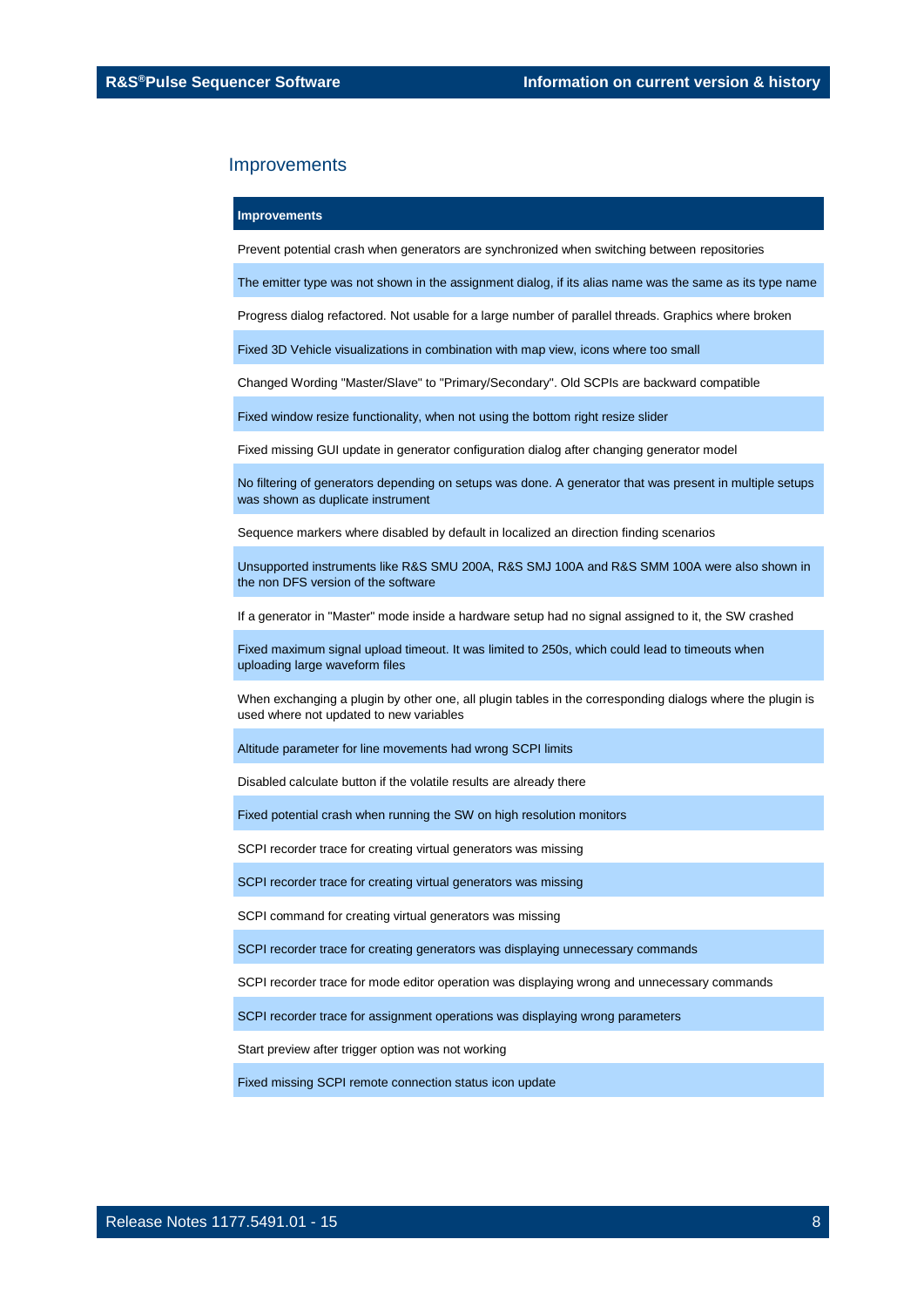### Known issues

**Known Issues**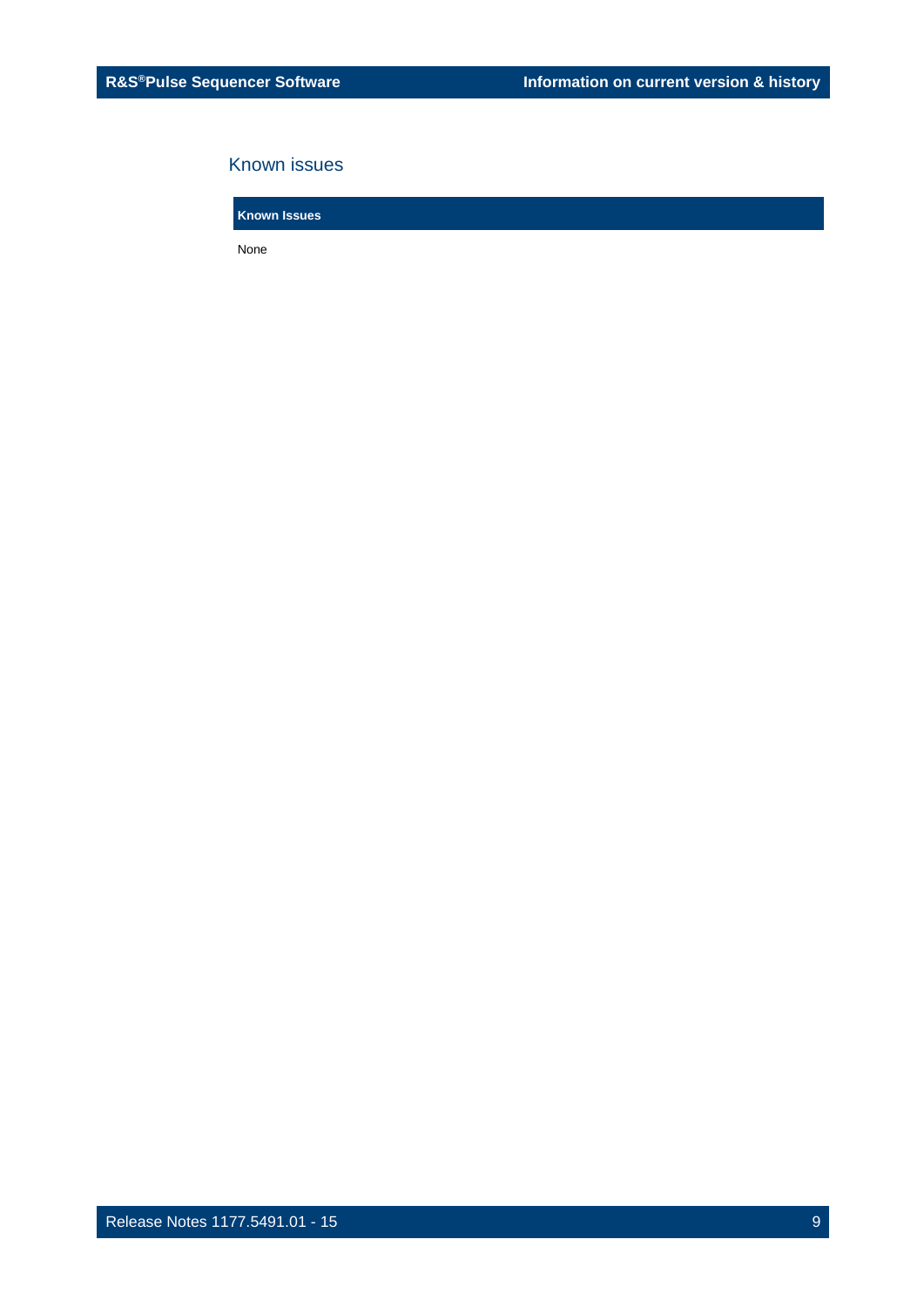### <span id="page-9-0"></span>**1.3 Version 2.1**

### **Released: November 2020**

### New functionality

### **Functions**

Added electronic steering feature for Phased Array antennas. The pattern changes dynamically dependent to the steering angle of an electronic scan.

Reworked the Signal generator handling inside the Pulse Sequencer. We do not use generator profiles anymore, but instrument handling is implemented as a global pool for all repositories in the workspace. Mapping of profiles is now obsolete to ease the configuration for the user.

Multithreading granularity for direction finding scenarios changed to signal granularity and is no longer based on emitter granularity like before, which drastically reduces calculation times.

GPU powered 3D visualizations for Emitter Collection, Localized and Direction Finding scenario previews.

Added a summary report in HTML and csv to export information about all items in the repository.

Reworked 3D live preview dialogs in regards to zooming and various usability issues.

Added choice to automatically start a synchronous 2D movement preview of map based scenarios with the triggered playback of the signals.

Added combo box in Waveform viewer to switch between all calculated signals.

Enabled position steps movement feature for ARB calculation.

Added optional tutorial videos for various dialogs when opened the first time.

Extended sequencer (PDW) based chirps longer than 13ms can now be stitched together by multiple PDWs instead of ARB calculation fallback.

Added SMW high quality table mode support in generator configuration dialog.

Hamming distribution function and Hann distribution function are now available as parameters for planar phased array and custom phased array antenna models.

Improved calculation times for random IPM profiles by 400%.

Increased sector scan maximum angle to 360 degrees.

Increased raster scan rate to 0.05° to 100000°/s with a resolution of 0.01°/s.

Increased palmer scan squint angle of circular, sector and raster scan to 45 degrees.

Removing write locks from repositories is not accessible via the repository tree context menu.

When trying to process imported AMMOS PDWs with a minimum PRI violation, the PDW is now simply not generated instead of aborting the whole conversion.

When importing AMMOS PDWs with TOAs from the past, TOAs will be normalized to the first PDW.

Added note, that only for a selected platform item, mode changes are visualized.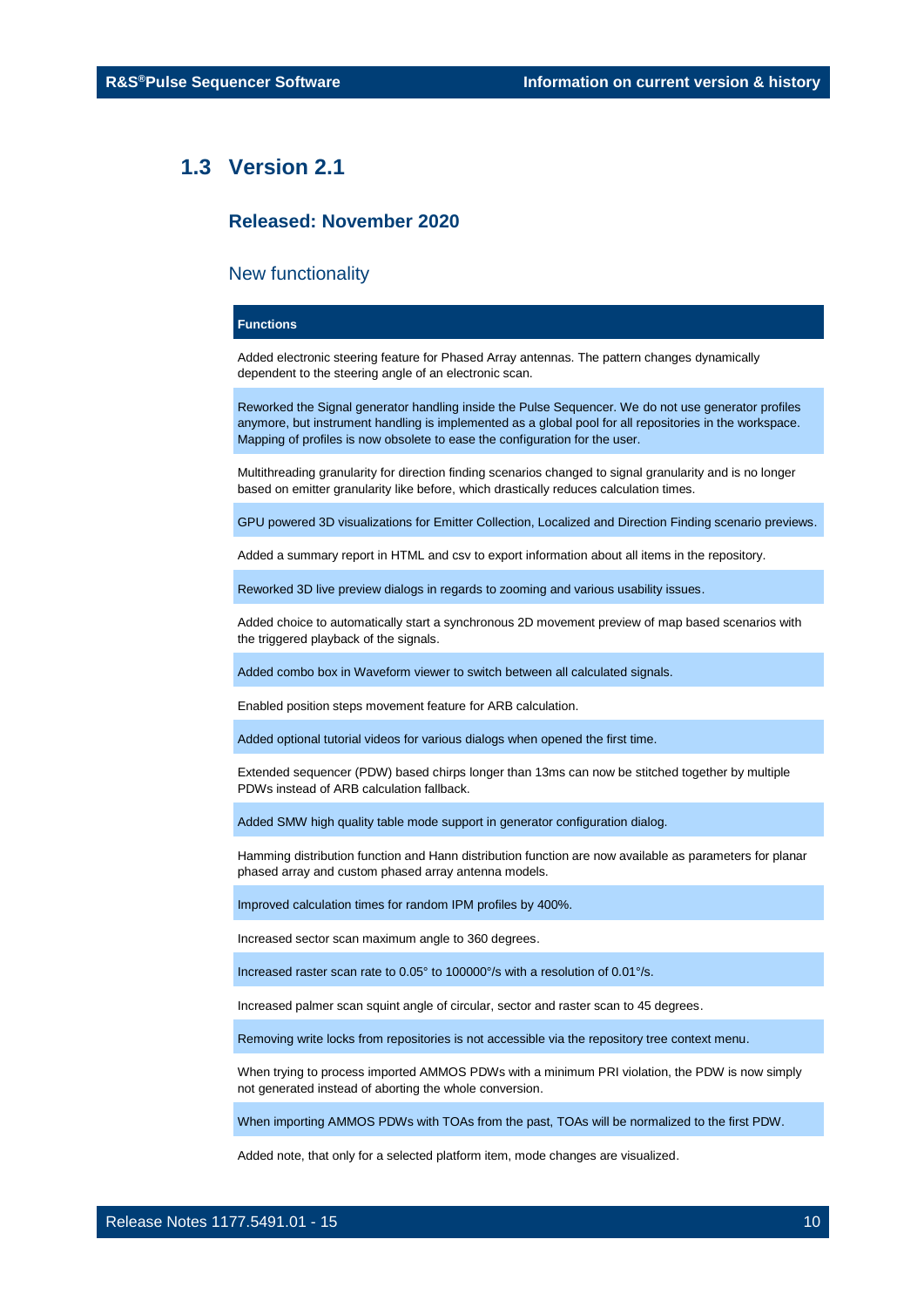#### **Improvements**

Exchanged Visual Studio runtime related Dlls. Could lead to installation problems.

Fixed bug in assignment dialog. Interleaving groups where not considered as a single signal, but instead counted as many instances as their contents rendering the interleaving feature useless.

Timeout for uploading large files was not sufficient. Could lead to abort of the signal.

Fixed rounding error in PDW List scenario that could lead to abort in signal conversion.

Mode changes did not set back the following modes scan time correctly. The scan started at the current simulation time instead of its beginning.

Changed SCPI sequence for Generator configuration to prevent CW signals before the trigger.

Fixed crash when creating a new Emitters Collection scenario if an existing on was open and the emitter table view was visible.

Fixed a potential crash with mode changes in GPU visualization when changing the modes while the preview is running.

Fixed rash when changing to GPU calculation if 3D previews where still open when the settings changes was applied.

Fixed progress bar crash in pauses during mode changes.

Pop up editor for movement trace points crashed when editing a trace point.

Disabling platforms and their assigned emitters could lead to a crash in the assignment dialogs.

SCPI operation of assigning Emitters to interleaving groups was broken. Assignment was only working for the first interleaving group.

Addition of IPM profiles affecting the same parameter did not work.

IPM preview switched to an envelope mode for a large numbers of preview values. Only the maximum values where displayed in this mode, which could lead to the impression that the other values were missing.

Uniform white noise distribution generated numbers above the upper limit by one step size.

Generator configuration dialog had an issue when switching between a dual channel and a single path generator. Options in path B where invisible but still part of the profile.

Automatic enabling of required options when e.g. selecting the direction finding K308 option was buggy. Options could not be deselected anymore.

RECeiver:ANTenna:SELect SCPI did not check for number of antenna items. Could lead to crash.

SCPI SETup:DELete could lead to crash.

SCPI SCENario:TYPE could lead to crash if used with invalid parameters

SCPIs for PDW viewer remote control could lead to crash if no valid scenario was present

Raster scan neglected time for vertical transition between scan bars.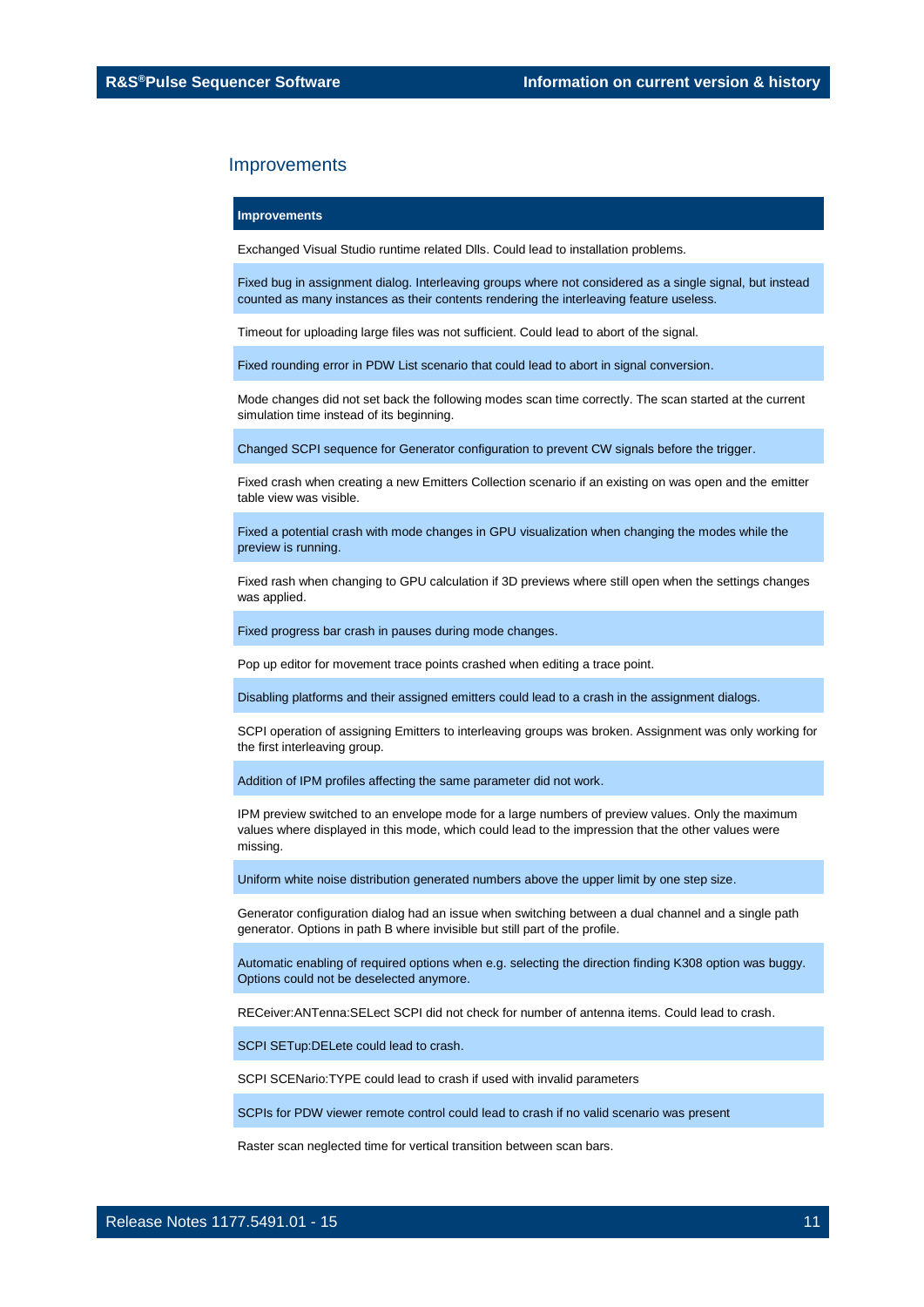DF Receiver height was not visualized correctly in the 3D live preview.

Scan direction in the 2D maps preview was visualized wrong for TX without movements and tracking mode.

Frequency dependent pattern where not visualized correctly in emitter mode changes using GPU calculations.

Antenna changes due to beam frequency offsets where not visualized in the emitters 3D antenna preview and in the Single emitter scenario 3D preview.

Antenna pattern changes due to beam offset frequencies where not visualized in the platform 3D preview dialog.

Beam frequency offsets where not considered in the calculation in Single Emitter scenarios.

Beam elevation offsets where not visualized in mode changes live previews.

Update Problem with gauss antennas. Pattern was not calculated correctly in GPU mode unless a switch to an antenna type different from the gauss type occurred.

Absolute Emitter level was not visualized in Emitter Collection Scenarios 3D live preview.

Antenna Pattern x Rotation was not visualized correctly in GPU 3D scan previews.

Fixed bug in Ammos PDW reporting. Reported levels had an offset.

Wizard action "Create Repository" did not work after clearing the workspace

Example scenarios in "K300-FirstSteps-PulseDemo" showed errors when calculating.

Fixed misleading error message when switching to waypoint file movement.

If a movement had a zero duration (start point equals end point), then all other movements where not visualized.

Zooming in too close in the live level previews could cause the SW to freeze.

Selection in emitter collection and sequence collection table was not shown correctly when pressing enter after a cell edit.

Fixed broken No Data Dialogs of Emitter Collection GUI when starting up.

Fixed hidden size grip when maximizing or normalizing window sizes.

Fixed missing help dialog when pressing F1 in the mode editor dialog.

SCPI recorder did not show the correct repetitions for loop sequence items.

SCPI log for mode change operations was not logging stop time of modes.

Type info's on 2D Map were only shown if alias name was different from type name.

Repository Manager failed to open via call from the startup Assistant Wizard

Several utility windows like the message log or the console window did not support multiple display support and could end up in a hidden state if the secondary screen was disconnected.

The splash screen of the Pulse Sequencers booting routine was not always shown on the main computer screen when using multiple displays.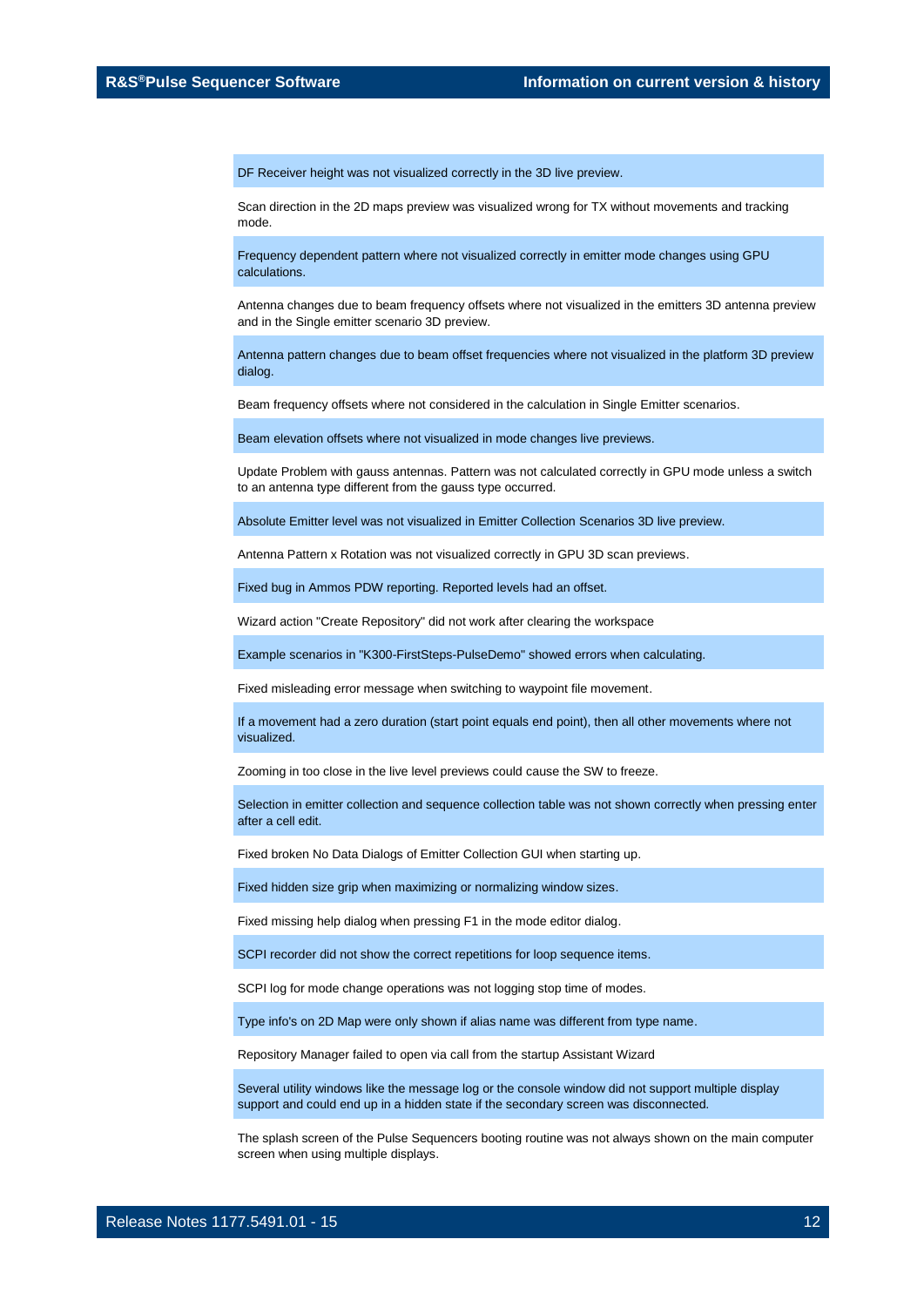Fixed cut off text in the main menus sub entries on first show event.

Trace highlighting in the PDW viewer was broken.

An update of the antenna bandwidth information did not update the emitter dialogs info label.

### Known issues

**Known Issues**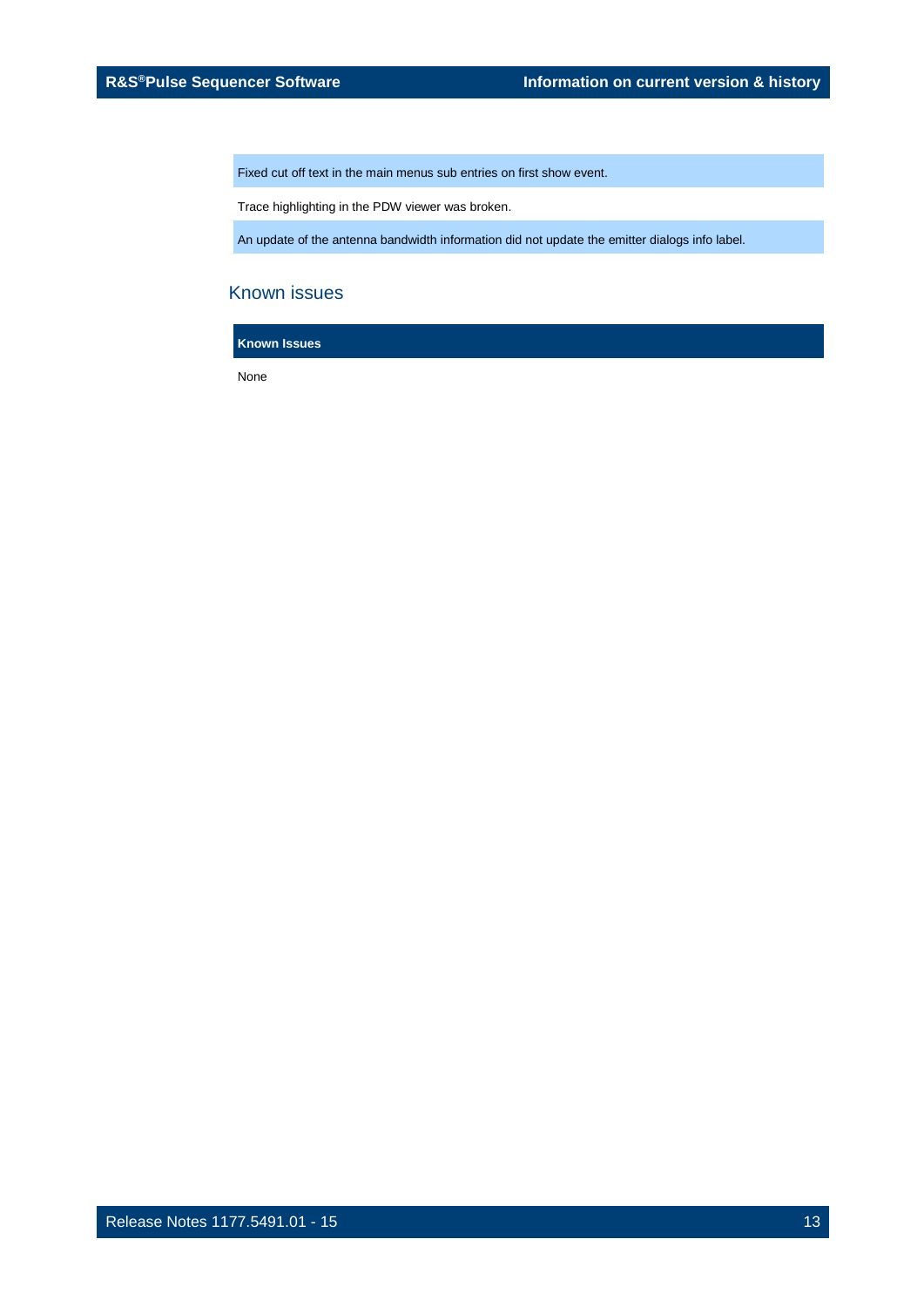### <span id="page-13-0"></span>**1.4 Version 2.0**

### **Released: Mai 2020**

### New functionality

### **Functions**

Added support for SMW-K302 "Radar Platforms" to simulate emitters on a common platform

Added support for SMW-K309 "2D Map import" to simulate real life georeferenced maps

Added new trace movement based on point and click user interaction. Advanced features such as smoothening are available as well

Added reporting feature for pulse parameters using different templates

Added AOA reporting for individual pulses

Added SCPI recorder feature for recording corresponding SCPI commands from GUI interactions

Added clipping level feature to limit signal power to a certain threshold instead of aborting the calculation if the generators upper limit was violated

Mode editor can now be used as a timeline preview, several helpful info's where added

Double click in the mode editor now directly opens the emitters mode / beam configuration GUI

Reworked several GUI dialogs to improve usability and make things easier to understand

Improved calculation times with random IPM profiles by 400%

Increased maximum allowed movement speed to 6000 m/s

Added support for SMW-B144 RF option

Added support for new 1xxx SMW RF options

Added example repositories for interleaving and movements

Added opacity settings for antennas in 3D previews

Added car vehicle type and icon

Increased maximum value for poly chirp coefficients to -1e32 to +1e32

Added visualization of RAM usage for all signal generators when calculating signals

Added emitter type info's in all dialogs

Changed folder names to human readable format when uploading signals to the generator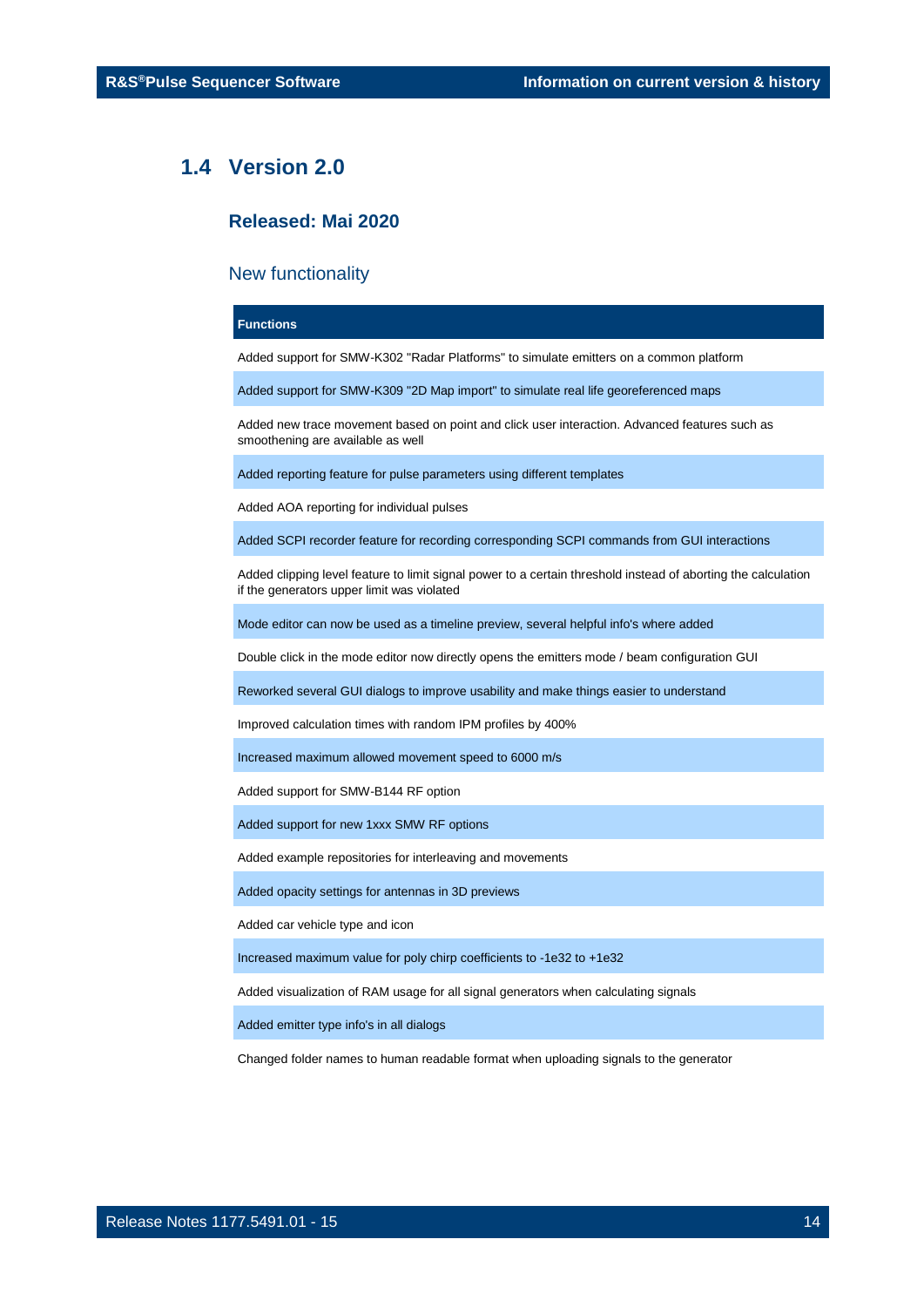#### **Improvements**

Changed signal generator configuration order in order to suppress unwanted RF Signals before the final trigger

Fixed installer bundle. Last version 1.10 expected R&S Visa installation and aborted installation if not present

Level changes in single sequence scenarios required re calculation

Azimuth and elevation properties where interchanged in Custom Antenna Pattern

Fixed Example Repo "First Steps"

LO coupling did not work for multiple SGTs in master/slave mode

Copying imported waveforms from one repository to another did not work correctly

Internal pulse modulator did only work for ASCII markers (less than 64 transitions) and not for binary markers (More than 64 transitions)

Fixed missing update in DF receiver dialog. The antenna table was not updated if the dialog was open when restarting.

Update of attitude values in point to rx mode for the emitters was missing if the height of the receiver was changed

Position info on 2D Map was wrong. East and north values where confused. North value also had wrong sign and the position info was not absolute, but relative to the receiver

Fixed several OpenGL related issues when running the Pulse Sequencer on a virtual machine or via remote desktop

Fixed combo box behavior. Double click was needed to activate them

Timeout for sanitizing operation was to short which could lead to timeout errors

Settings for FTP block size transmission where empty

Lissajous scan SCPI help for frequency, phase z and Phase x was broken

Unpinned widows could not be displayed full screen

Combo box for position steps added to 2D map for visualization purposes

SCPI for IPM source type was not working. Missing limits as well

Initial selection in multi emitter dialog without having ever selected an emitter in the 2D map did not have an effect

Y labels in PDW viewer where shifted in position each 10 steps

The first PDW was not displayed in the viewer. Also the EOF PDW was shown there and looked like a normal PDW

When using setups with multiple signal generators an error message was thrown if one of them did not have a signal assigned to it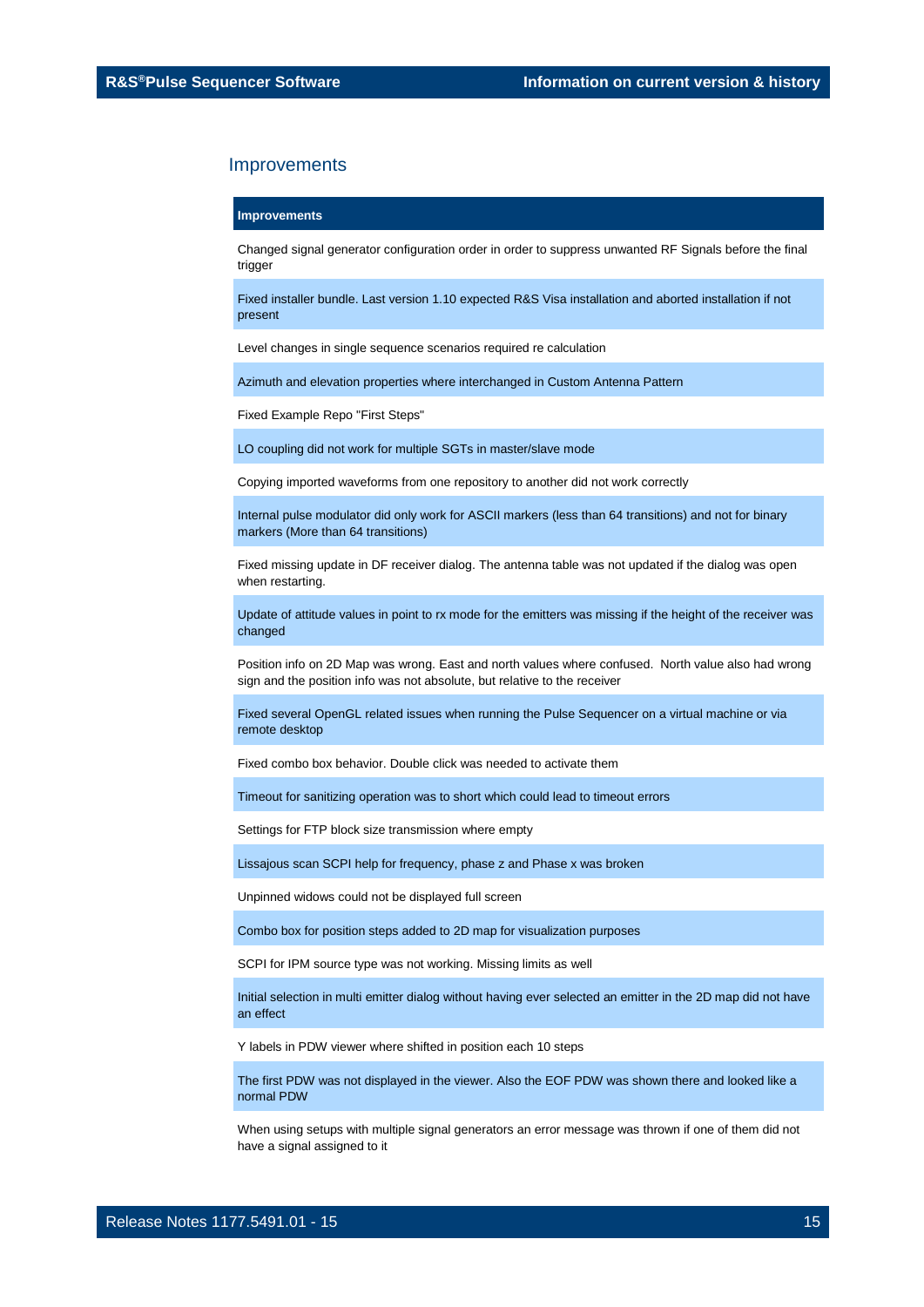PDW import failed If a values field is present, but a mop does not need this

Rise and fall time markers did not work with multi segment waveform signal generation

Internal pulse modulator cannot be used for multi segment waveforms

Emitter scan duration was not considered in 3D movement preview scaling

Live preview zoom for single emitter scenario 3D preview was missing

Background signals where calculated individually for each DF receiver antenna causing different signals for random signals

Remaining Time estimation fixed for background emitters

Scroll Buttons for Tab Widgets where broken

Background Signals where available for interleaving causing calculation errors.

Non interleaved background signals could not be deployed on the signal generator

Progress during FTP upload was missing

Wrong phase offset applied to waveform items in sequences in DF scenarios

FTP transmissions could not be aborted by the user

Aborting a waveform upload did not reset the volatile storage resulting the SW to think, that the waveform was uploaded

SCPIs for clearing the interleaved results and query the volatile status where missing

SCPI INST:COUNT? Always returned 1, no matter how many signal generators where in the setup

Tooltips of numeric edits where not updated regarding their min and max values

Velocity units (m/s) had wrong unit preservation when entering a new value e.g. 1200 m/s => enter 2 m/s => result was 2000 m/s

Creating a new scenario with open 3D preview dialog, caused the dialog to reject updates until another scenario was selected

Repository manager discard was not working anymore

Don't close the PDW Viewer if IL Results are invalid

Changing Receiver Scan Parameters did not rescale the live preview timings accordingly

GUIs for receiver properties, DF receiver properties and emitter properties where to large. Space was always reserved for the waypoint movement page, even if it was not visible

Changing between signals and groups in PDW viewer did not rescale the preview

Auto scaling of scan times and update rates fixed in DF Receiver 3D preview

Changing the signal in the PDW viewer updated the view twice, leading to longer preview processing times

Fixed slow motion factor and preview times in 3D preview live view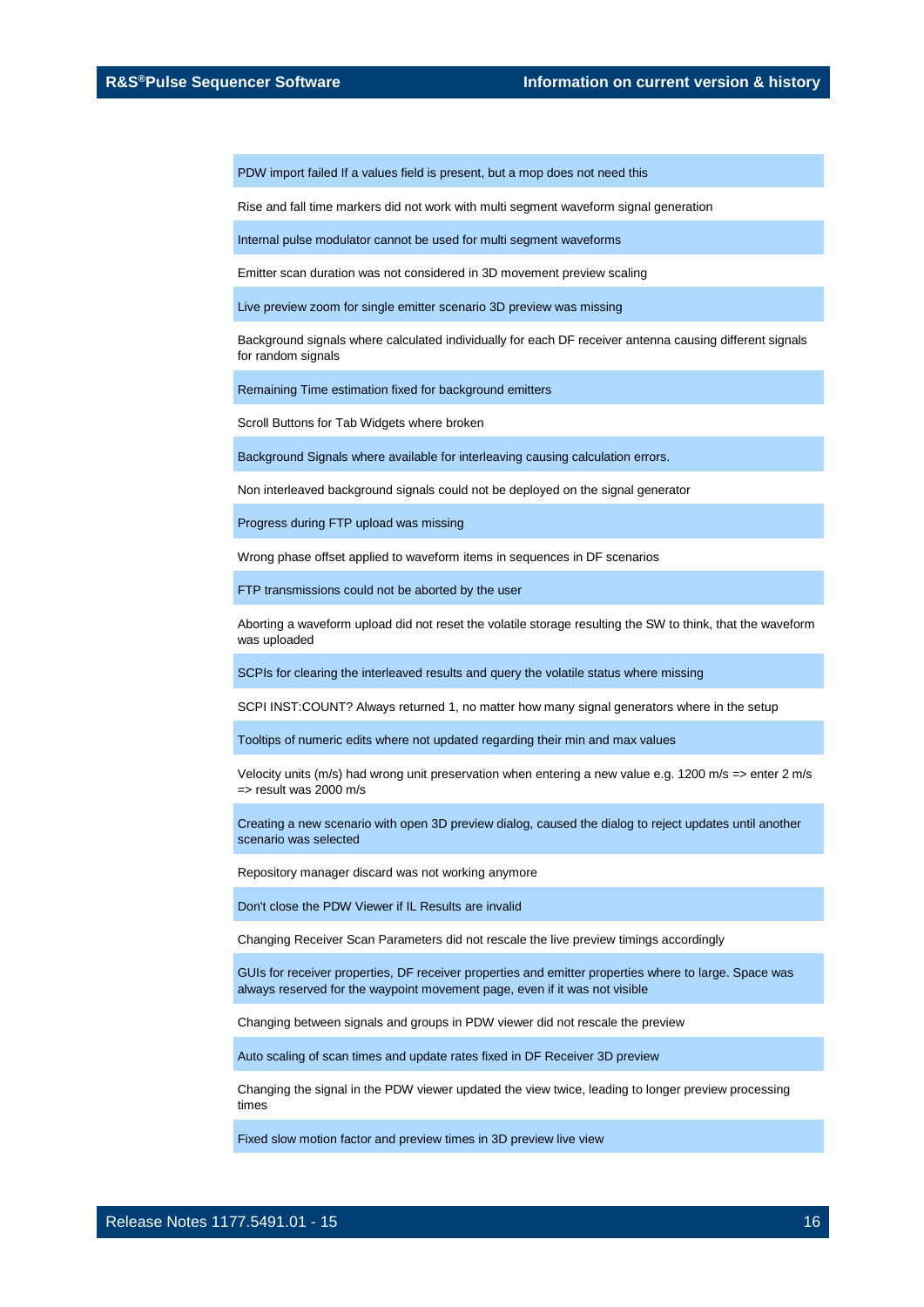Mode Change Duration was not taken into consideration in preview times and slow motion scaling

Special Case an emitter with only one mode change did not update the 3D preview mode was visualized the total time

Selection and mode / beam combo box updates did not work properly in mode editor

SCPI connection was not completely closed when closing the application which caused the program thread to remain active

Clarified error message when trying to create a profile from a connected instrument when no physical instrument was present

SCPI help for mode editor dialog was missing

Beam azimuth parameter was not visualized in 2D movement preview

Antenna pattern Z-Rotation parameter was not visualized in 2D movement preview

Working with the mode editor dialog during a running calculation could cause a crash

### Known issues

**Known Issues**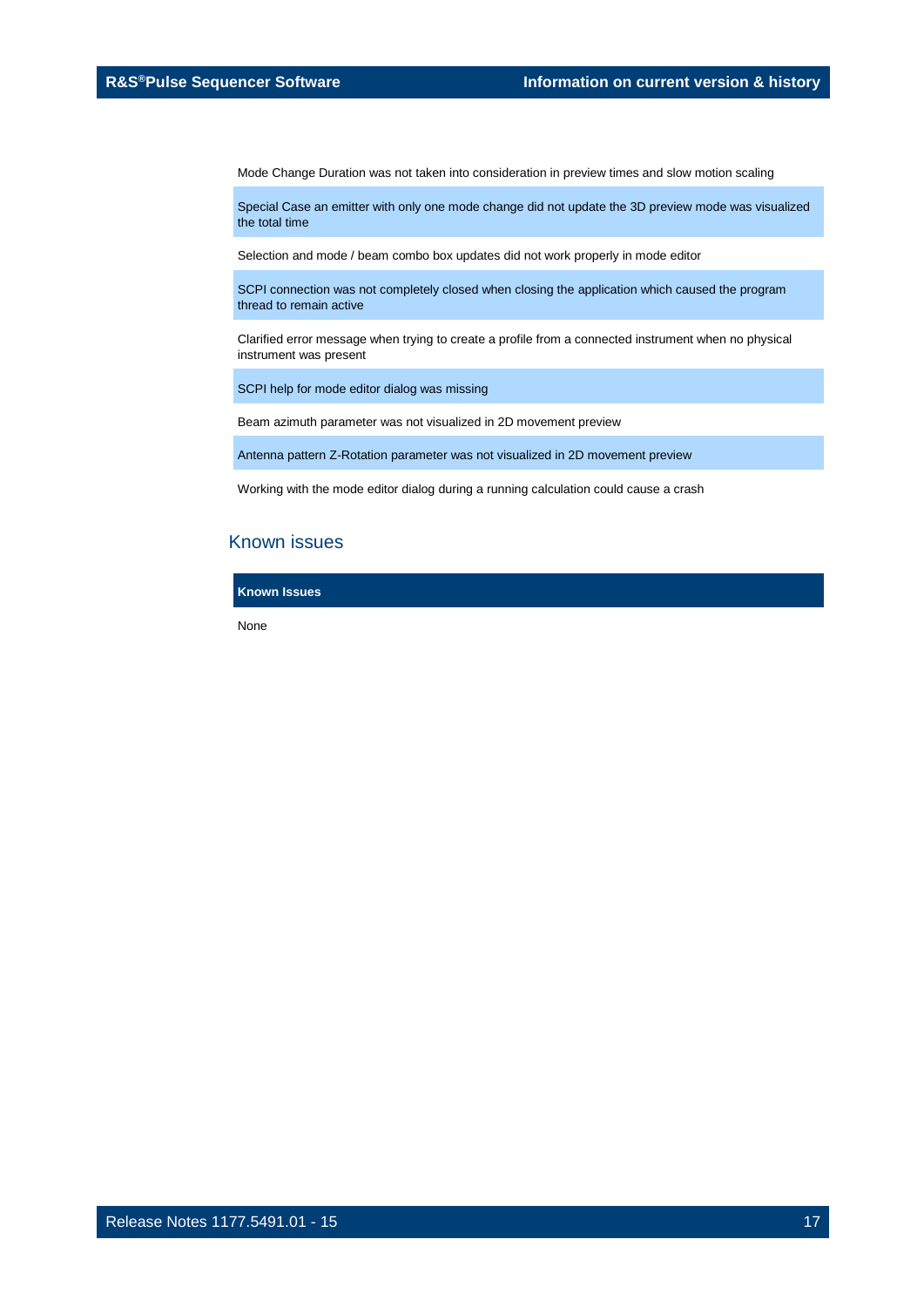### <span id="page-17-0"></span>**1.5 Version 1.10**

### **Released: October 2019**

### New functionality

### **Functions**

Migrated the Pulse Sequencer software to 64 Bit to ease memory requirements

Added selectable interferometer and TDO modes for DF receivers

Added SMW-K545 "RF Ports Alignment" support for hardware setups

Added SMW Master/Slave trigger support for hardware setups

Added SMW LO coupling support for hardware setups

Added multithreading support in waveform generation settings for faster calculation times

Improved calculation time of scenarios with movements by 100%

Improved performance of waveform viewers by 350%

Improved all waveform based calculations by 350%

Increased interleaving calculation speed by 300%

Added RAM buffer setting for faster ARB waveform calculations without buffering to the HDD

Improved table editing. Excel like operation

Improved map GUI. Arbitrary zooming and panning is now possible

Added graphical preview for position steps on the map

Markers can now be generated from MOP plugins

Added pre pulse and post pulse markers for pulses

Added Mode-S interrogator example

Added R&S Visa installer to Pulse Sequencer installer

Changed zoom in PDW viewer to 1,2,5 steps to avoid fractional numbers

Fixed Time Zoom in PDW Viewer. Cursor jumps could happen when zooming

Added undock functionality for MDI windows to support multiple screens

Added smart menu in interleaving dialog. Disable All / Enable All / Reset time offset / Reset Prio All / Reset level offset actions are now available

Repositories are now saved prior to exporting to prevent empty or incomplete archive files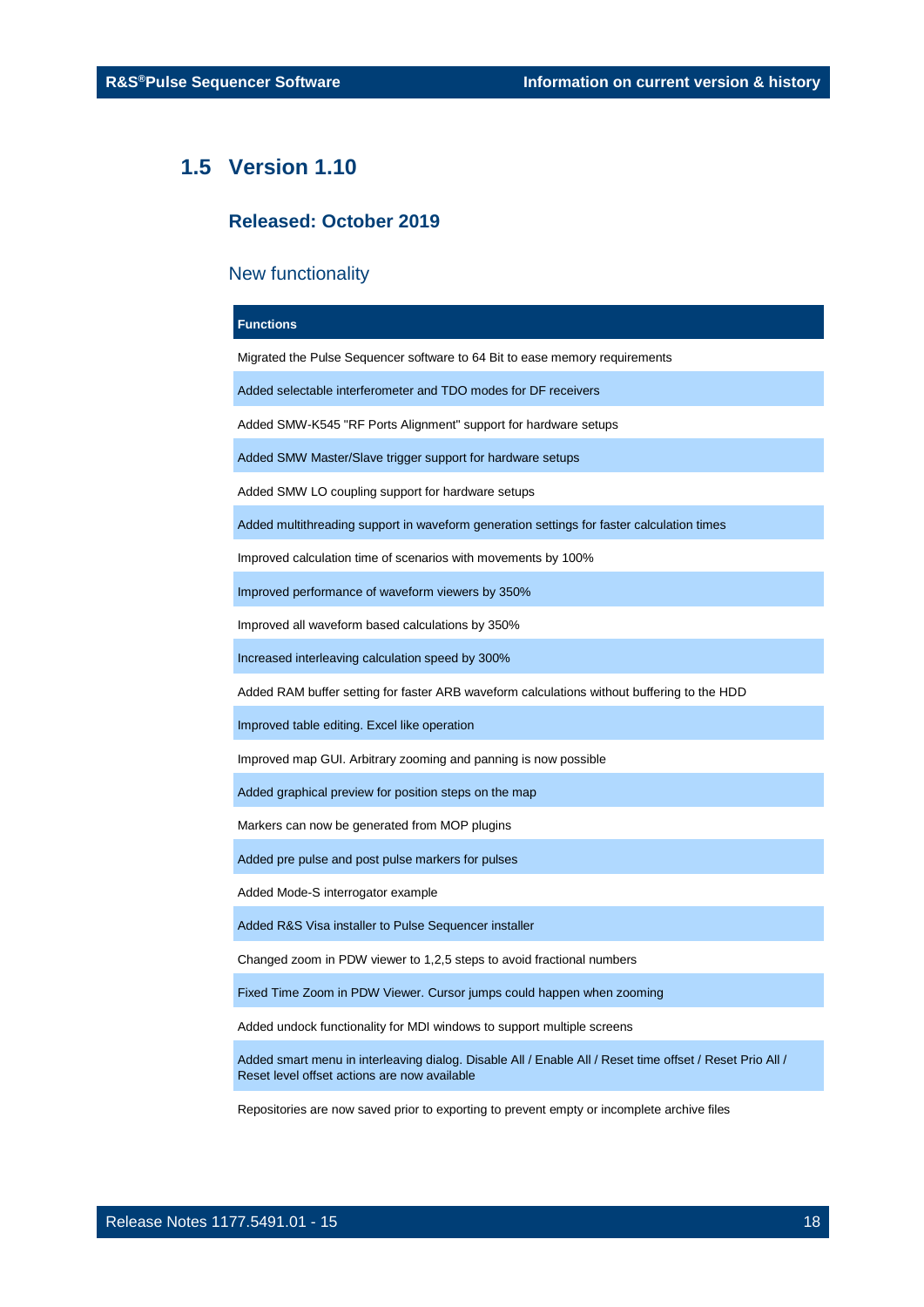#### **Improvements**

When using waveforms in DF scenarios, the waveform was only generated for the first antenna.

Changed PDW sync marks for viewer navigation. The previous pattern could also be present in a PDW which caused viewer errors

Fixed 3D previews with mode changes. The first preview did not visualize the first mode correctly

When using position steps, the distance related time delay is no longer taken into consideration. Otherwise a jump from a distant position to a close one, could cause PDW start times overtaking each other between steps and the signal could not be generated

Fixed manual simulation time setting for position steps. Before, each step used the manually set value. The simulation time is now divided by the number of steps

Fixed minimum PRI check based on pulse timing parameters. Previously only the pulse width was taken into account and no rise and fall times where considered

Fixed timing preview of pulse for 10/50/90 modes

MSK MOP was not working

Fixed bug in DME example repository. Reply example used interrogator sequence

Unavailable instrument paths could be selected for signal generation

Fixed zoom in waveform preview. Sometimes the mouse wheel did not trigger a zoom event

Fixed Pos1 key behavior in numeric edits. An unnecessary space character was inserted

Fixed hidden/trapped windows due to dragging them outside the visible area or by changing the size of the main window

Fixed potential crash in emitter collection scenarios. When adding a new emitter, an empty combo box entry could be selected, causing a crash

Every click inside the mode editor triggered a restart of the 3D preview

Fixed potential crash in 2D movement preview, when using the move to start and end buttons

Restricted imported waypoint trajectories to a maximum speed of 600m/s

Clear workspace action in wizard did not work

Fixed ALC configuration in the SMBV100B generator to prevent unwanted measurement pulses

Erroneous SCPI queries caused a VISA timeout, because no response was send

SCENario:CPDW|CEMit|LOCalized|DF:GROup:SELect SCPI did not work

SCPI for PDW import time normalization was missing

SEQuence:ITEM:IPM:MODE SCPI help was missing

SEQuence:ITEM:PULSe SCPI could lead to crash if called with wrong parameters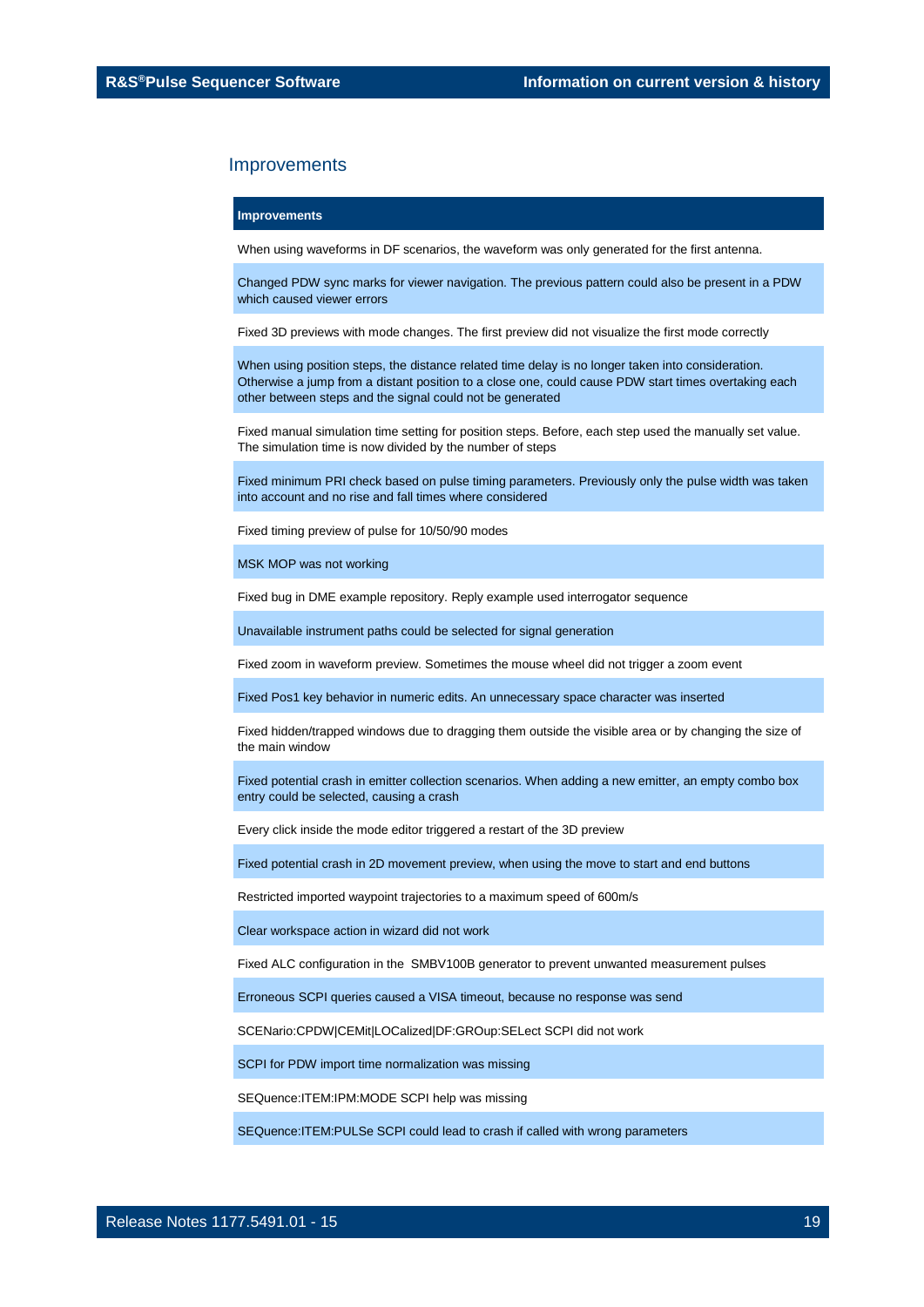SCENario:LOCalized:MOVement:WAYPoint could lead to crash if called with wrong parameters

SCENario:DF:LOCation:WAYPoint:CLEar could lead to crash if called with wrong parameters

SCENario:LOCalized:LOCation:WAYPoint:CLEar could lead to crash if called with wrong params

SCENario:DF:MOVement:VFILe:CLEar could lead to crash if called with wrong parameters

SCENario:LOCalized:MOVement:VFILe:CLEar could lead to crash if called with wrong parameters

SCENario:CPDW:FREQ could lead to crash if no PDW list is created

SCENario:DF:MOVement:VFILe could lead to crash if called with wrong parameters

SCENario:LOCalized:MOVement:VFILe could lead to crash if called with wrong parameters

SCENario:DF:MOVement:IMPort could lead to crash if called with wrong parameters

SCENario:LOCalized:MOVement:IMPort could lead to crash if called with wrong parameters

SCENario:DF:MOVement:WAYPoint could lead to crash if called with wrong parameters

SCENario:LOCalized:MOVement:WAYPoint could lead to crash if called with wrong parameters

SCENario:LOCalized:MOVement:CLEar could lead to crash if called with wrong parameters

SCENario:DF:MOVement:CLEar could lead to crash if called with wrong parameters

### Known issues

**Known Issues**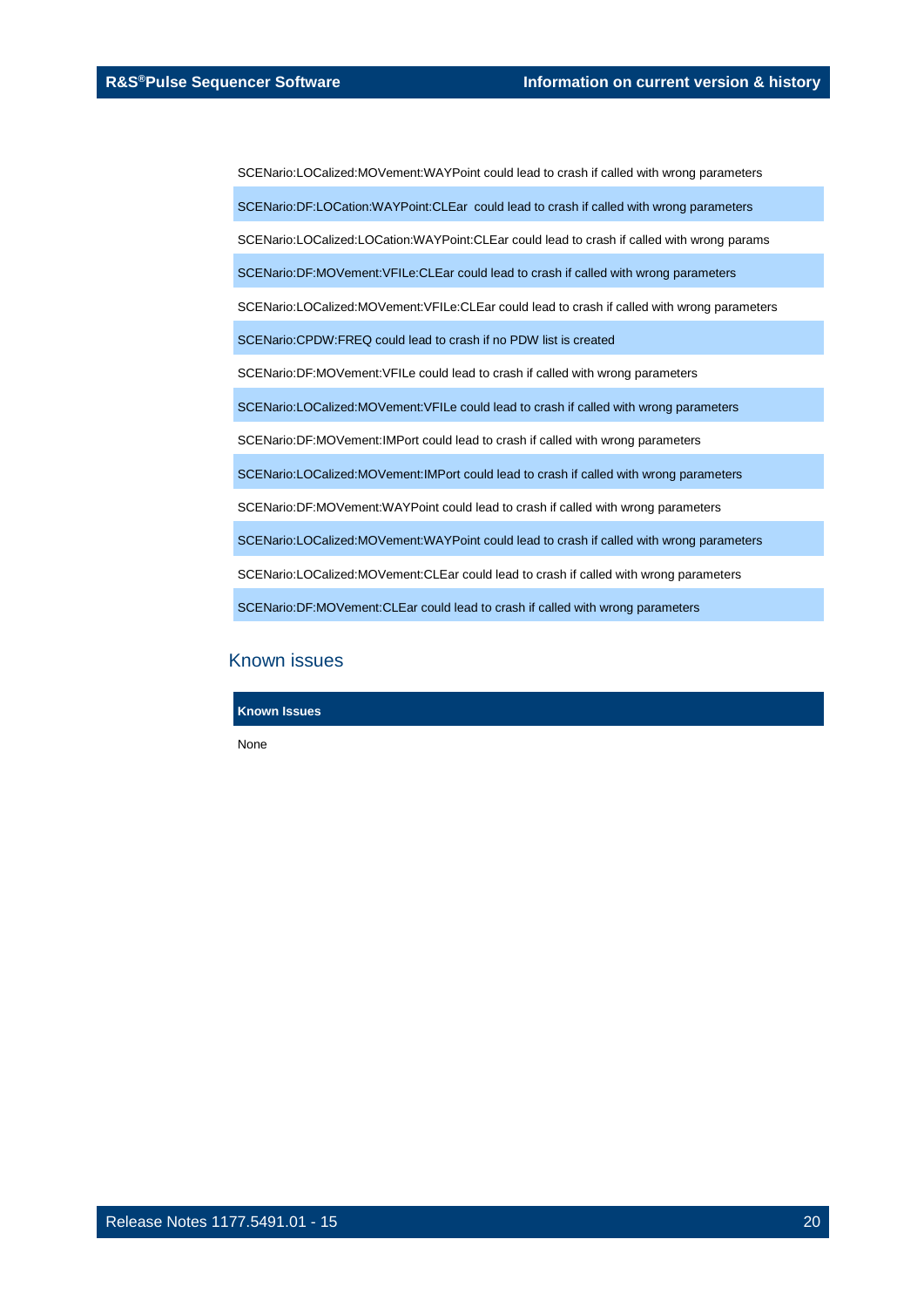### <span id="page-20-0"></span>**1.6 Version 1.9**

### **Released: May 2019**

### New functionality

### **Functions**

Added support for SMW-K315 "Pulse on Pulse Simulation" option

Added frequency offset parameter in emitters collection scenario type

Added scan offset parameter in emitters collection scenario type

Custom scan was enhanced to allow individual lobe switching or time based scan traces

Custom scan definitions can now be imported from csv files

PDW import time format can now be used in un normalized mode, which disables normalizing the TOA of the first entry to 0

Emitter parameters such as distance and level are now also displayed in movement preview

Added auto place feature for emitter information labels on 2D map

Added repository export functionality in file menu

Added individual K304, K306 and K22 options in generator profile for each baseband path

Single sequence and emitter scenario GUI now marks currently selected item in drop down menu

Increased interleaving calculation speed by 400%

Fixed simulation time is now shown on map dialog in localized and DF scenarios

Added display of fixed simulation time in scenario GUI when turning on interleaving

Added SGS/SGU 40 GHz support for external RFs

Added combo box in PDW viewer to switch between all signals

Added emitter azimuth and elevation angles info on map

Added dynamic range info depending on emitter and receiver positions on map

Improved table performance. Working with large tables was slow

Improved combo box behavior in tables. Selecting a different combo box with a single click is now possible. Prior the current combo box had to be closed before selecting a different one.

Improved mapping dialog. Maximum number of possible signals added. Assignments that where not possible no longer clear all mapped signals

Added Area Zoom feature in PDW viewer

Range in PDW viewer is now based on time and not on number of PDWs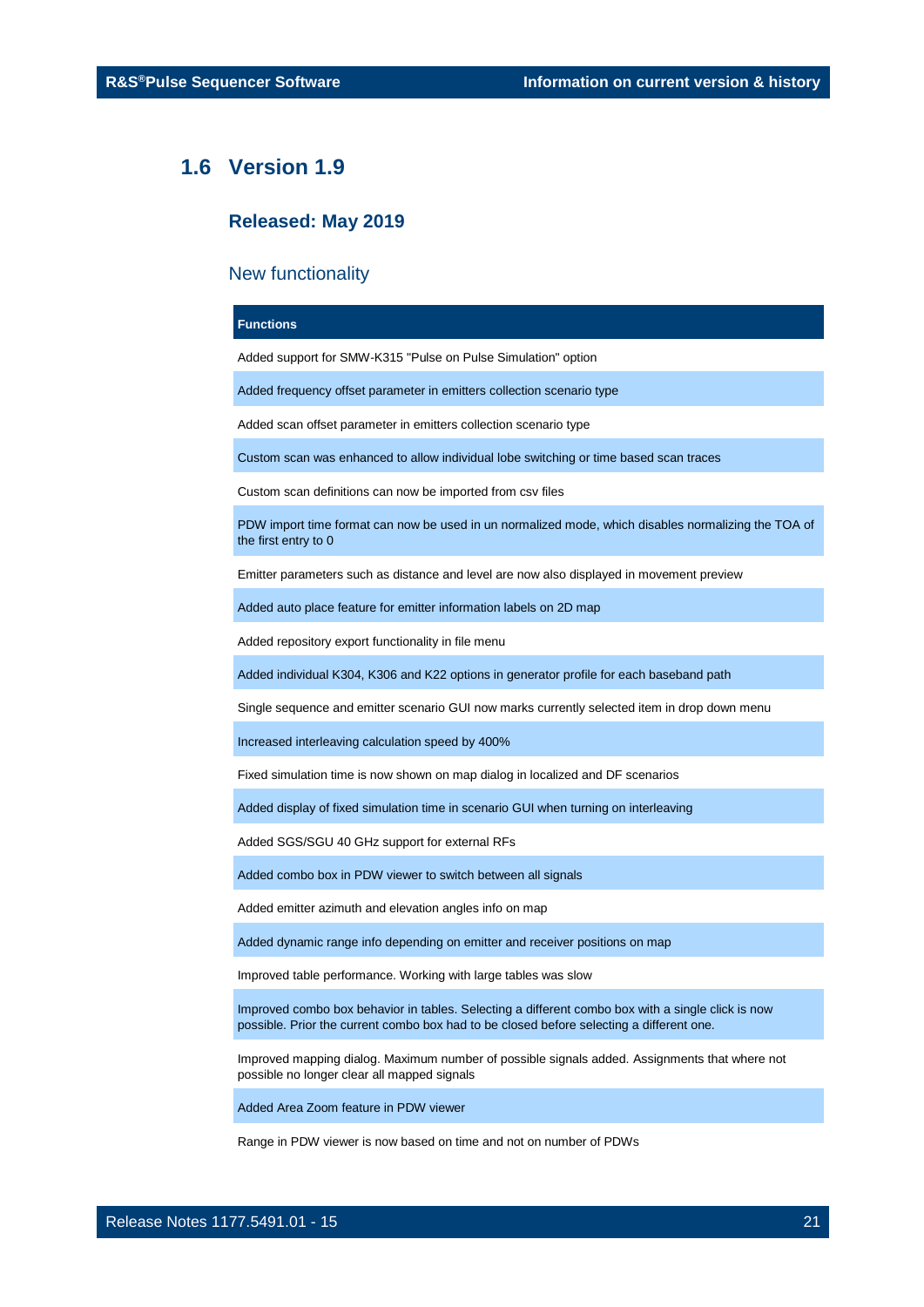Implemented antenna scans with different antenna patterns by using mode changes feature. If two modes are adjacent to one another and use the same scan, the scan continues to run with the new antenna pattern without resetting the scan position after the mode change.

Improved live previews for long simulation times. Added slow motion factor and improved signal amplitude preview and resolution.

Added checkbox to disable recalculation of sequences when changing the carrier frequency

Fixed several GUI and layout issues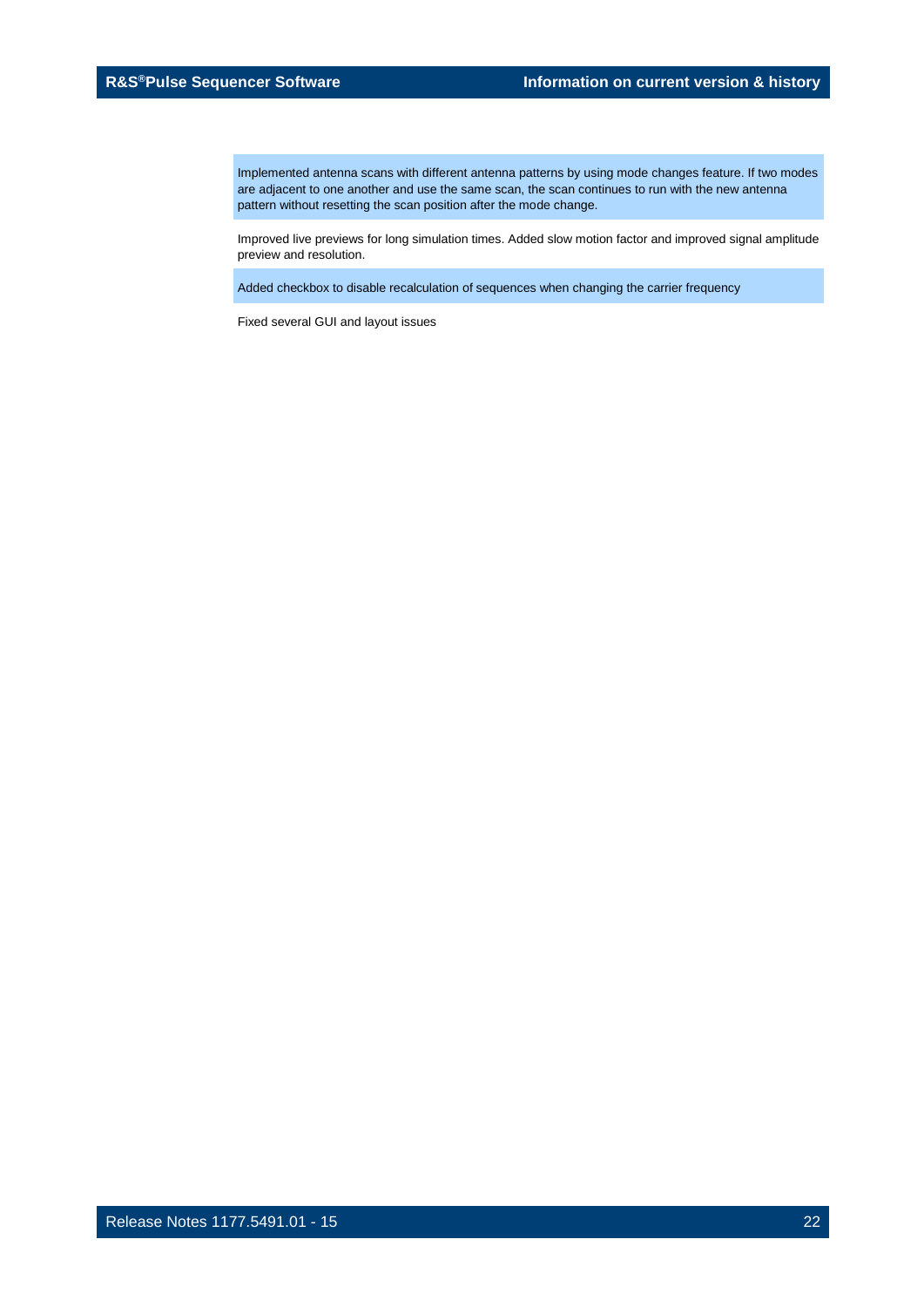#### **Improvements**

Addition of IPM profiles affecting the same parameter did not work

Fixed bug in HW manager. Selection was lost after creating a profile from a connected instrument

Maximum number of interleaved emitters (16) is now based on number of K306 options and no longer a scenario restriction

Fixed group selection in analyze viewer. Depending on the order of the groups the update was not working the first time the viewer was opened

Waypoint traces had an offset depending on the receivers lon/lat position

Fixed crash on Win10 where drag and drop on the 2D map could cause a crash

Fixed crash when unloading and discarding the changes on a map based scenario

Positioning parameters in emitter collection scenario type where not saved in repository

Changing level or frequency offset in collection scenarios did not invalidate volatile storage

Automatic duration setting was selectable in localized and direction finding scenarios using interleaving, causing a mismatch in real signal playtime and fixed duration used for interleaving. All pulses after the fixed value were dropped.

EOF PDW was not shown in PDW viewer and PDW table

Generator sanitize did not work anymore for emitter and PDW list collection scenario types after changing the generator assignment from a single generator to a setup in v1.8

When using mode changes, the progress manager did not display the currently calculated mode

Changing the absolute frequency parameter in PDW list collection scenarios did not trigger a recalculation of the signal

Wideband SMW and SMBVB had wrong maximum clock rate constrain in calculations. 600MHz instead of 520MHz are allowed

When switching between emitters with mode changes and different antenna patterns while the 3D preview is open, the antenna pattern where not updated

When switching between modes where different scans where used, the scan time continued to run. The scan was not reset and thus could create a jump in position

Copying receivers from one repository to another did not work

When using PDW waveforms in a sequence, where the sequence duration was smaller than the waveform caused a calculation error

When using PDW waveforms in a sequence, where the PRI was longer than the waveform caused a calculation error

Added check for extended sequencing option in generator profile when using interleaving to prevent a calculation error

Fixed mapping error in interleaving mode. If a signal was removed from a group and was mapped to a different RF, the upload of the signal failed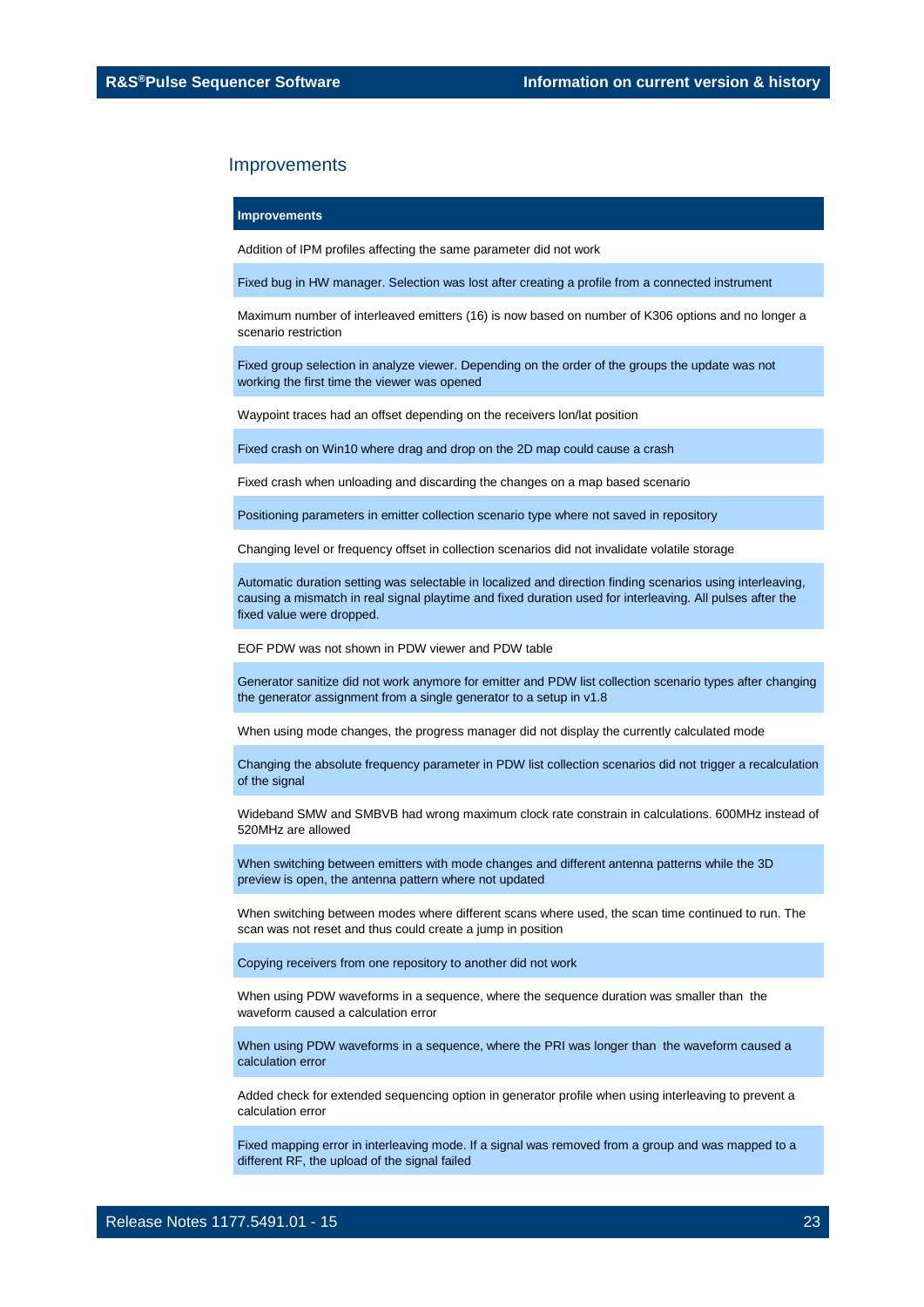Analyze viewer did not display the different groups correctly when using the combo box to switch between them, if they where not mapped in the order the where created

Fixed bug in sequence collection scenarios if no generator profile was selected. SW gives a hint now. When creating a scenario, a generator profile is assigned per default

Fixed 3D previews of DF receivers. Live amplitude display did not scale correctly by taking relative antenna positions into account

3D visualization did not take receiver height into account when scaling the preview

Calculation of overlays of imported waveforms caused an error if the overlay was smaller than the waveform length. Clock rate could not be determined

In workspaces with multiple scenarios with moving emitters, the movement trace preview did not update correctly directly after a software restart

Adding emitters to the 2D map in write protected scenarios could cause a crash

Executing a rollback repository command could cause a crash

PDW viewer did not display the duration of an ARB based PDW

Progress bars did not display a 100% value

Fixed bug when working with separate trigger command mode. Changing between single and continuous mode cleared the volatile storage. A recalculation was required.

Fixed bug when working with separate trigger command mode. Changing between single and continuous mode cleared did not change the trigger mode in the generator when pressing the trigger button.

Fixed bug in scenario GUI where calculation info's where no longer displayed (e.g. fallback from extended sequencing to ARB waveform due to violations)

Fixed bug when calculating the level of interferer signals. Map position was not taken into account

Fixed bug in wizard. Creating a new repository did not work

Fixed GUI bug on 2D map. When changing the emitter position via mouse drag, the mouse focus was sometimes lost, causing the drag operation to abort

Removed all dock widgets. Close operations on detached windows did no longer work

Fixed spectrogram preview in waveform viewer. Window resize did not clear the FFT data

Fixed 'insert before' and 'insert after' table operations. Index shift caused insertion at wrong pos.

Fixed potential crash when reloading a repository from mass storage.

Added error message when applying positive level offsets in PDW based calculations. Fallback to ARB waveform

Fixed bug in analyze viewer. If interleaving groups where not calculated in ascending order, the viewer did not show the results when first opening it.

ARB calculation did not take the correct time for antenna scans when calculating mode changes

MSWV calculation did not take the correct time for antenna scans when calculating mode changes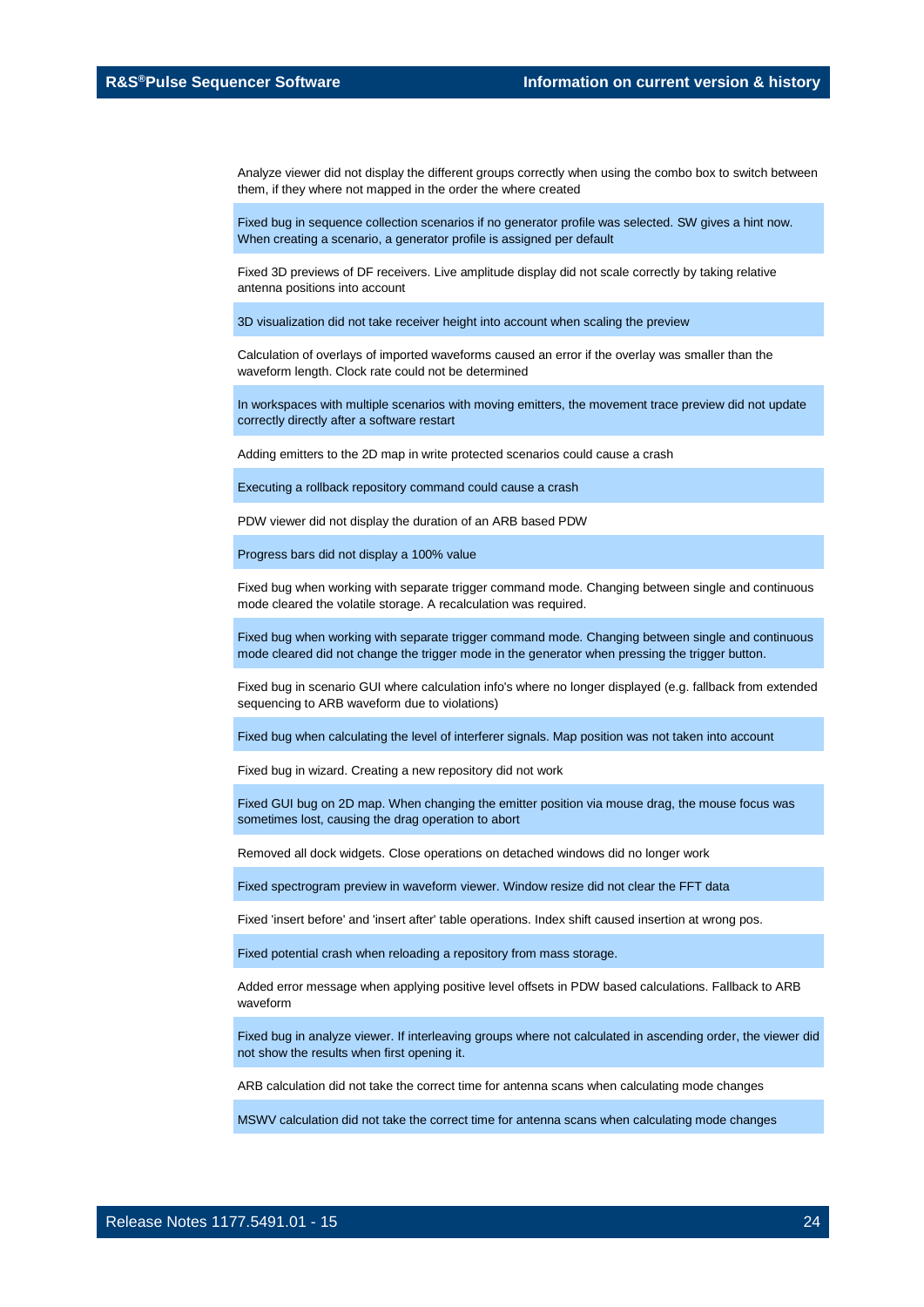All map based scenarios did not work with MSW calculation mode. Wrong free space attenuation was assumed.

Fixed Direction finding calculations. Frequency hops are taken into consideration.

Fixed background signal level for DF scenarios. Level was only correct for the first antenna.

Fixed crash when displaying long trajectories in movement scenarios

### Known issues

**Known Issues**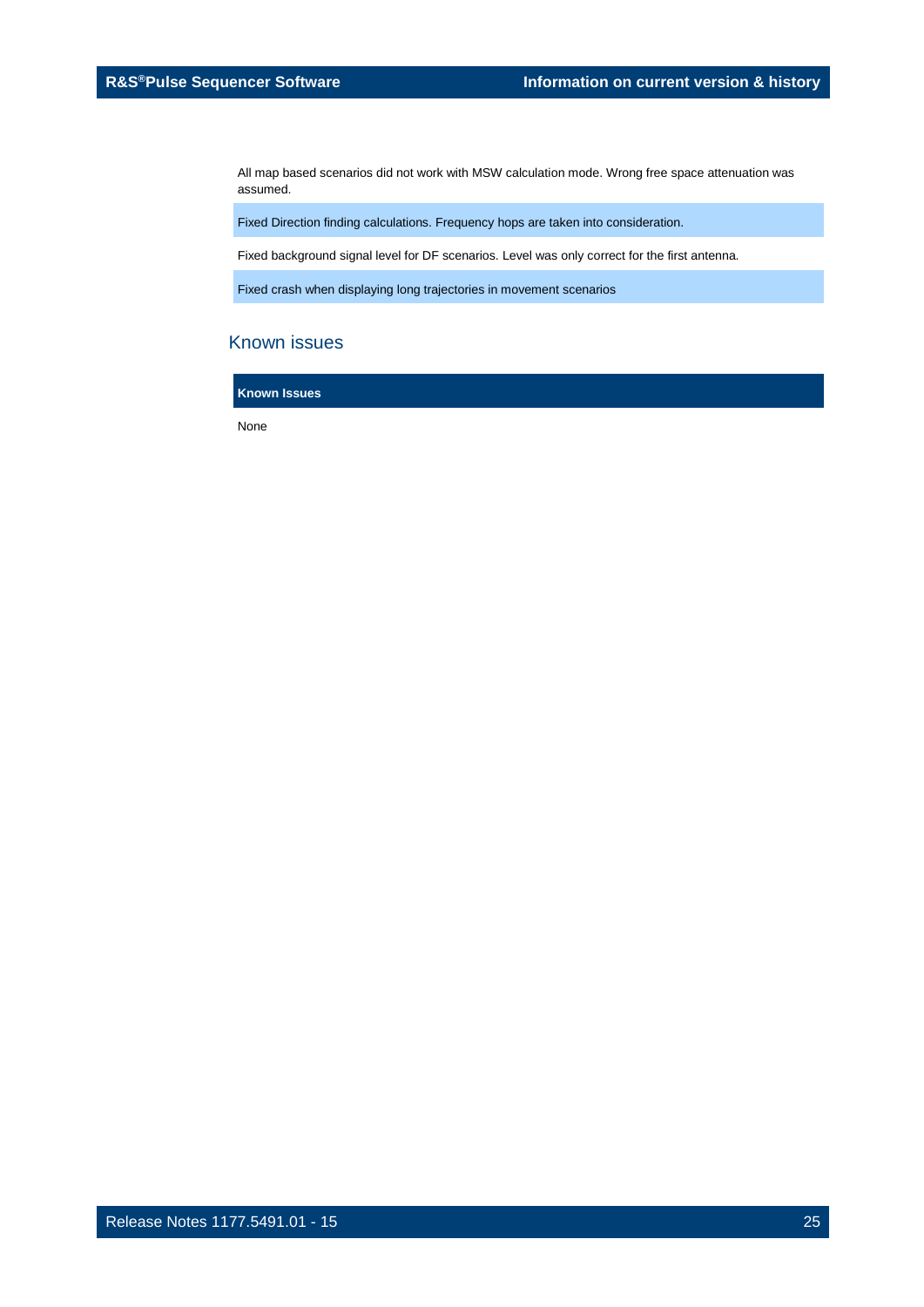### <span id="page-25-0"></span>**1.7 Version 1.8**

### **Released: February 2019**

### New functionality

### **Functions**

Added R&S SMW-K306 (Multiple Emitters) support for localized emitters scenario type

Added R&S SMW-K306 (Multiple Emitters) support for direction finding scenario type

Added R&S SMW-K306 (Multiple Emitters) grouping feature. Group based interleaving possible.

Added multiple instrument support (assignment) for PDW list collection scenario type

Added multiple instrument support (assignment) for emitters collection scenario type

Increased calculation speed for PDW based signals by 60%

Increased calculation speed for ARB based signals by 100%

Improved the interleaving analyze viewer. Display of a large number of pulses was very slow

Improved the interleaving analyze viewer. As many traces as there are interleaved items can be analyzed at the same time now

Improved PDW viewer performance for large number of PDWs

Added buttons for expand / collapse tree operations

Increased waveform viewer performance by 300% (preview calculation times)

Improved the interleaving analyze viewer to display very large PDW files

Added individual frequency and absolute level values for PDW list collection entries

Added individual absolute level settings for emitter collection entries

Sequence collection GUI adapted to other collection types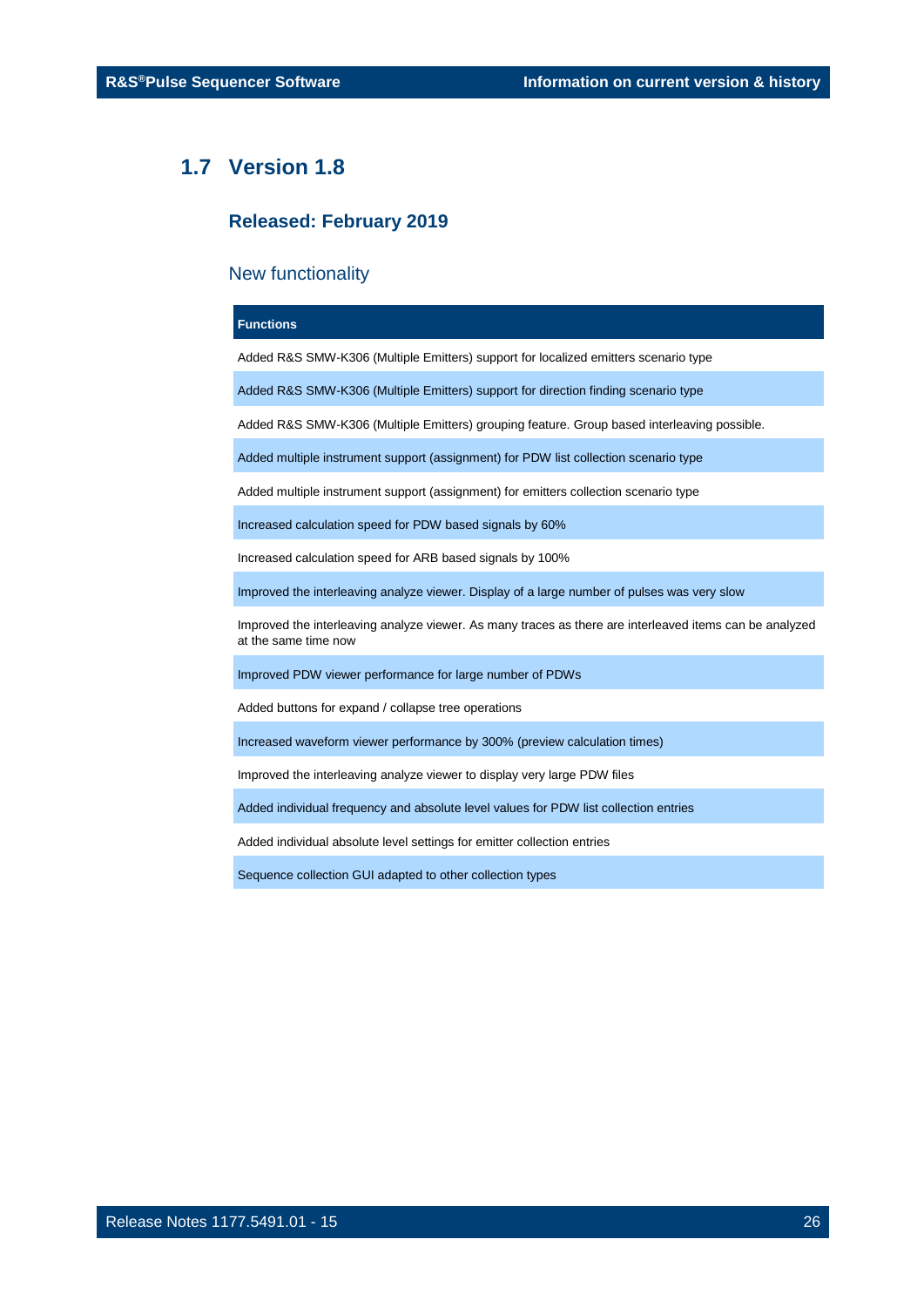### **Improvements**

Fixed bug where the level offset in the interleaving parameters was added twice

Fixed bug in interleaving algorithm. Under certain conditions, not all PDWs of the source file where read. Interleaving stopped earlier than the end of the file.

Fixed option display for K304/K306. Option string was displayed only once in baseband options.

Fixed bug where DF calculation results could no longer be saved in the repository storage

Interleaving threshold did not work. Calculation was not looking at total level but only on offset

Fixed bug where toggling of the interleaving checkbox caused the source data to become invalid and had to be recalculated again

Fixed bug where temporary calculation results were not deleted when changing the calculation mode from extended sequencer to ARB. Preview viewer was still displaying the PDW file

Bandwidth checks were performed on the generator clock rate instead of its bandwidth. Signals with too high bandwidth could be calculated without error message, causing aliasing

Pulse modulator was not activated in a slave SMW when a narrowband device used a wideband device as an external RF

Fixed wiring diagram for setups where a narrowband SMW used a wideband SMW as external RF

Fixed bug in DF scenarios using random IPM profiles. Random numbers where generated individually for each emitter/receiver antenna pair. Numbers are now generated once per emitter

Fixed bug in waveform viewer. Zooming out could result in a small negative start time causing an error message

Fixed bug when using scans on receiver antennas. Not the id of the scan was saved as scan, but the antenna id instead

Fixed bug in 2D preview of a receiver with scans. Antenna orientation was not visualized. All scans started at 0 deg azimuth

Fixed Receiver 3D preview flickering in window.

Fixed Zoom in PDW viewer. Zooming in on the cursor position was not working properly

Fixed Zoom in Mode Editor. Zooming in on the cursor position was not working properly

Fixed Receiver antenna pointing direction in combination with movements. All antennas pointed in the direction of the movement

Fixed bug in direction finding scenario type. The scenario was recalculated every time. Even if nothing had been changed.

Fixed simulation time in emitters collection scenario type. If no signal was present at, or after the end of the configured simulation time, the signal stopped after the last PDW. This resulted in a shorter play time

Fixed missing EOF PDW in emitters collection scenario type. If a signal was present at or after the end of the configured simulation time, the EOF PDW was not generated. Therefore the trigger mode "Auto" on the R&S SMW200A was not working, since the signal was only played once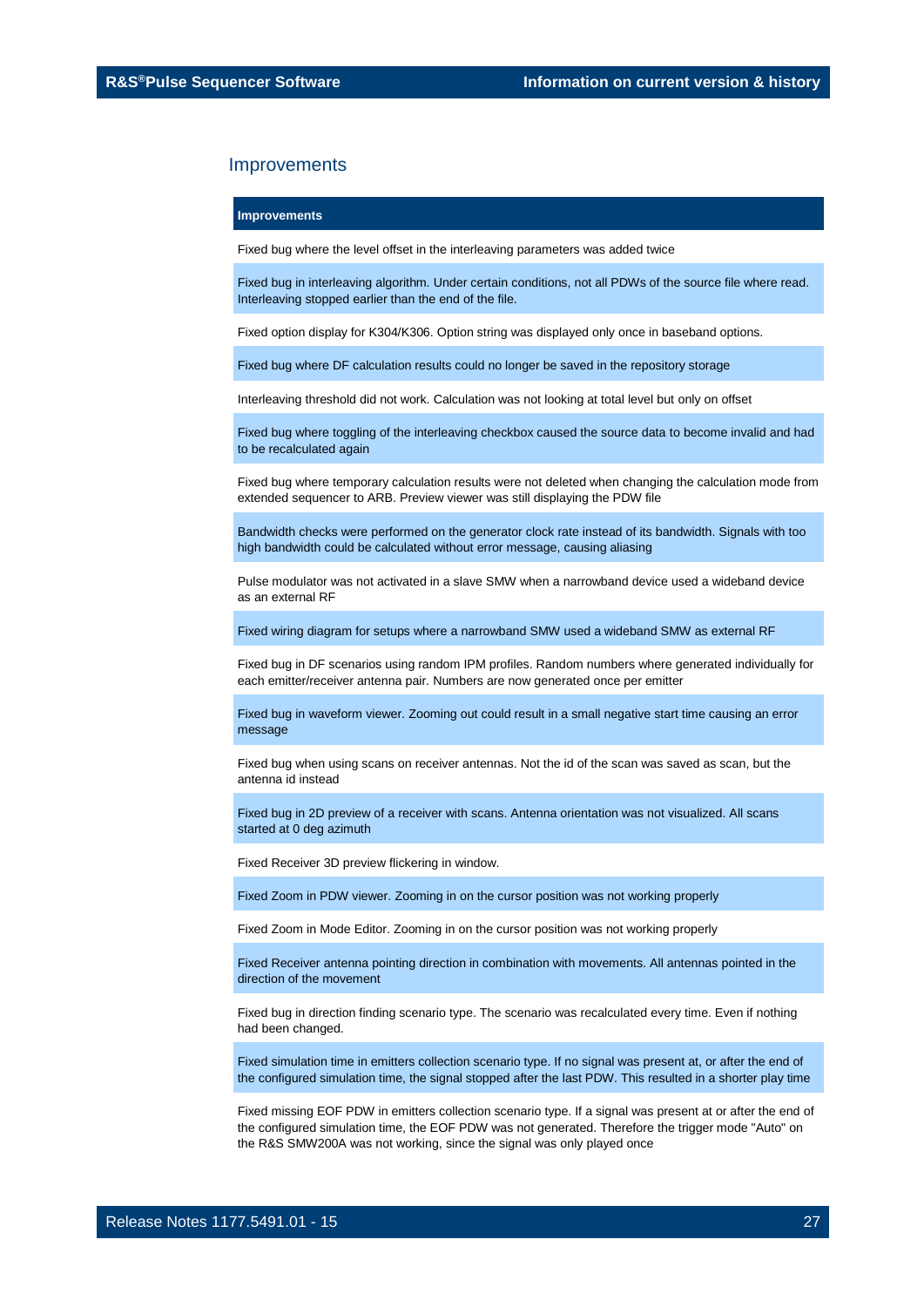Fixed bug in gauss antenna calculation. Resolution of CPU and GPU calculations varied, resulting in slightly different patterns

Fixed bug where collection variables in sequence collection scenarios did not work

Fixed GUI bug, where IPM profiles based on variables where not selectable unless a IPM profile was created in the repository

Fixed bug where map GUI showed no data when creating 2D scenarios using SCPI commands

The calculation could not be stopped while interleaving pulses with waveform snippets

Gauss antennas created by using the wizard had wrong HPBW

Fixed SCPI command for removing receiver antennas. Index based and not name based

Fixed bug where it was possible to configure user defined clock rates in extended sequencing output via SCPI. This can lead to corrupted signals

Fixed bug, where the selection did not change when directly clicking emitters on the map

Fixed selection bug in 2D map. Emitters behind a movement trace could no longer be edited using the context menu

Fixed bug in mode editor viewer. Maximum number of modes was limited to 16 instead of 256

Fixed display in mode editor when configuring a large number of emitters. Scrollbars added

Fixed mode editor zoom logic

Fixed insertion of new modes in the mode editor. New modes have a default duration that is dependent on the current zoom factor to make them easier to select and modify

Fixed bug when importing position steps in DF scenarios from a text file. Only the first distance value was imported

Fixed bug for generator play mode in DF scenario type. When switching between continuous and single shot the generator was not updated

Fixed visualization bug a direction finding scenario. The height of the receiver was not visualized. Signal calculation was not affected

Fixed visualization bug for beam frequency offsets. Antenna pattern was not recalculated accordingly. Signal calculation was not affected.

Minimized windows were not send to the taskbar, but closed instead

PDW table did not always display the EOF PDW at the end of the file

Fixed bug where the Pulse Sequencer always tried to disable the internal pulse modulator of the extended sequencer without checking if the K50x option is actually installed on the device

### Known issues

**Known Issues**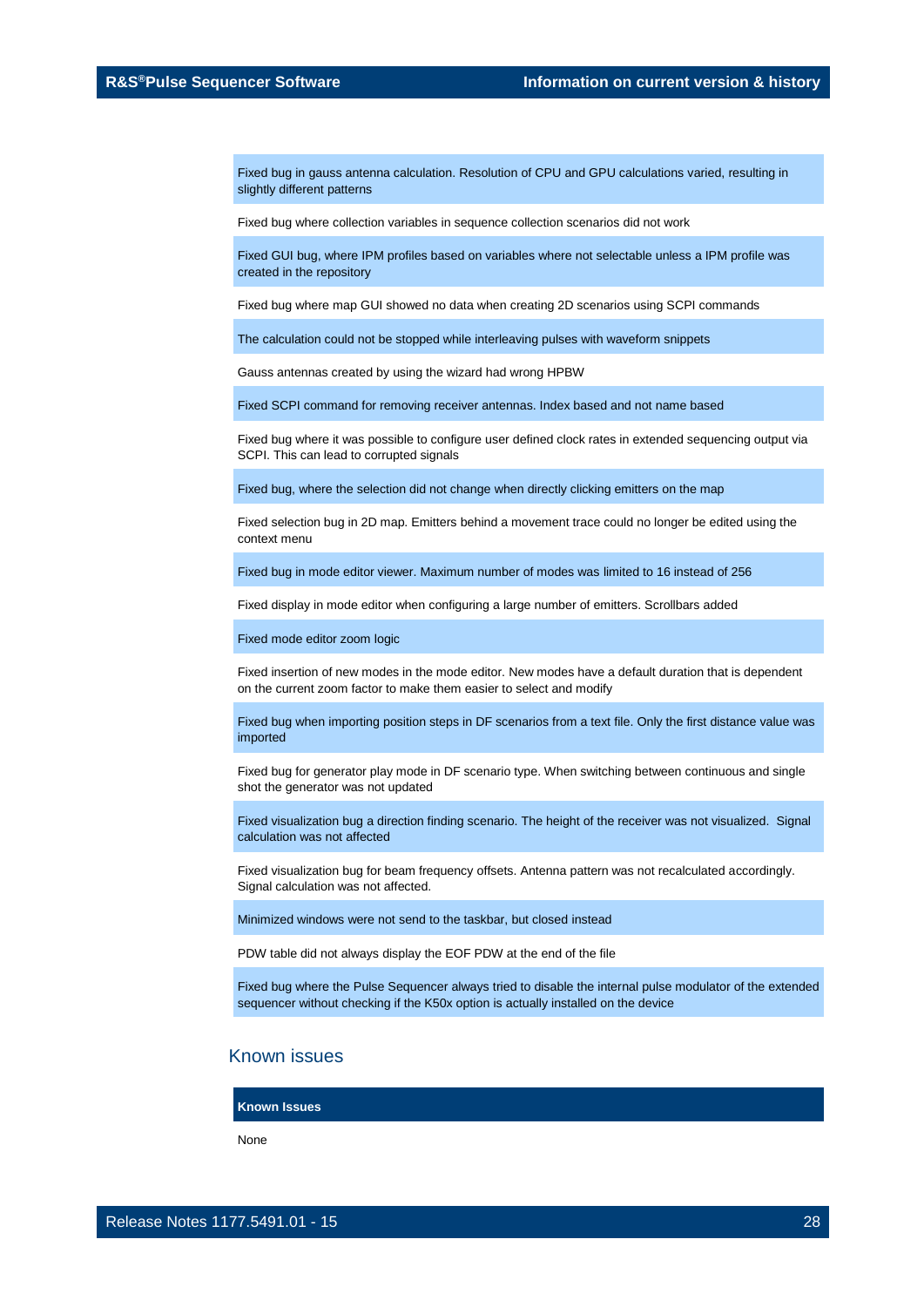### <span id="page-28-0"></span>**1.8 Version 1.7**

### **Released: September 2018**

### New functionality

### **Functions**

Emitter collection scenario type now supports interleaving for simulation of multiple emitters

Interleaving is now a separate calculation step. Source signals do not need to be recalculated when changing the interleaving parameters. This provides a massive speed advantage

Reworked Emitter collection Scenario type. Added mode changes configuration

Added new PDW viewer with unlimited time resolution and multiple parameter view

Added graphical mode changes editor and viewer

Increased calculation speed for PDW based signals by 1000%

Improved interleaving statistics

Improved PDW interleaving analysis. Speed and usability improvements

Added interleaving statistics table

Added filtering options for interleaving analysis

Added a separate repository storage for interleaving results

When importing repository archives the repository is now directly opened

Added time estimate for remaining calculation time

Added R&SSMBV-100B generator support

Added drag and Drop support for importing repository archives

Added Drag & Drop support for opening waveform files

Added the Pulse Sequencer as default program for opening repository archives and R&S waveform files

Added keyboard shortcuts for most common actions

Added support of the internal pulse modulator in the R&S SMW. No more need for external cabling

Added repository export functionality via right mouse button smart menu in tree view

Added visualization of antenna HPBW in 2D movement preview

Added message when opening repositories from previous Pulse Sequencer versions. The user can decide, if he wants to update the database

Restricted mode editor time window to 7200s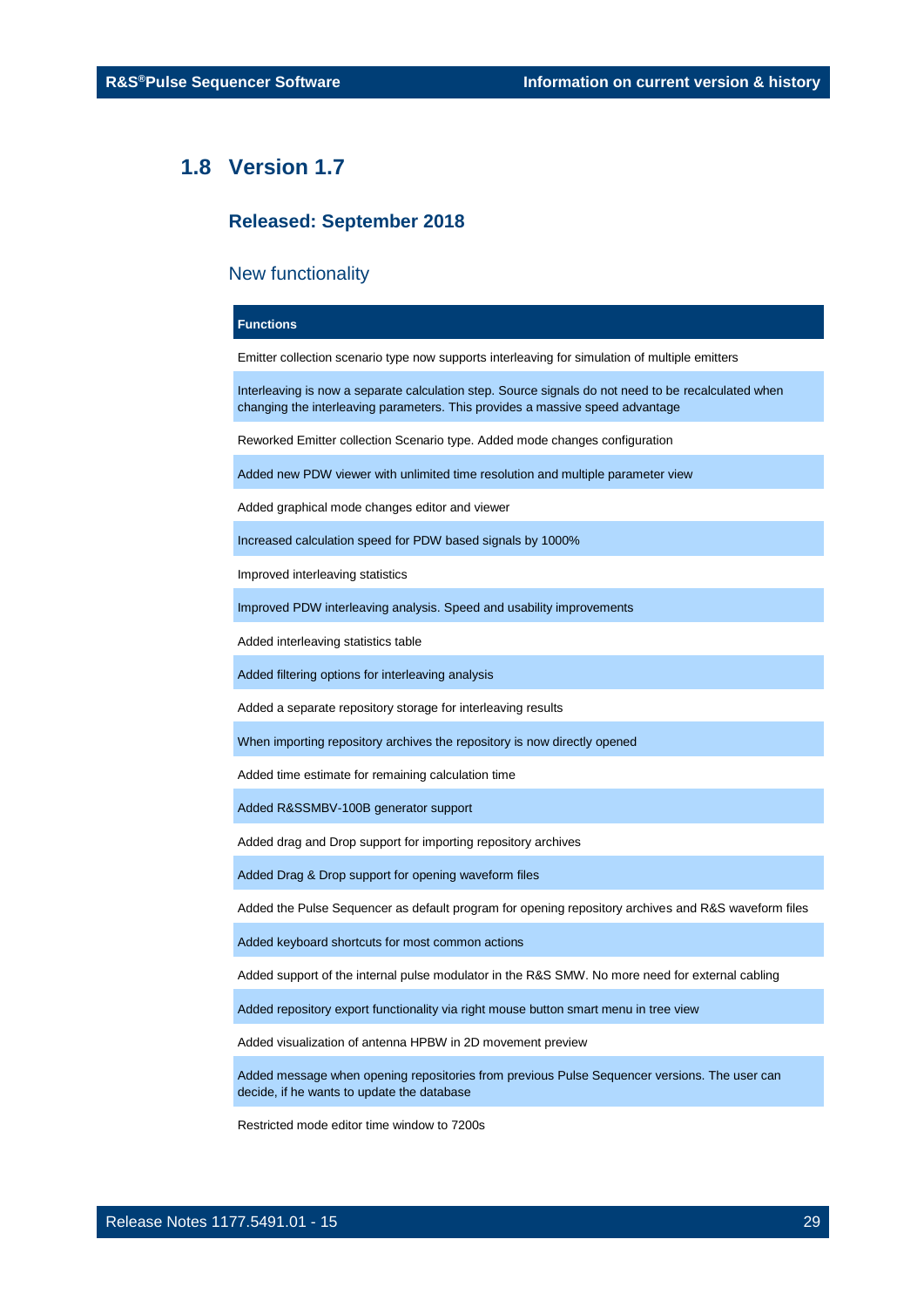#### **Improvements**

Fixed rounding error when importing PDWs. Lead to omitting the last Pulse casing a gap between total time and real signal duration

Bandwidth and absolute frequency dependencies are now checked prior to interleaving and calculation is directly aborted when violated

Fixed sequence editor delay SCPI. Wrong item index caused limit violation

Fixed crash when calculating a background emitter in a scenario with movements

Fixed bug where the addition of emitters to a digital output caused an error

Fixed bug where the Pulse Sequencer tried to configure analog IQ outputs on external RFs connected to the digital fader outputs

Fixed wrong bandwidth calculation when importing PLFM PDWs

Added missing SCPI for removing all mode changes

Temporary interleaving Files where not removed from C:/temp after calculation

Fixed SCPI conflict for configuring the interleaving delay parameter. Renamed SCPI from SCENario:CPDW:DELay to SCENario:CPDW:LDELay

SCPI for the selection of PDW lists was missing

Interleaving GUI did not display the interleaving parameters after restart. Update problem fixed

Minimum PRI constraint with SMW-K501/2 was missing during interleaving process

Fixed wrong visualization of RX antenna pattern in 3D previews if a track scan was configured

Fixed issue where scenarios containing imported PDWs could not be deleted

Fixed bug where imported PDWs containing absolute TOA information could not be calculated

Signal generator was not automatically set to the resulting frequency after importing PDWs with absolute RF frequency

Fixed bug where the calculation of a set of DF antenna signals was aborted, if one of the antennas does not receive a signal

3D preview did not display antenna pointing correctly for DF receivers

Changing the vehicle icon caused a recalculation of the movement data

Added auto set functionality to position the emitter and receiver for movement scenarios where only one of both uses absolute Lon/Lat position values in waypoint files

Fixed crash if movement duration was set to 0s

Fixed wrong GUI limits when configuring an ARC movement via the GUI line edits and not via mouse dragging on the 2D map

Fixed wrong level calculation for background waveforms in DF scenarios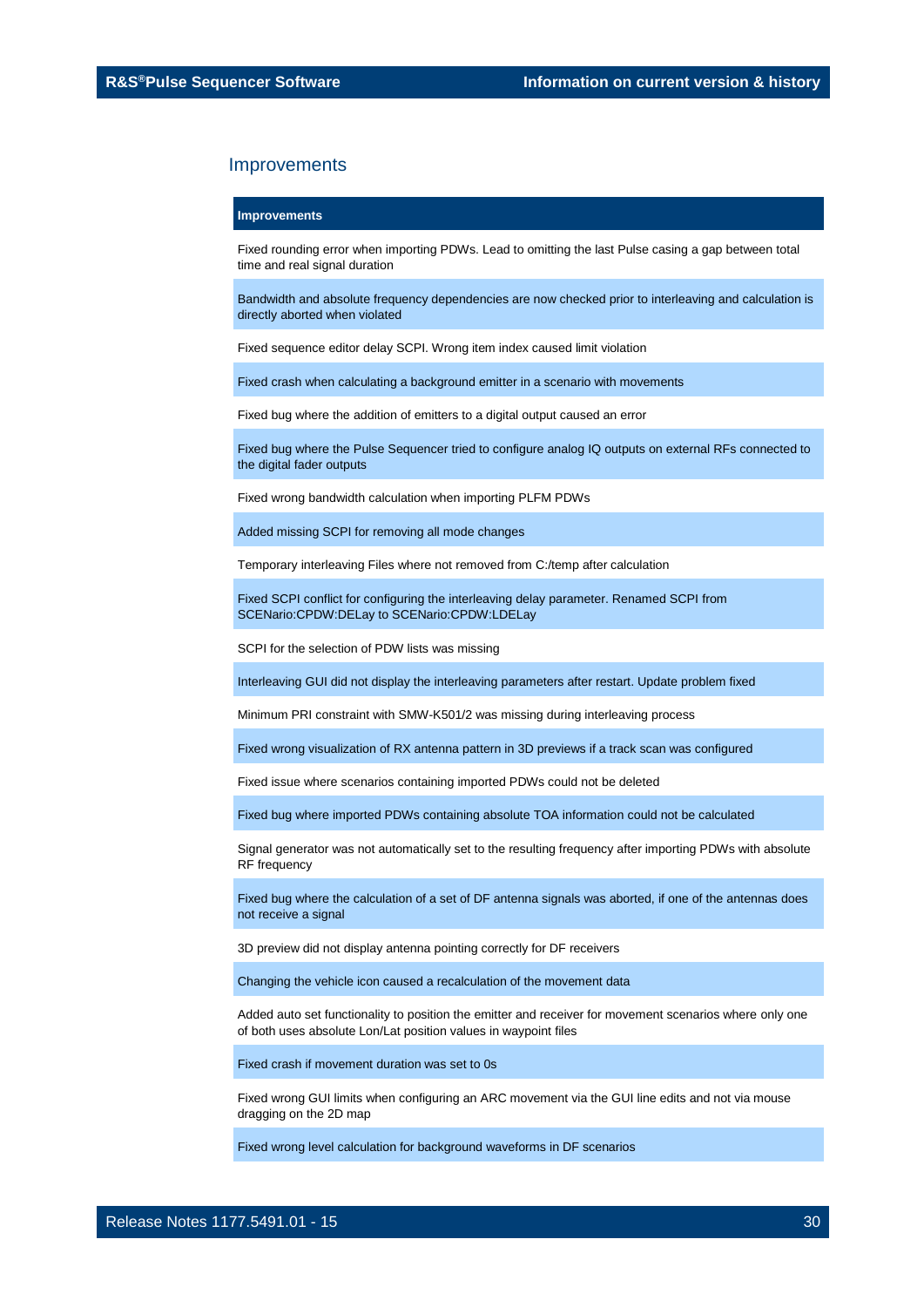Attitude was not calculated correctly when configuring perpendicular movements

Fixed potential crash when using special characters in repository names

SCPI control for plugin variables was missing

Fixed list index error in PDW List scenario. Tree position was used instead of independent index

PDW interleaving analysis did not work if number of dropped PDWs was smaller or equal to 1

Fixed the MSEPOCH import template option. Nanoseconds where interpreted as microseconds

Fixed IPM firing order option. Should not be available with time based lists

Fixed potential crash in interleaving analysis when switching from a scenario with more entries to one with fewer

Fixed signal generation check for missing sequence assignments to multiple Modes and Beams. Only the first mode/Beam was checked

Fixed level calibration for external RFs connected via digital interfaces

Fixed calibration procedure. Did not check for analog and digital I/Q output options SMW-K16/K17/K18/K19

SCPI for configuring the antenna polarization was missing

Fixed bug, where the automatic level control of the signal generator was not correctly configured on a second baseband

Fixed bug in reporting feature. If pulses where dropped because their level was below the level threshold, they still appeared in the report with wrong TOA information

Fixed level preview in pulse dialog. Drag markers showed a 10dB offset

Fixed wrong Y axis unit in 3D live preview. Unit is dBm and not dB

Fixed table smart menus in all tables with single selection property. Removed multi select actions

Fixed SCPI command for constant attitude. SCENario:DF:MOVement:ATTitude CONStant

Fixed SOQPSK default params. Pulse could not be calculated with these settings

Fixed custom envelope envelope preview when modifying the equation

Fixed bug in multi segment waveform evaluation. Pulses with a level below the threshold where counted as segments nevertheless

Fixed bug where the second baseband of a slave device was not set to Table (Off)

Fixed bug when importing PDWs with TOA in TIME format. Milliseconds where cut.

Fixed potential crash in receiver 3D preview.

Run mode single and option use separate trigger command are now available for localized and DF scenarios as well.

Added missing check and error message when trying to calculate an empty sequence.

Added missing checks and error messages for minimum PRI violation and ARB fallback.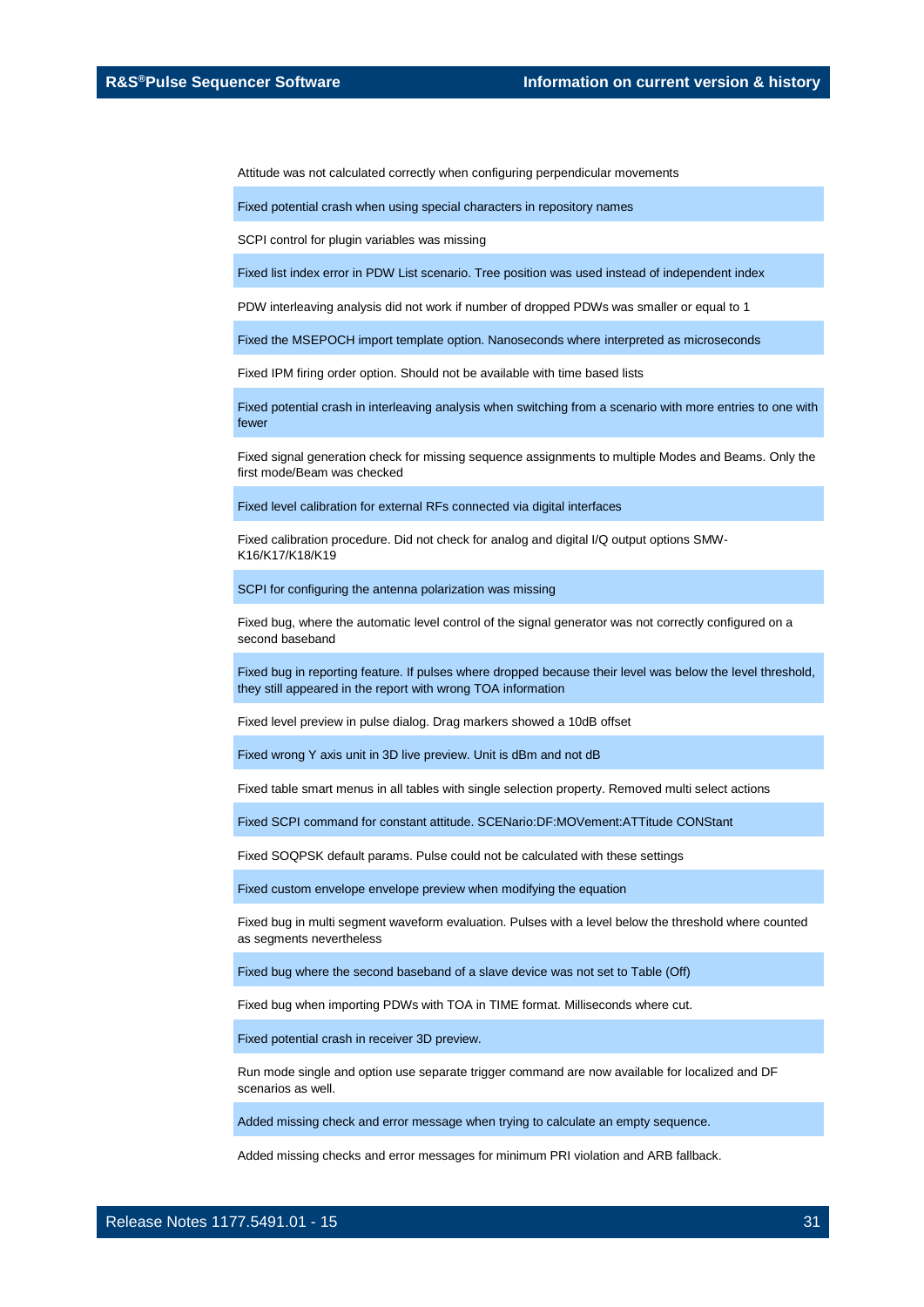Fixed bug an DF scenarios with multiple instruments in master/slave mode. Wrong trigger setting was configured.

Fixed bug in setups with multiple instruments in unsynchronized mode. Not all basebands where triggered.

The pulse width of Barker codes was confused as the chip width in all viewers

Added undo functionality in 2D map when chnaging the emitter position.

Added zoom functionality for signal level in live previews

Corrected level offset SCPI in Emitter Collection Scenario tape with interleaving. CMEmit:LEVel instead of CMEmit:OFFSet

Fixed bug, where the entry field for a password for encrypted repositories was hidden by the progress bar

Fixed Auto Time Setting for DF scenarios. The scan duration was not taken into consideration.

Fixed bug where it was possible to drag emitters from other repositories directly onto the 2D map of another repository without copying them into this repository

Fixed several bugs regarding changes made in the movement settings. The movement trace was reset instead of recalculated

Beam frequency offsets where not considered during calculation

Fixed bug in DF scenario where the receiver antenna was not recalculated based on the emitters frequency

Fixed various update problems in 3D previews when visualizing mode changes. Sometimes antennas, scans and positions where not updated correctly

Fixed visualization bug in 2D movement preview for static emitters. Antenna pointing was not displayed correctly

Fixed SCPI help for emitter and receiver visualization icons

Fixed bug where the internal clock rate of the signal generator was taken into consideration for bandwidth calculations and not the actual bandwidth

Fixed bug where a fixed simulation time caused calculation error in combination with mode changes. If the time truncated the mode changes

A just inserted mode was not automatically selected in the mode editor

Fixed bug in the interleaving analysis viewer. The value for visible PDWs was always off by 1. The last PDW was not visualized

PDW viewer was still displaying a PRI value when in interleaving mode, which makes no sense.

Fixed bug where the calculation for a DF scenario was aborted when one of the antennas did not receive a signal. We calculate a zero signal now

Fixed bug in 3D previews, where beam frequency offsets from mode changes where not considered in antenna pattern calculation

Fixed bug in waveform and PDW viewers. When fist calculating a PDW file and then a waveform, the viewer still displayed the previously calculated PDW file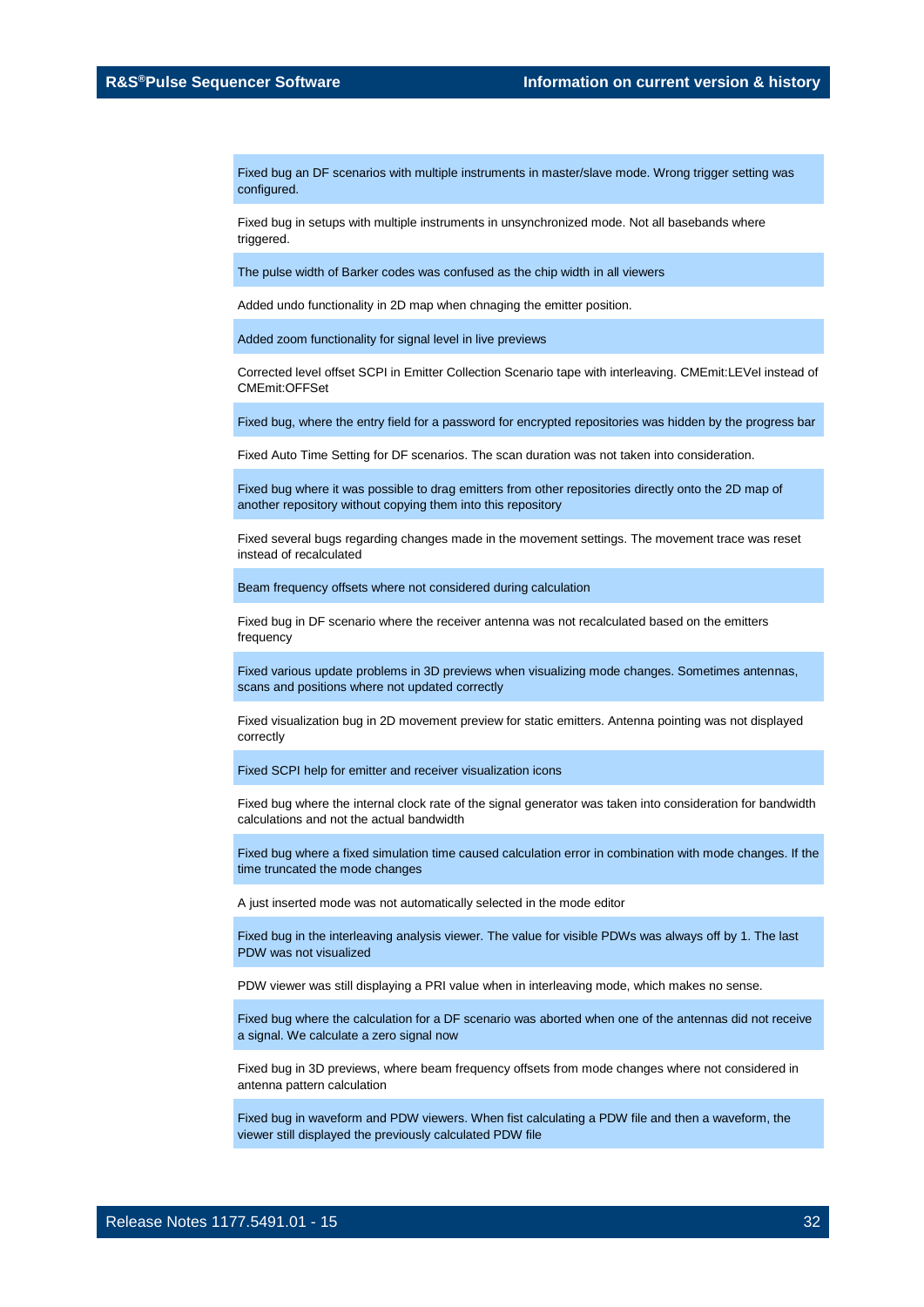Fixed bug where all windows where initially restricted to 80% of screen size. Only after pressing the maximize button, the size could be increased to full screen

Fixed potential crash when rapidly closing windows using the lower tool bar

Fixed wrong bandwidth limit calculation for polynomial chirps. Value was 2pi higher than actual needed value, causing wrong bandwidth restrictions

Fixed visualization bugs for static modes when choosing the auto time setting

Backlobe for custom antenna was not calculated in GPU mode

Fixed potential crash when discarding changes made to a repository when closing the application.

Fixed threshold value in interleaving options. No longer coupled with global threshold parameter.

Threshold value in interleaving options did not work.

MOP plugin parameters where not forwarded to reporting plugin

### Known issues

**Known Issues**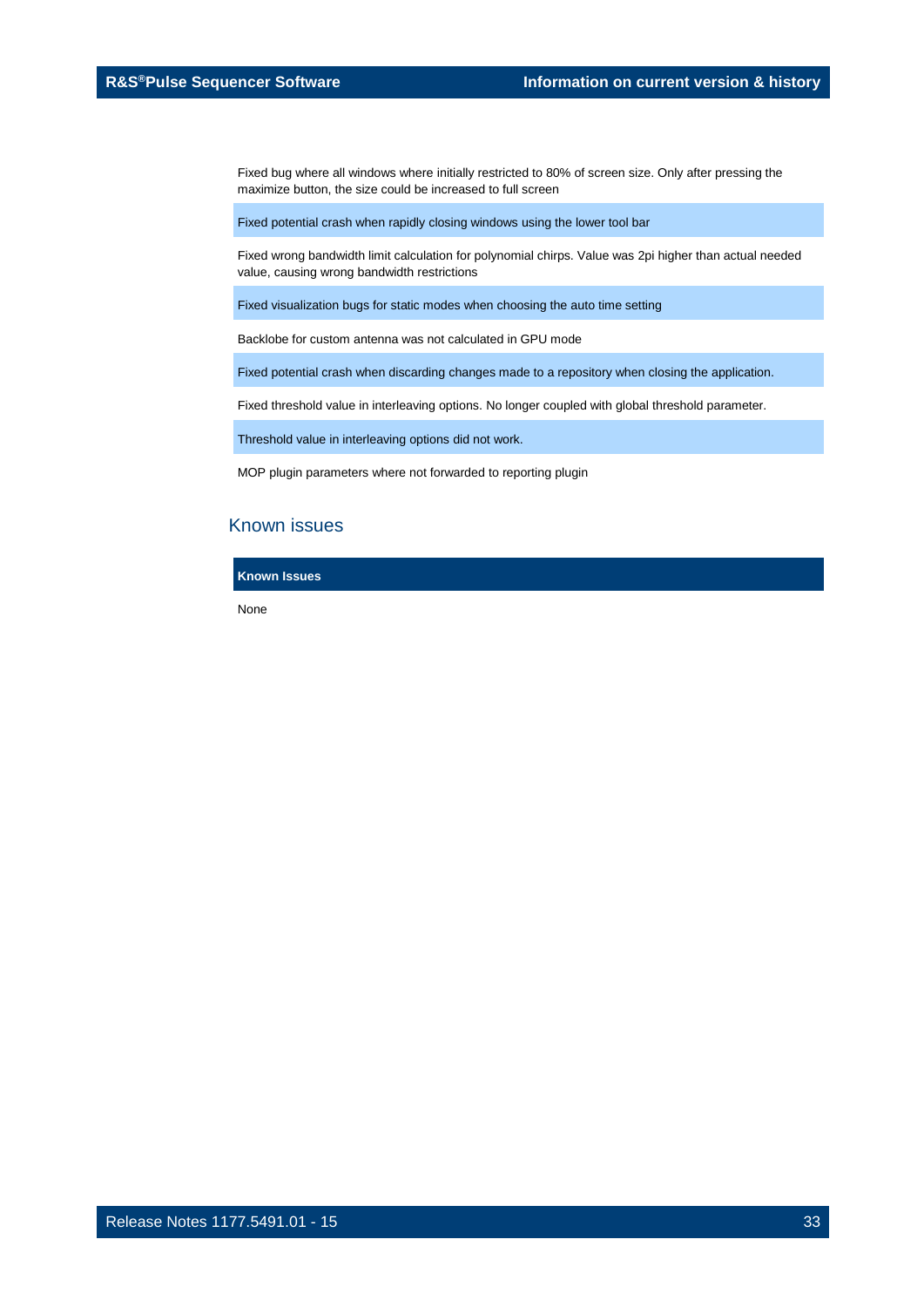### <span id="page-33-0"></span>**1.9 Version 1.6**

### **Released: February 2018**

### New functionality

### **Functions**

Added dynamic movement profiles for emitters and receivers in combination with R&S SMW-K304

New scenario type PDW List (collection) for direct conversion of imported PDWs to extended sequencing output with R&S SMW-K501/K502

Added priority based multi emitter dropping feature for scenario type PDW List (collection) in combination with R&S SMW-K306

Added position steps feature for localized and direction finding scenarios

Added states feature where emitters can be switched on and off over time for localized and direction finding scenarios

Increased the maximum file size of imported PDWs in the PDW import wizard to 1GByte

Added track scans for moving emitters

Added piecewise linear chirp MOP profile for PDW import

Added custom phase MOP profile for PDW import

Added firing order to list-based IPM profiles

Import of AMMOS IF data streams into waveform objects

Added exponent parameter for cardioid antenna pattern

Added HPBW for azimuth and elevation direction with gaussian and sinc antenna patterns

Increased positioning limits of receiver antennas to 10^7m

Increased number of antennas per receiver to 20

New page with storage locations in settings dialog

New smart menu with filter settings for repository tree

Added shortcuts for IPM assignment dialog

Added single trigger option also for localized and direction finding scenarios

Added 2D and 3D visualization of Mode changes over time

Reworked Wizard for easier emitter and sequence definition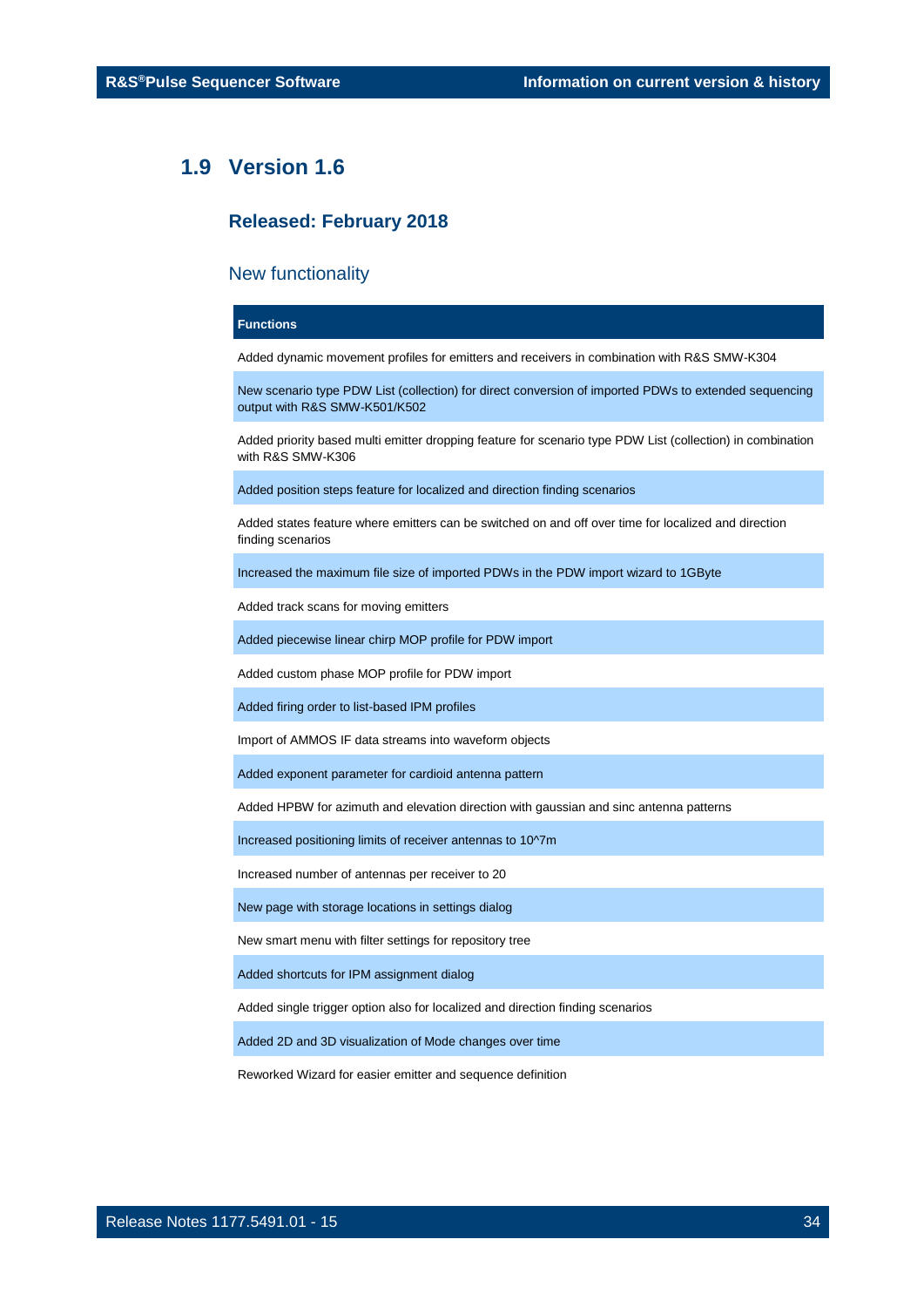#### **Improvements**

Phase calculation in DF scenario fixed (now using reference plane through DF group origin)

Fixed generator profile bug. Wideband property was not considered in assignment dialog

Fixed bug related to HW setups. The pulse sequencer always tried to connect to all generators, even if they were not used in a scenario

Missing option check in DF scenarios allowed use of generator profiles without SMW-K301 option

Assignment dialog assumed bandwidth of the SMW-B9 option to be 160MHz instead of 2GHz, prevented the addition of 2 emitters with more than 160MHz frequency separation to the same RF

Fixed bug where a generator profile with two basebands but only one RF caused the Pulse Sequencer to not configure the second baseband

Fixed bug, where level, frequency and name of background signals could not be edited any more

Fixed bug, where emitter mode beam frequency offsets where not considered in signal calculation

Fixed bug where the antennas of the receiver where not calculated according to the received signals frequency

Fixed bug, where the attitude of emitters and the direction of antenna scans was wrong

Fixed GPU calculation bug, where pattern resolution slowed down the live preview

Fixed bug, where the generator dashboard was always scanning the connected generators when the dialog was opened once even if the dialog was closed

Fixed bug, where selecting the "use pulse modulator" option in the HW management dialog did not have an effect on the instrument configuration

Fixed SCPI help in localized scenario receiver settings dialog

Fixed bug where the relative phase mode in the sequence settings only worked, when the pulse had a frequency offset

Fixed 3D scan preview in Emitter dialog. The antenna pattern was no visualized

Fixed bug where the direction finding power level was calculated relative to the receiver origin and not to the actual antenna position

Fixed bug where the K502 output randomly generated waveform snippets, even if the pulse could be generated in real time

Fixed bug in waveform triangular IPM profile where one entry more than needed was generated

Fixed missing updates in assignment dialog when changing parameters of the generator profile

Fixed bug where adding 2 signals to one RF port did not properly configure the stream mapper of a wideband SMW

Fixed bug where omnidirectional antennas where not visualized in DF scenarios

Corrected SCPI help in DF Receiver dialog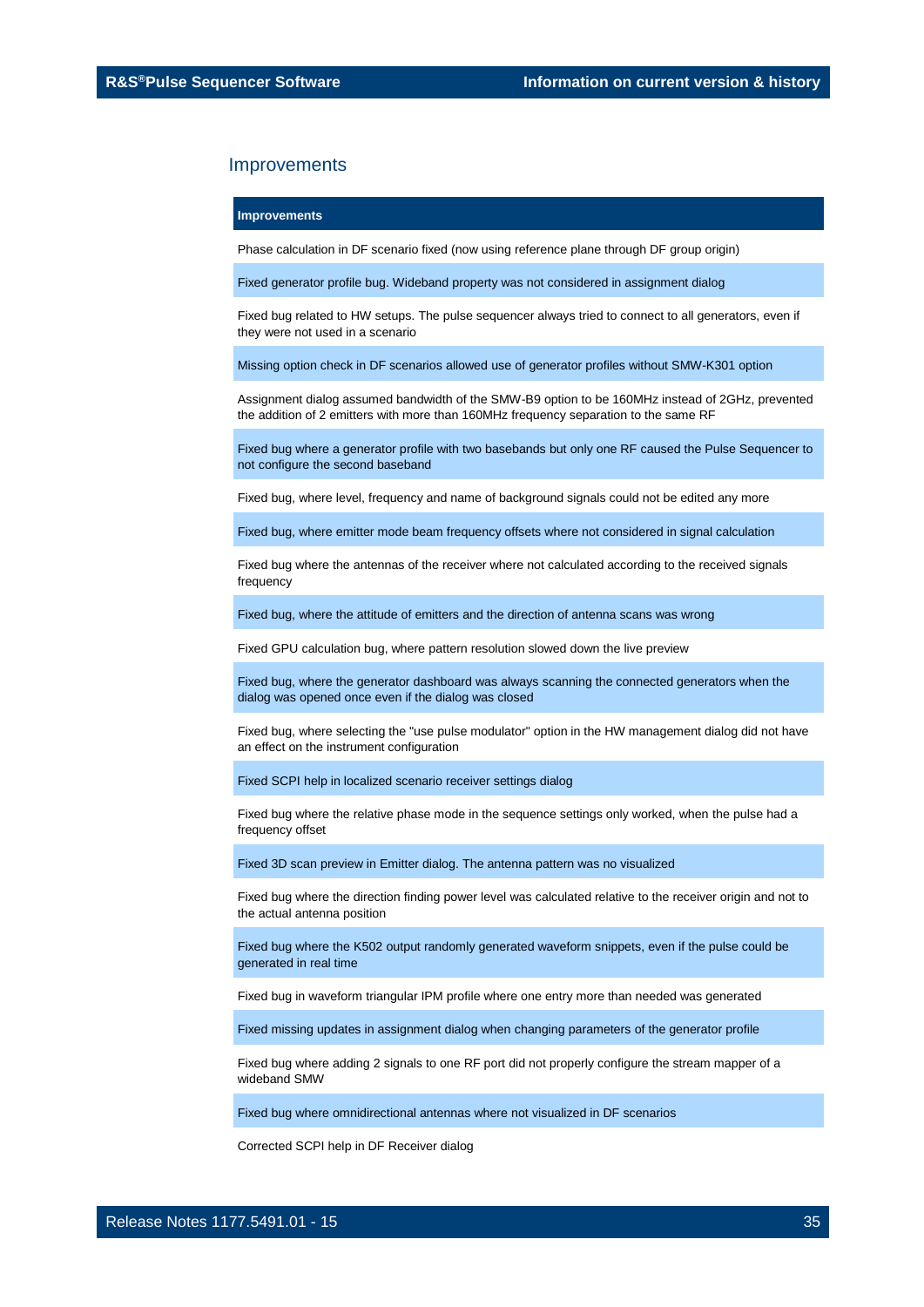Fixed update problem when changing the antenna or scan of an interferer

Fixed bug where the default generator profile created upon the creation of a repository could not be deleted

Fixed bug where plugins could not be used multiple times during an IPM or MOP calculation causing a constant IPM or MOP value

Fixed calculation of distance delay for DF receiver antenna positions. Negative X and Y position offsets where taken as positive numbers

Fixed bug, where the RUN button in sequence based scenarios did not update level and frequency of the generator if value is changed after initial calculation

Fixed dialog windows for high-DPI displays

Fixed shortcuts for creating a new sequence/emitter in sequence and emitters collection scenarios

Fixed bug in localized and direction finding scenarios where signals could not be restored from the repository storage

Fixed 1 sample rounding error in EOF flag for direction finding scenarios

Fixed wrong sequence end time when PDW import was PRI based

CW filler element fixed. I and Q where interchanged

Fixed SCPI help and limits in background emitters dialog

Frequency offsets in emitter beams where not considered in visualization and calculation

New emitter/sequence shortcut button did not work in collection scenarios

Fixed bug in repository storage if using multiple generators. Only data of the 1st one was saved

### Known issues

#### **Known Issues**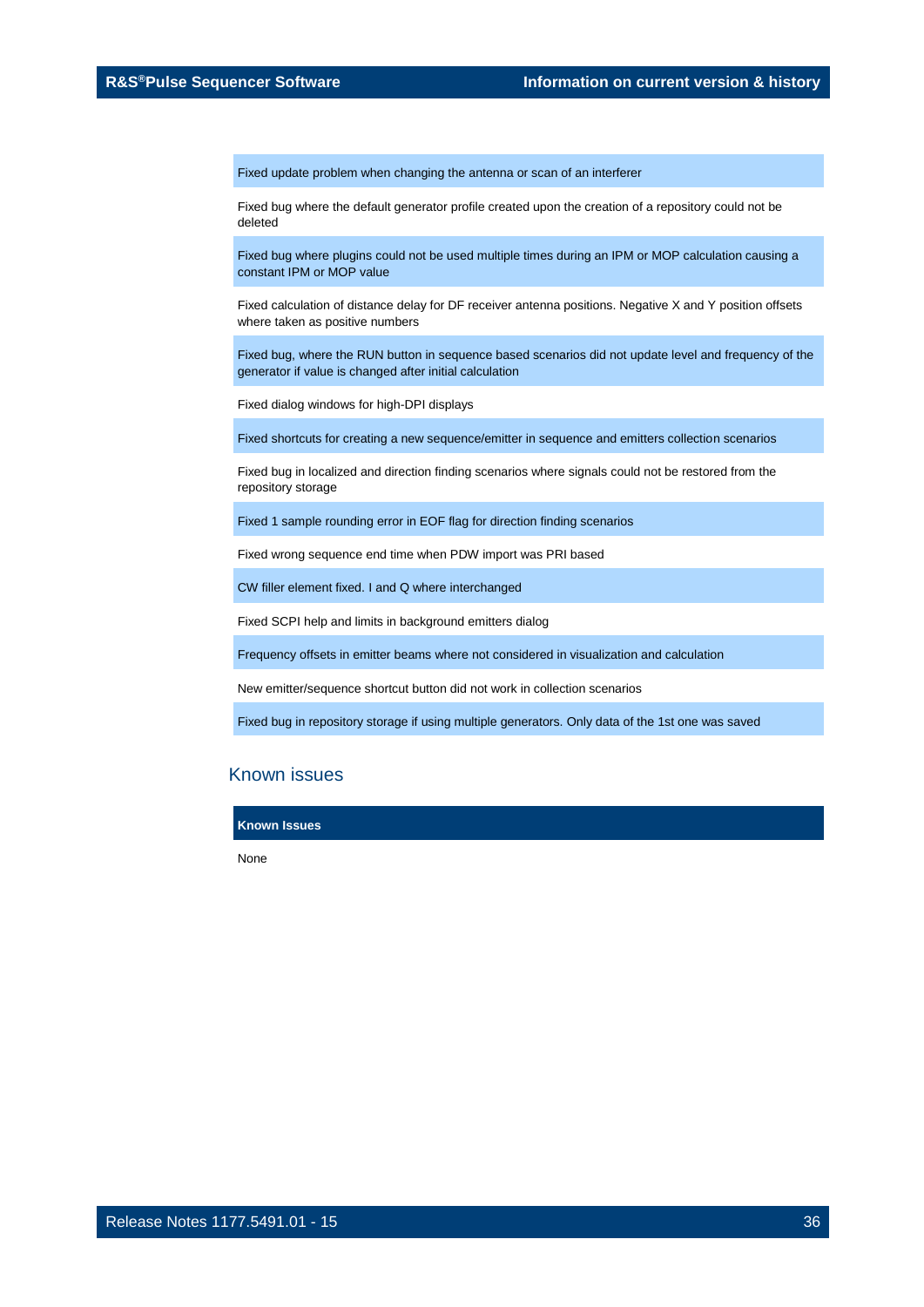### <span id="page-36-0"></span>**1.10 Version 1.5**

### **Released: Mai 2017**

### New functionality

### **Functions**

Added real-time wideband signal generation in combination with R&S SMW-K502

Added dynamic mode changes for emitters over time in localized and direction finding scenarios

Added level calibration wizard for HW setups

Added MSK MOP profile

Added 4/8/16/32/64 FSK MOP profiles

Added 16/32/64/128/256 QAM MOP profiles

Added 8PSK MOP profile

Added pulse modulator support for R&S SGT100A

Added x axis zoom in MOP preview

Waveform generation duration settings simplified. Auto option added

Absolute receive power dependent on distance will now be visualized in live previews

Added reset option for data sources

Added import/export functionality for HW setups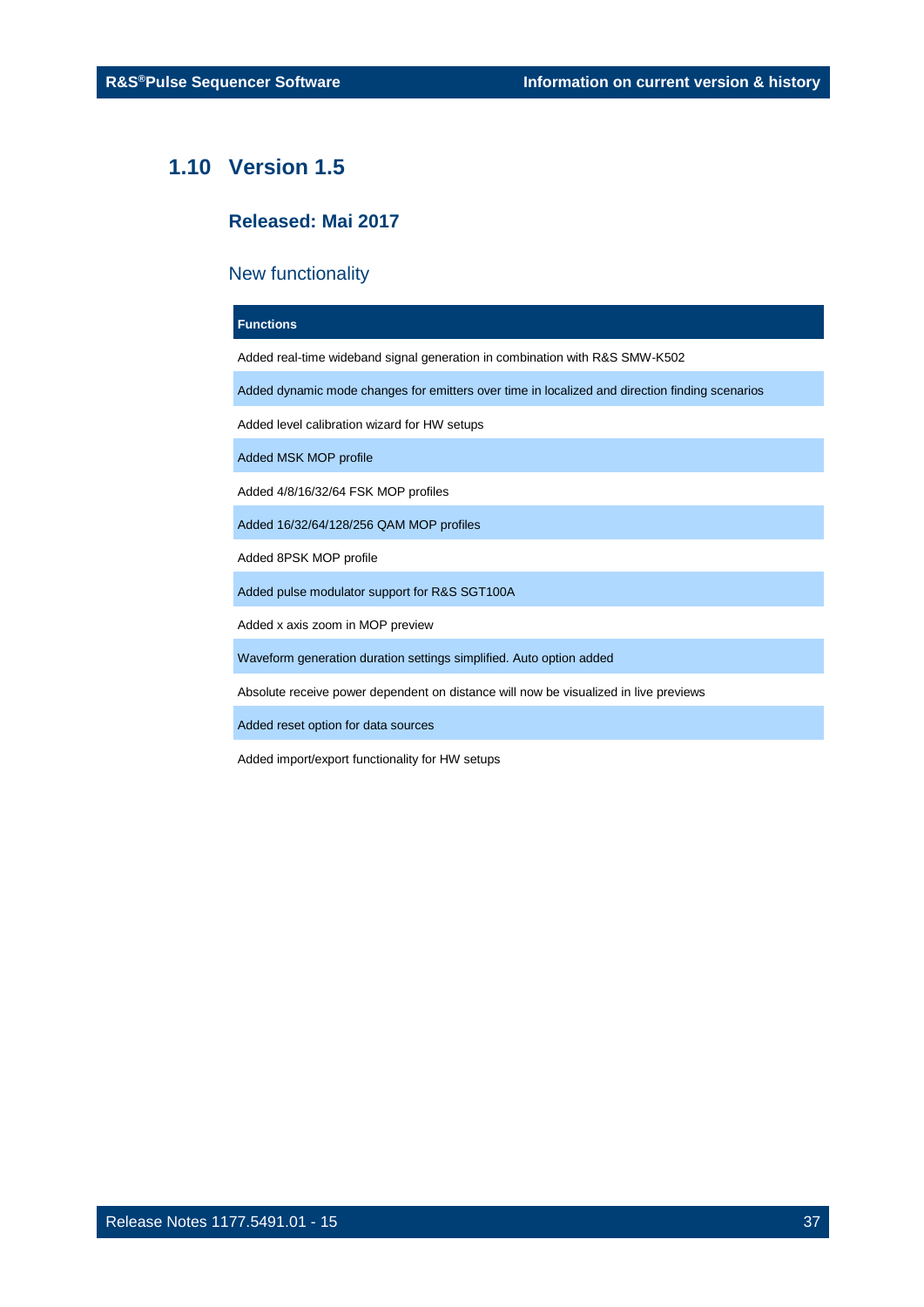**Improvements**

Fixed wrong frequency scaling in pulse modulation preview

Optimized FFT preview in MOP preview

Fixed GPU calculation of imported antenna patterns

Fixed bug when switching between emitters with a different number of modes in emitter based scenario types

Fixed crash when working with 100+ data source entries

Fixed bug where no reports where created for single emitter scenarios

Fixed bug in PDW viever SCPI time control

Changed PDW viever resolution to ns

Fixed bug where pulse MOP frequency preview was limited to 200MHz

Fixed bug in FSK modulation where the filter was not reset with each new pulse

Fixed bug where changing the RF channel was not working after the signal was calculated

### Known issues

**Known Issues**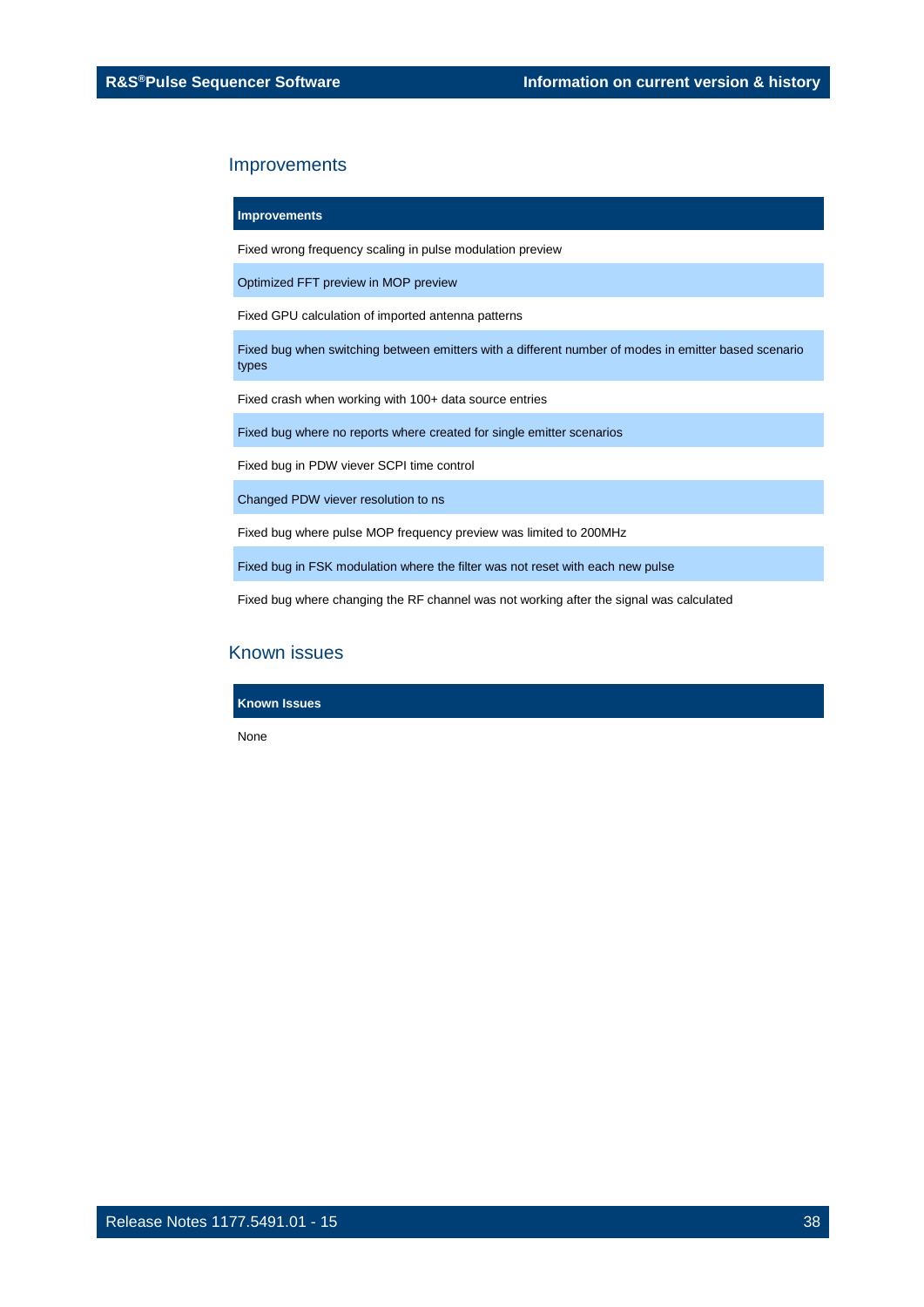### <span id="page-38-0"></span>**1.11 Version 1.4**

### **Released: September 2016**

### New functionality

## **Functions** Added PDW import feature IPM profiles now possible for imported waveforms Added loop variables for use in IPM profiles, enabling sequencing of sequences Free space attenuation is now calculated for frequency offsets and not only on carrier frequency Static antenna preview acceleration by GPU support Added Direction Finding Support for R&S SGT-100A Added viewer for K501 sequences Added lying sine antenna scan type Added custom antenna scan type Added lissajous antenna scan type Added binomial IPM profile Installer now checks correct VISA driver installation Added SCPI commands for minimizing/maximizing the Pulse Sequencer GUI Added SCPI commands for querying the Pulse Sequencer message log Custom Pulse Envelope now also available for K-300 option

IPM profiles can now be specified based on repetitions or time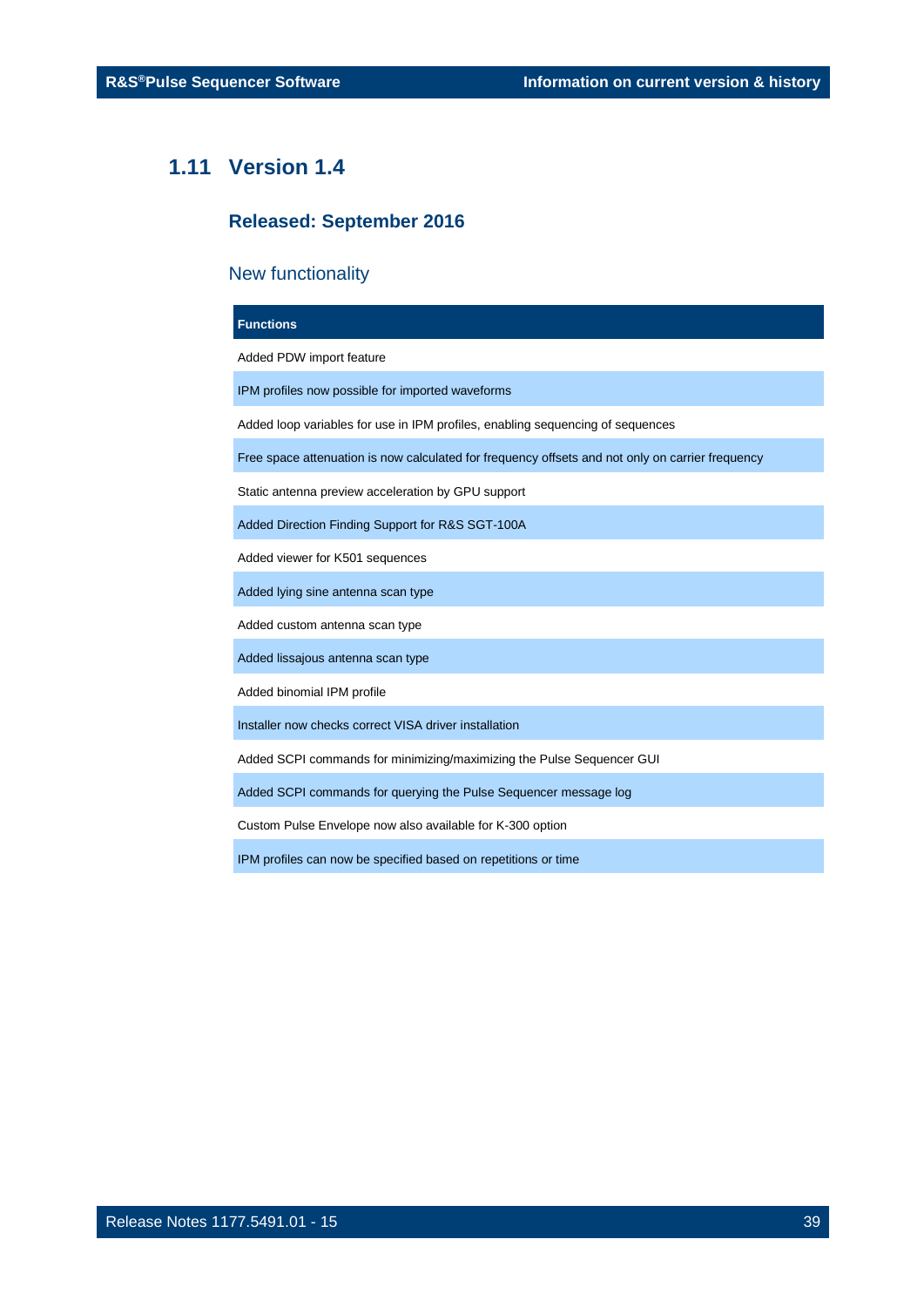**Improvements**

Antenna pattern polar plot was not updated when selecting an omnidirectional pattern

Fixed crash when displaying 2D map via a remote desktop due to missing OpenGL support

Fixed potential crash when restoring a workspace with less repositories than the current one

Cosine characteristic for Custom Phased Array antenna was not visualized correctly

### Known issues

**Known Issues**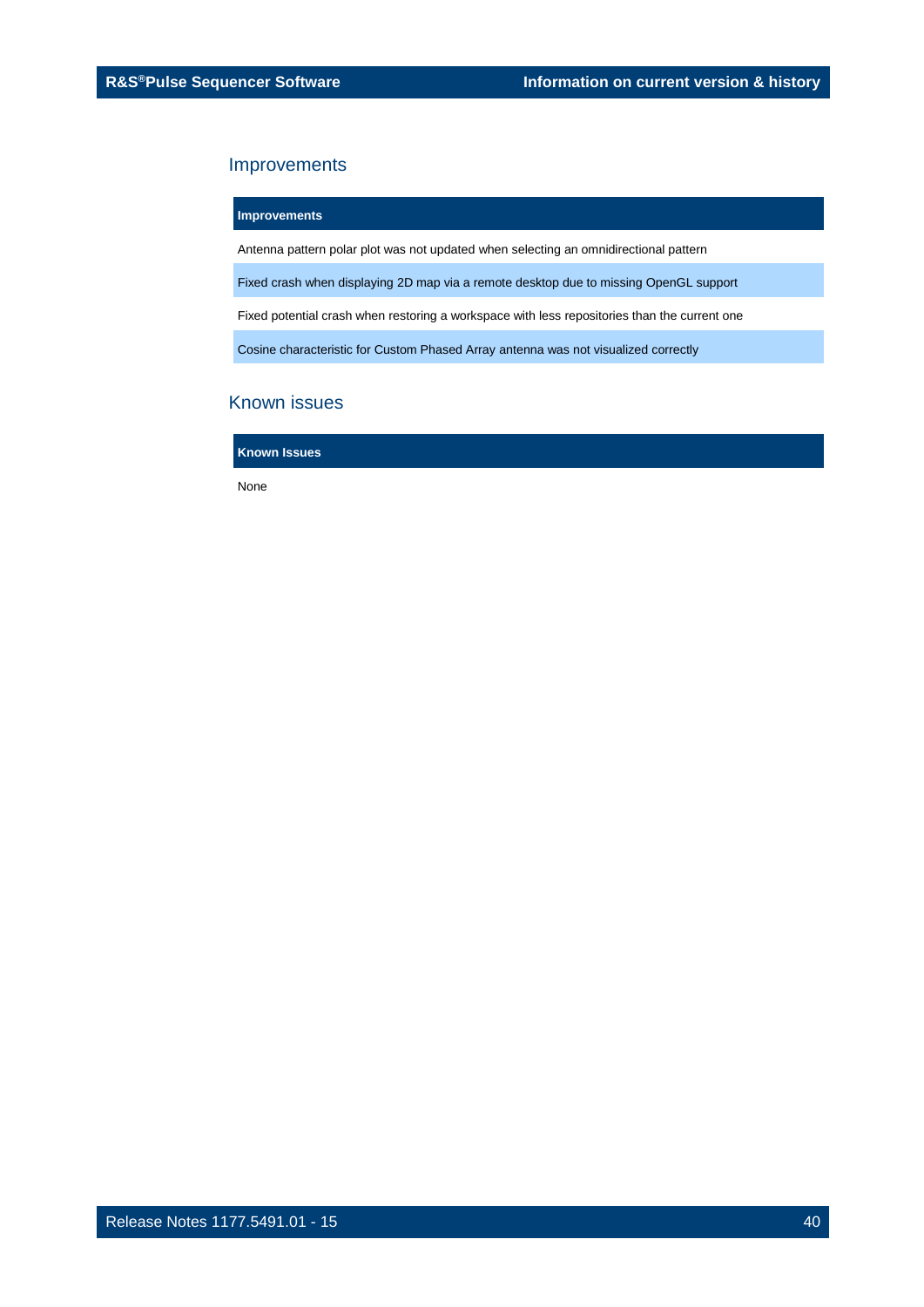### <span id="page-40-0"></span>**1.12 Version 1.3**

### **Released: March 2016**

### New functionality

### **Functions**

Added real-time signal generation option in combination with R&S SMW-K501

Added SMW wideband generator profile with 2GHz baseband bandwidth

Added GPU support to speed up antenna calculations

Added piecewise linear chirps to MOP types

Changed connection and trigger scheme of multi instrument setups

Enhanced profile to instrument mapping to hardware management which allows the creation of different hardware setups with multiple instruments

Added pedestal for all phased array current distributions

Added SGS 6GHz external RF source support for SMW200A generator profiles

Added SGS/SGT 3GHz external RF source support for SMW200A generator profiles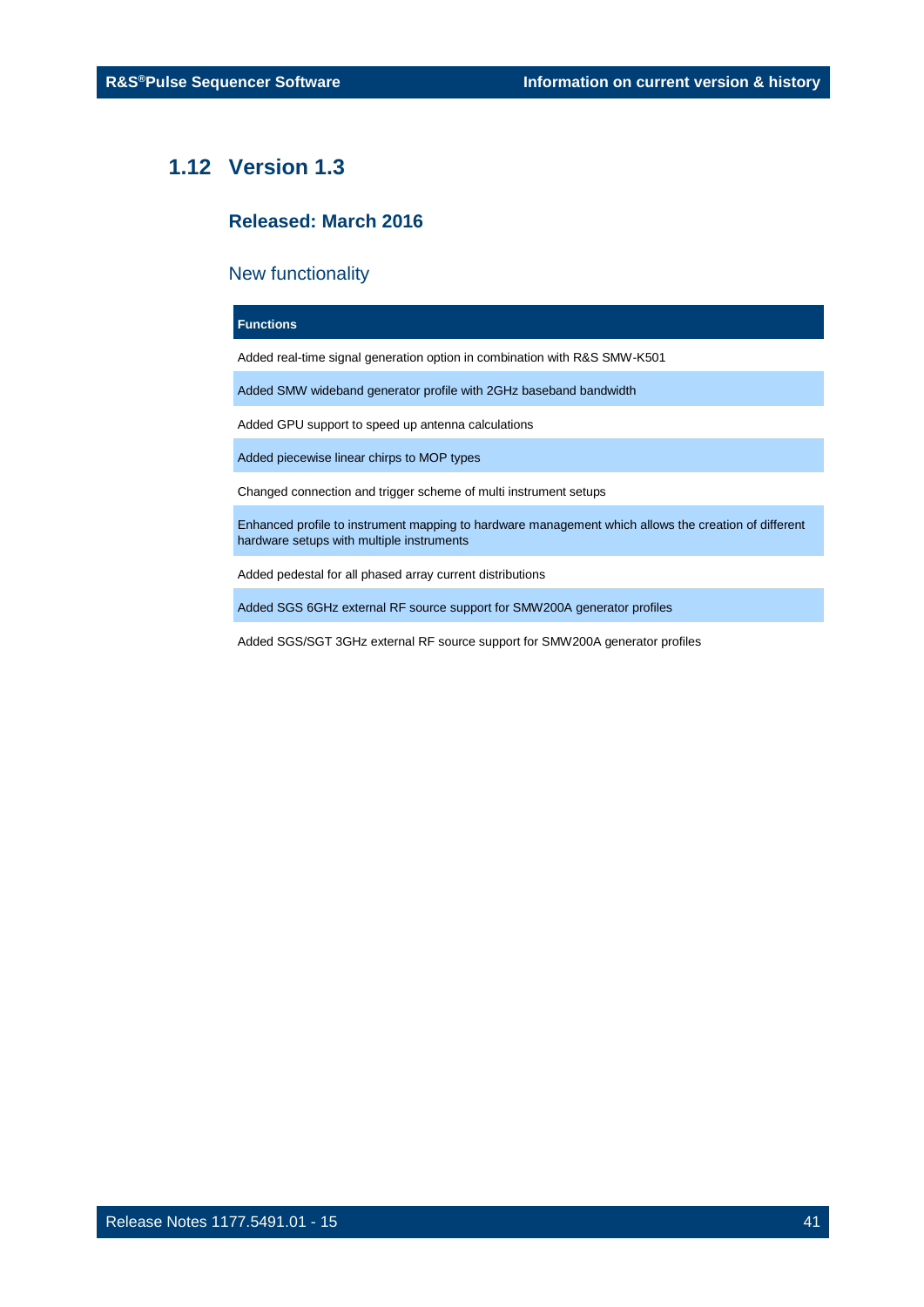### **Improvements**

Fixed spectrogram scaling error in waveform viewer

Fixed bug that prevented the use of waveforms as a background signal

Fixed bug that showed wrong connector name in the scenario block diagram

Fixed bugs in antenna polarization

Fixed update problem when modifying background waveforms

RF B was selectable in generator profiles with only a single RF

"Auto away from origin" pointing option in DF receivers was disabled when first opening the dialog

Fixed bug, that prevented to calculate background signals on more than two antennas

### Known issues

**Known Issues**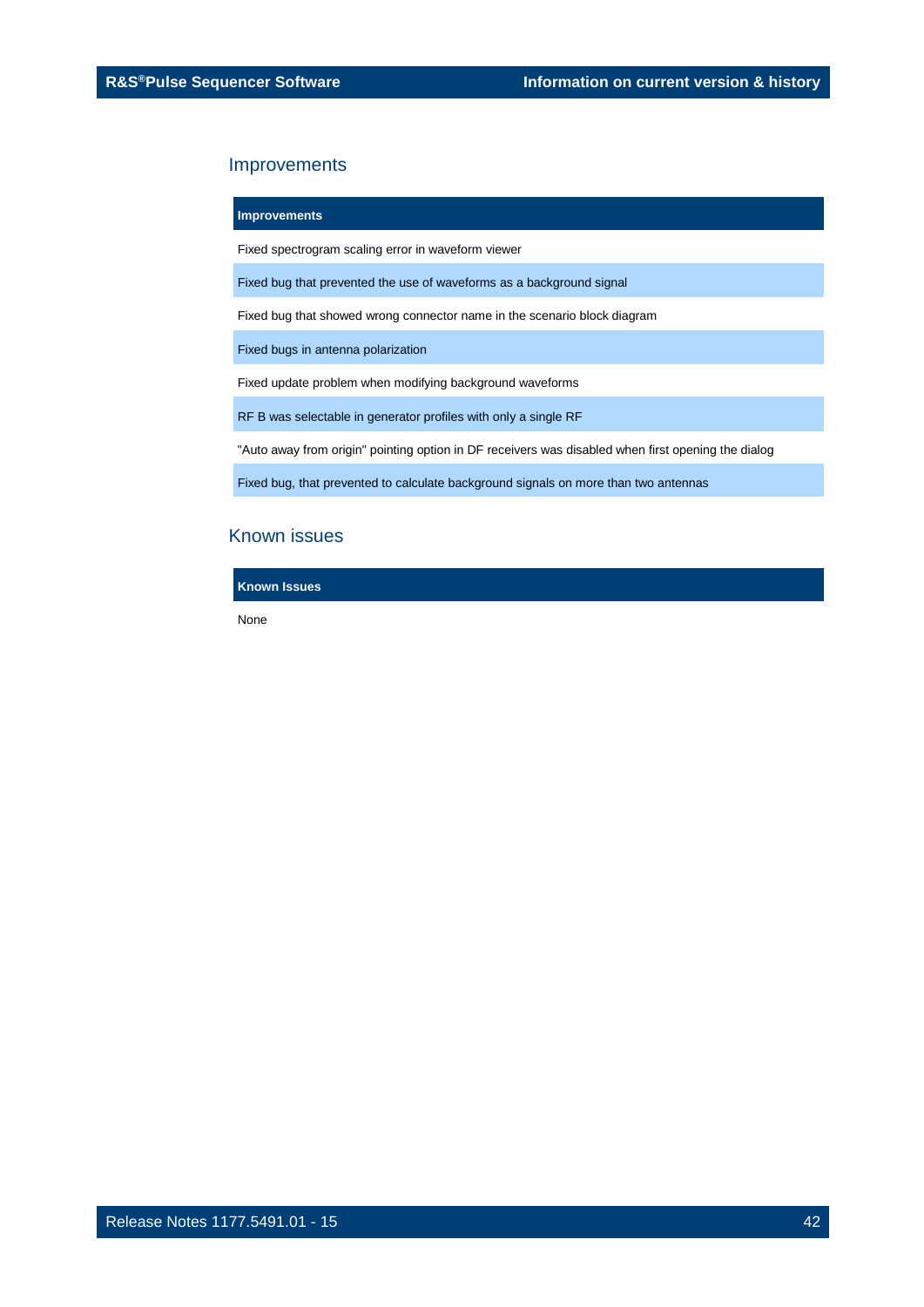### <span id="page-42-0"></span>**1.13 Version 1.2**

### **Released: January 2016**

### New functionality

### **Functions**

Added new scenario type for direction finding applications

Added receiver models with multiple antennas and individual antenna positioning

Added multiple entities and stream mapper support. Multiple emitters on same RF with SMK-K76

Added background signals (sequences, waveforms) functionality

Added instrument control panel for status overview and remote control of instruments

Changed coordinate system for emitters and receivers to yaw, pitch, roll

Added antenna polarization

Added custom phased array antenna type with array geometry editor

Added cardioid antenna pattern

Sequence supports phase modes (absolute, continuous, memory) for frequency hopping

Frequency setting in scenario dialog allows Hz precision

Added Java Script functionality to GUI

Changed restart() API in IPM plugin

Creation of Save/Recall file can be turned off under waveform generation settings in scenario

Enabled high quality I/Q modulator mode in generator

IPM Steps used with phase return value as modulo 360 value

Added external RF support (SGT, SGS/SGU) for multiple emitters

Emitter position now supports also angular definition

Distance units format now supports also miles, nautical miles and feet

Sequence editor now supports undo/redo functionality

Repository version increased to 2. Compatibility check added.

Generator profile dialog and connection diagram now have a "Show Connector" feature

Added button for emitter properties in 2D Map dialog

Improved warning messages if sequence cannot be generated in 2D map scenario

Renamed 'Instrument Config' to 'Generator Mapping'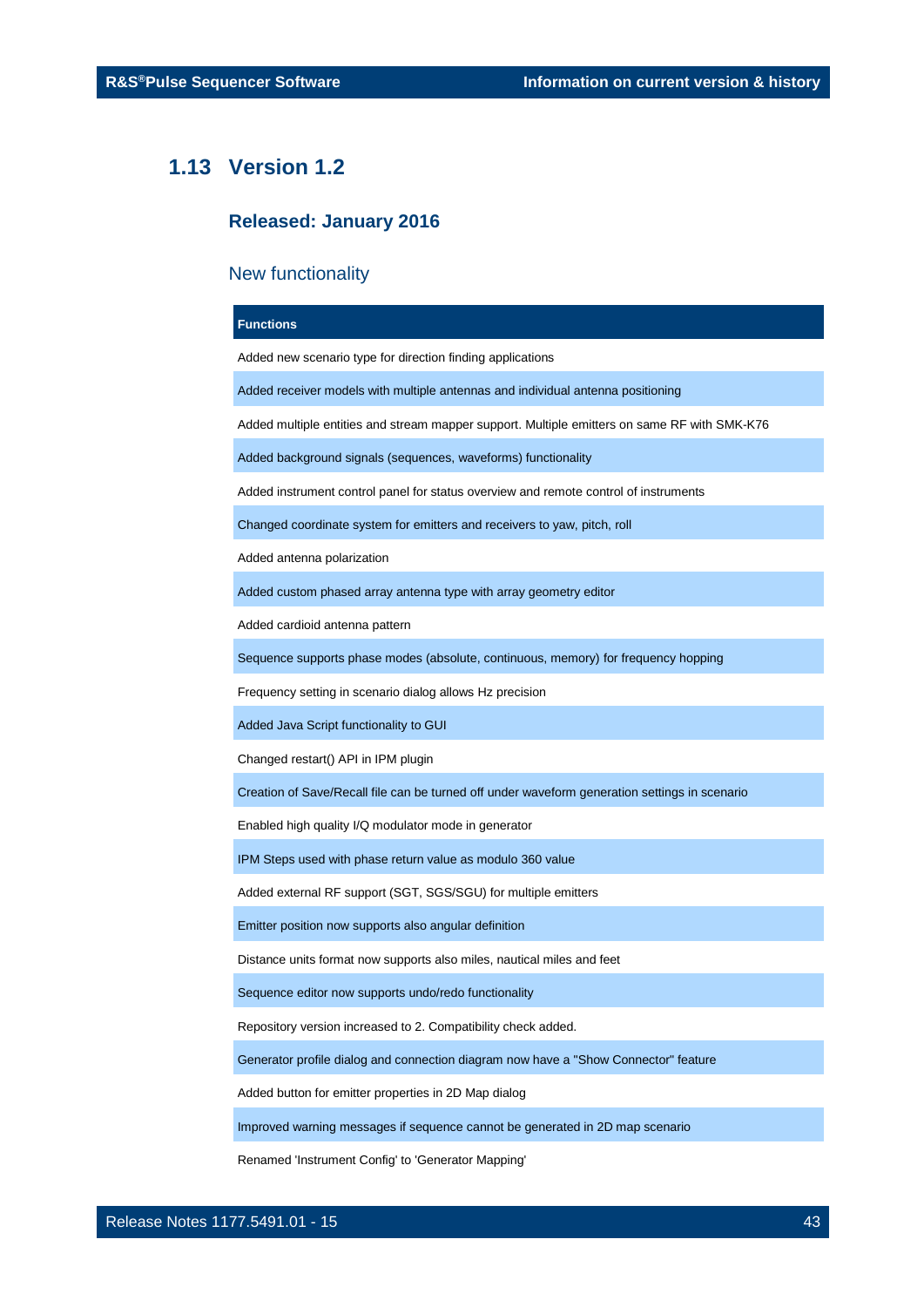Added menu entry in scenario diagram for direct access to generator mapping dialog

Added menu entry in scenario diagram for direct access to reporting directory

Multi-tone waveform added to Waveform/Interferer element

It is now possible to create a generator profile directly from the generator mapping dialog

GUI now scales automatically, when changing the DPI size of the text in the OS settings

Added SCPI command for sanitize

Phased array elements can have an omnidirectional or dipole characteristic

Loop sequence item can now define a variable which can be used for marker generation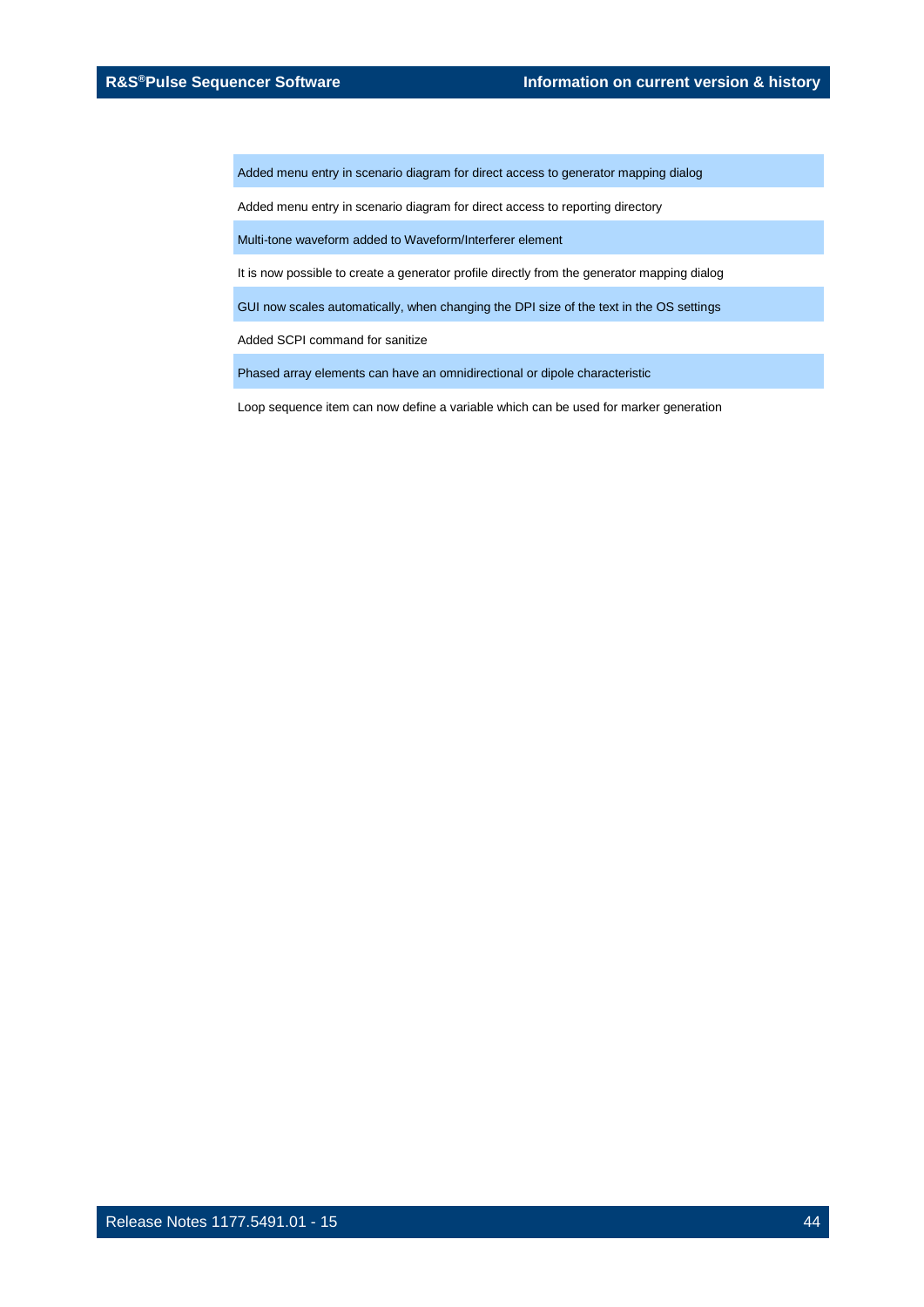**Improvements**

Fixed problems with baseband filter in MOP

Copying sequence to other repository did not copy waveforms used as sequence items

Fixed bug in OQPSK modulation

Phase was not correctly shown in degrees in waveform viewer window

Static phase offset was not correctly applied in pulse modulation

Wrong SCPI help for roll off filter parameter

It was possible to remove all modes and beams of an emitter using SCPI commands

When renaming a tree element, the item was named "Rename" by default when the field was empty

Editing the repetition count in a sequence also affected other sequences

Removing all emitter items in localized scenarios was performed without user confirmation

Interferers could not be set correctly in Multi-Emitter scenario after order was changed in tree

Bit length of data source was not correctly evaluated

Minimum PRI was not correctly applied in first sequence line

First symbol in BPSK had wrong duration

Data sources were reset for each repetition round within a sequence

Long SCPI commands where truncated when copied using SCPI help copy functionality

Fixed bug in FSK modulation

EIRP modification using mouse wheel was not working properly

Emitter Frequency resolution was limited to 3 digits only

Fixed Bug in AM step modulation. Positive level values where clipped to 0

It was possible to drag and drop any tree element item onto the 2D map

Markers where missing when importing a waveform

### Known issues

**Known Issues**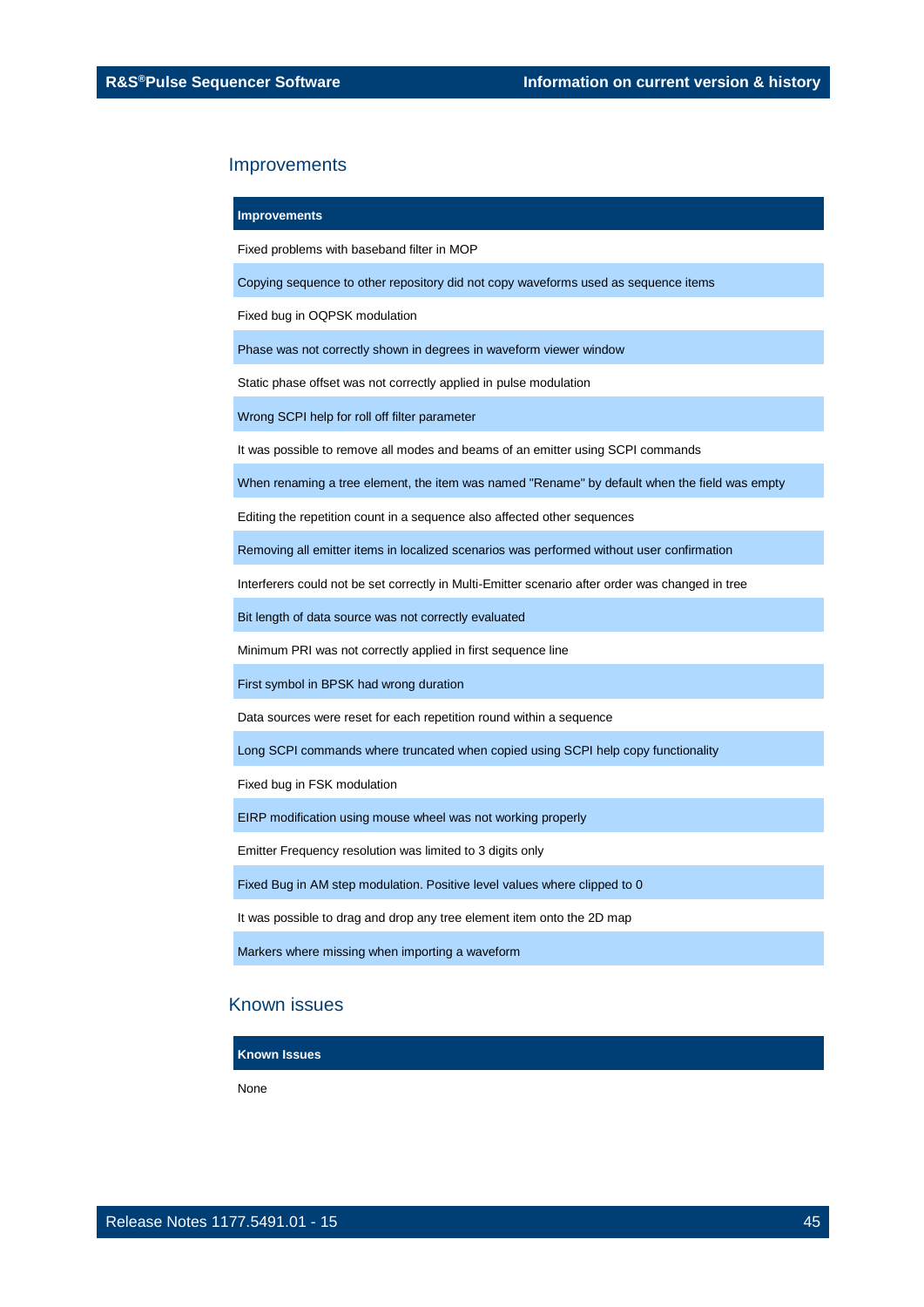### <span id="page-45-0"></span>**1.14 Version 1.1**

### **Released: April 2015**

### New functionality

### **Functions**

Log is brought to desktop if it was located outside of the visible desktop area and an error occurs

Emitter EIRP GUI parameter changed from dBm to dBW

Value range in IPM U-Distribution increased because 1000 was not enough for frequency offsets

2D Dialog: The distance of emitters can now be set from the GUI

Optimized I/Q waveform generation if level was reduced due to antenna influence (RF generator level decreased accordingly)

TX/RX buffer size can now be set by the user (instrument upload/download)

Added FTP upload and new GUI settings for FTP upload

Modified LAN search to work with direct links PC <-> Instrument (no DNS in network)

Partially defined antenna pattern import now possible

Sequence block diagram is interactive. Features direct access to items as well as context menus

Pulse timing is now visualized in plot

Marker positions are now visualized in plot

Measurement line now shows delta units on y axis

Waveform viewer now also shows frequency at cursor position

New installer based on Windows Installer fixes issues with Windows UAC and 64-bit systems

New version numbering scheme <Major>.<Minor>.<DaysSince2000>.<SecondsSinceMidnight/10>

Support added for FEKO .ffe V3 file formats and Antenna Magnus .tsv files

Added FEKO example project with helix on plane to installer

Network scan in "ZeroConf" networks improved (host resolution omitted)

Added ArrayCalc MATLAB example to installer (for use with free ArrayCalc toolbox)

Creating a new repository from GUI also creates one SMW200 default generator profile

Antenna pattern path is now memorized in import dialog

Import from Ansys HFSS .ffd multi-frequency far field pattern files (only first frequency imported)

Added optimized resampling algorithm for pulse based signals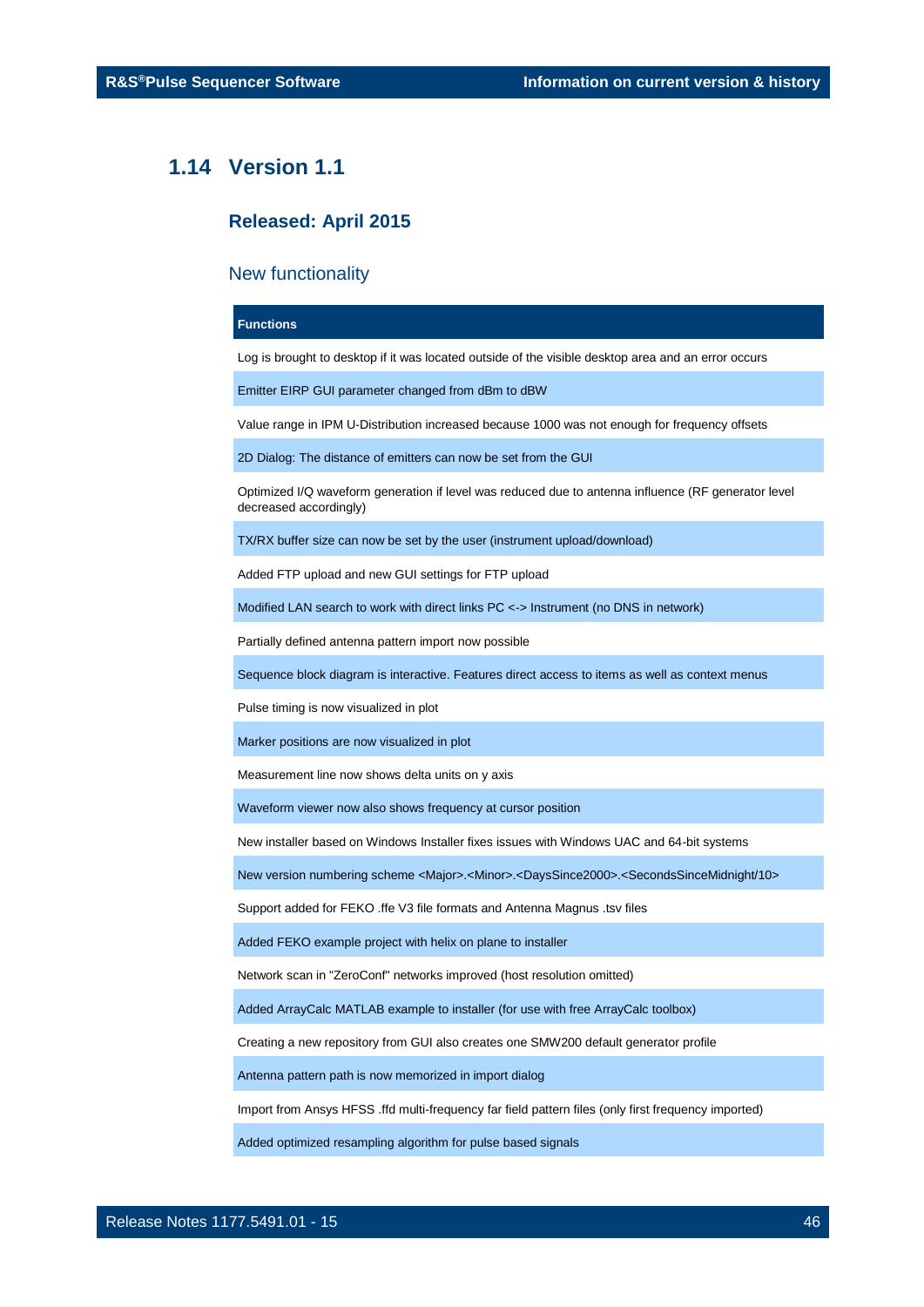Added generic import wizard for CSV-based antenna patterns (Magnus, HFSS)

Emitter-based scenarios use antenna scan duration as default when created with an emitter

Creating data source from MOP also assigns the new data source automatically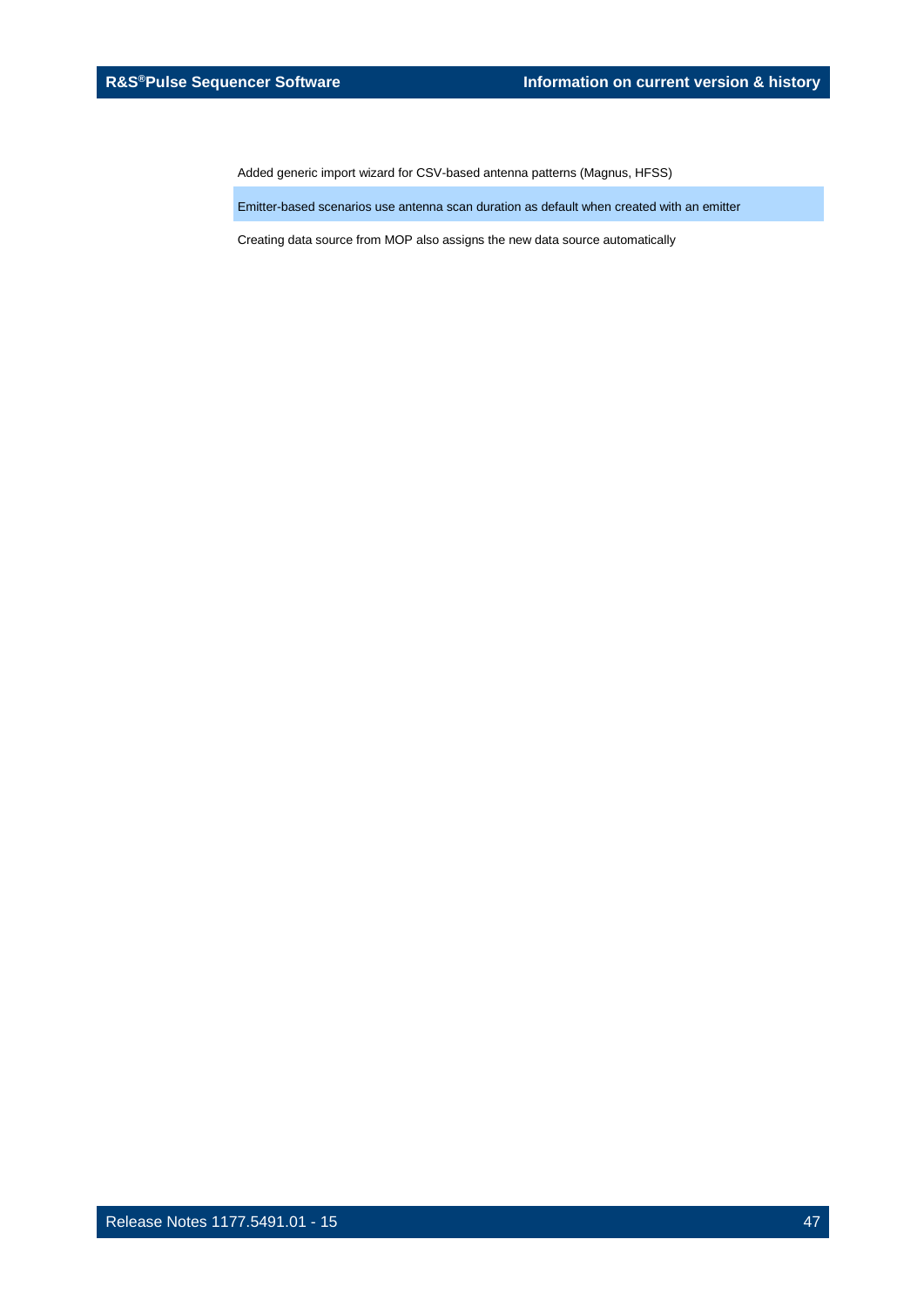#### **Improvements**

Pulses/waves did not compute correctly if sequence was run more than 1 times (emitter scenarios)

Receiver elevation was not visible in dialog because of false scroll bar configuration

First pulse was missing in emitter sequence if 10/50/90 ramping was used

The minimum permissible PRI was wrong with 10/50/90 timing

Due to a rounding problem waveform could be too long by one PRI cycle

Sequence marker and scenario marker could not be controlled independently

Level circles in polar antenna plot were off by 1 dB

Pulse ripple frequency was not evaluated in min. required clock rate

Fixed SGT profile capabilities error. Memory and bandwidth options where not recognized

IPM List Preview auto scale error

Sequence editor crashed when deleting loops with children

SMBV-B50 and SMBV B55 options where not recognized

3D visualization antenna update filter activated to prevent multiple updates

Level and Frequency were not applied if volatile storage was already valid

False antenna 2D plot at phase angle zero

Corrected phased array calculations with  $Nx$ ,  $Nz = 2$  and con $\gamma N$  or triangular current distribution

Waveform viewer 'auto play' did not stop if window was minimized

Switching a repository from K301->K300 possible even if advanced features were already used

Fixed update problem in instrument capabilities

Fixed bugs in imported antenna pattern files (also changed the file format)

Fixed wrong timing and zoom issue in 3D emitter plots

Fixed und updated 3D pair view item selection for older GPUs

Fixed line representation in 3D previews for older GPUs

Waveform sequence scenario type had disabled frequency and ref level line edits

Fixed update bug, when deleting a user imported antenna pattern

Fixed crash when issuing a reset via SCPI while 3D scan or live previews are open

Fixed crash in 2D map, when moving emitters outside visible map

Not supported instruments where shown in table for connected instruments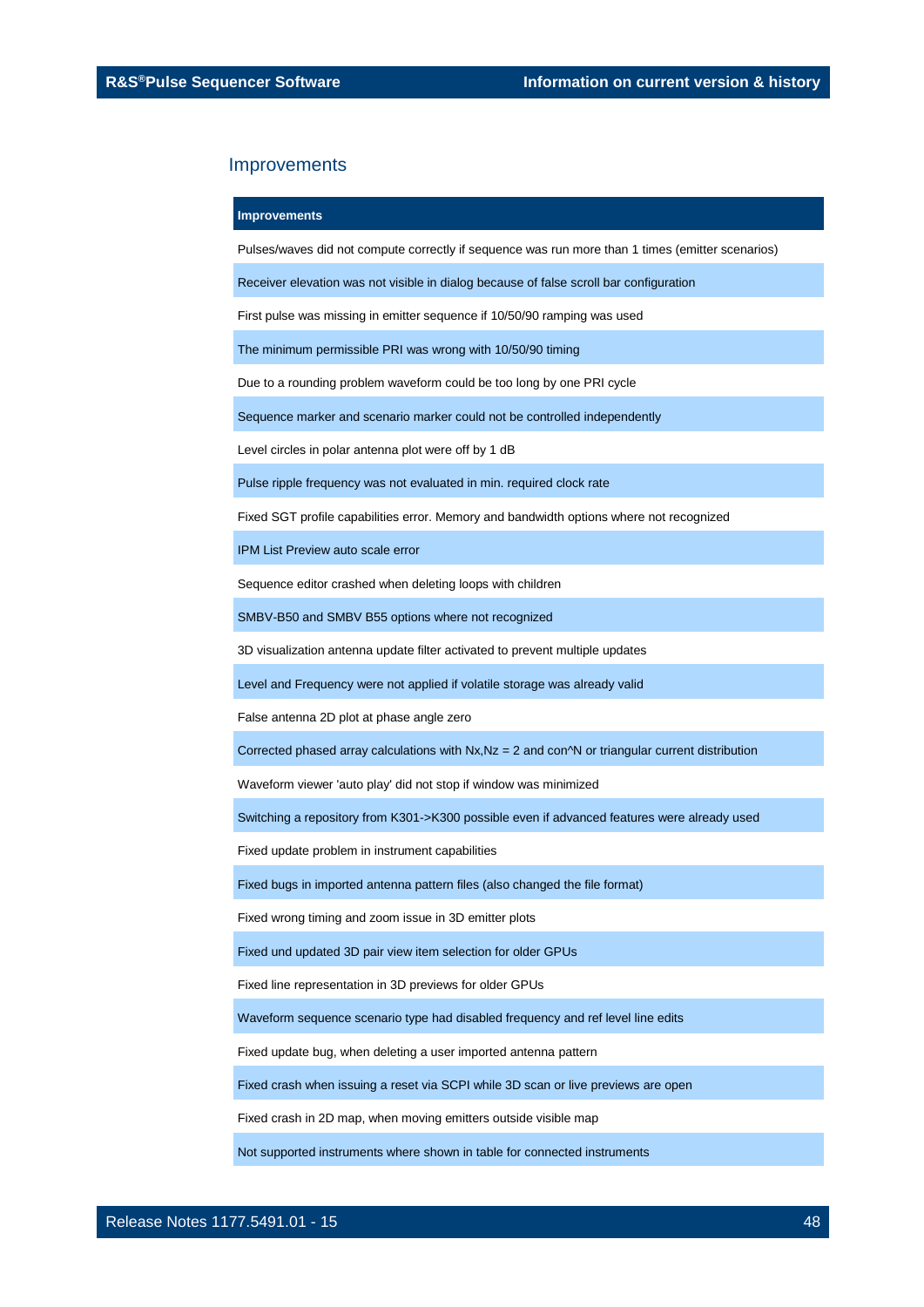MOP 'Width' restriction was not correct when used with 0/100 pulse definitions

Fixed potential crash during antenna pattern import when index was out of bounds

Application crashed if repository gets unloaded while the 3D preview is open

Back lobe antenna type was constant instead of mirrored in some calculations

Fixed bug in sequence block diagram, which leads to quickly disappearing tooltips

Fixed problem with profile generation from a connected instrument. The generator type combo box disappeared for all other profiles.

When changing the name of a tree element, it was no longer selected, causing wrong SCPI help.

Fixed bug in waveform generation. Last sample was always missing.

Fixed potential crash in sequence editor

All collections did not keep their item order on subsequent load from storage

Data source dialog was not properly set to invalid when data source got removed

BPSK MOP with automatic symbol rate did not work in preview if no data source was assigned

Fixed bug in MOP filters. Removed redundant convolution with rectangular window

Fixed bug in rectangular pulse shaping filter

Fixed SCPI help for MOP filter parameters B\*T and Roll Off

Fixed bug in OQPSK implementation

Fixed bug in DQPSK implementation

### Known issues

**Known Issues**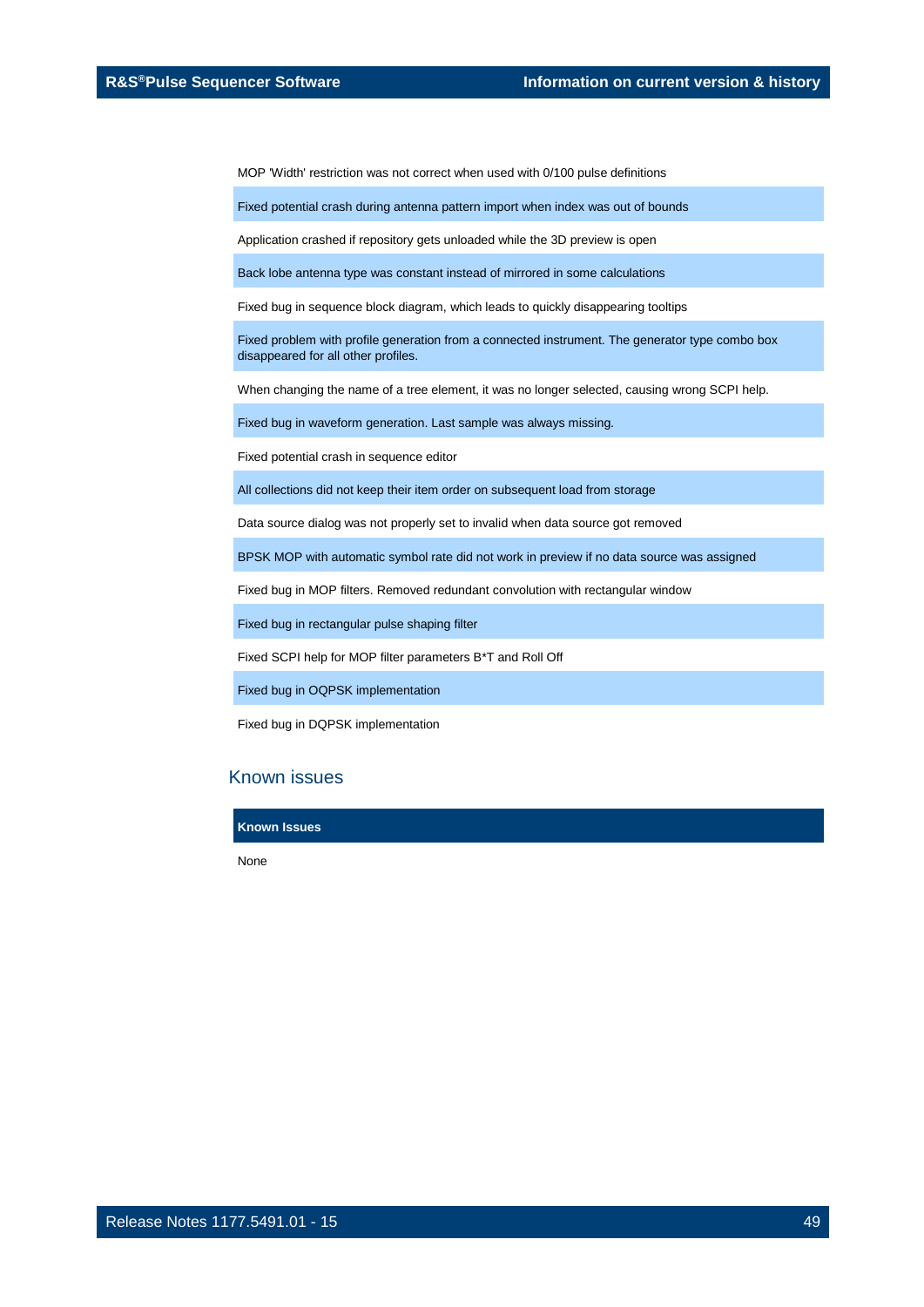### <span id="page-49-0"></span>**1.15 Version 1.0**

**Released: January 2015**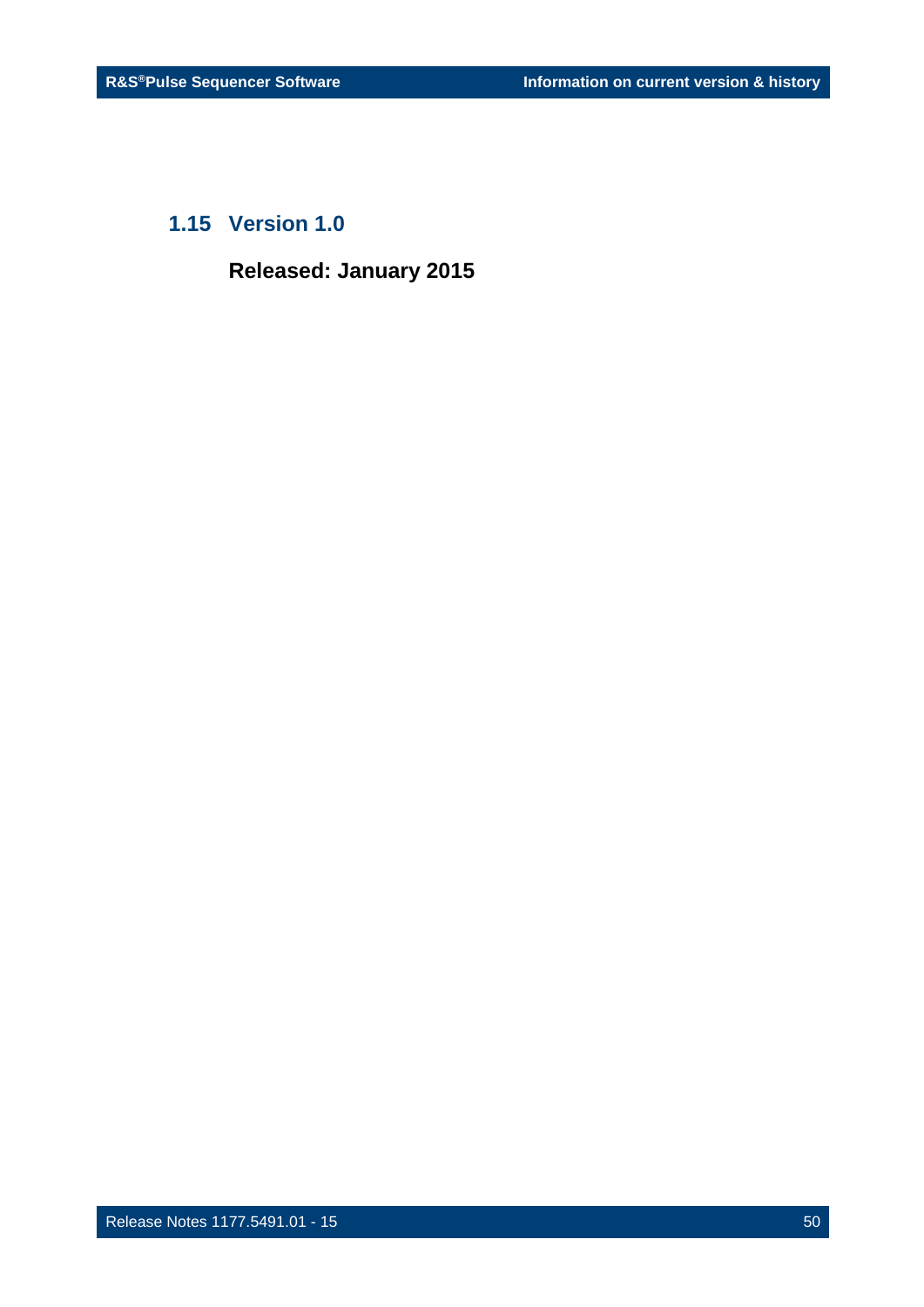# <span id="page-50-0"></span>**2 Modifications to the documentation**

The current documentation is up-to-date.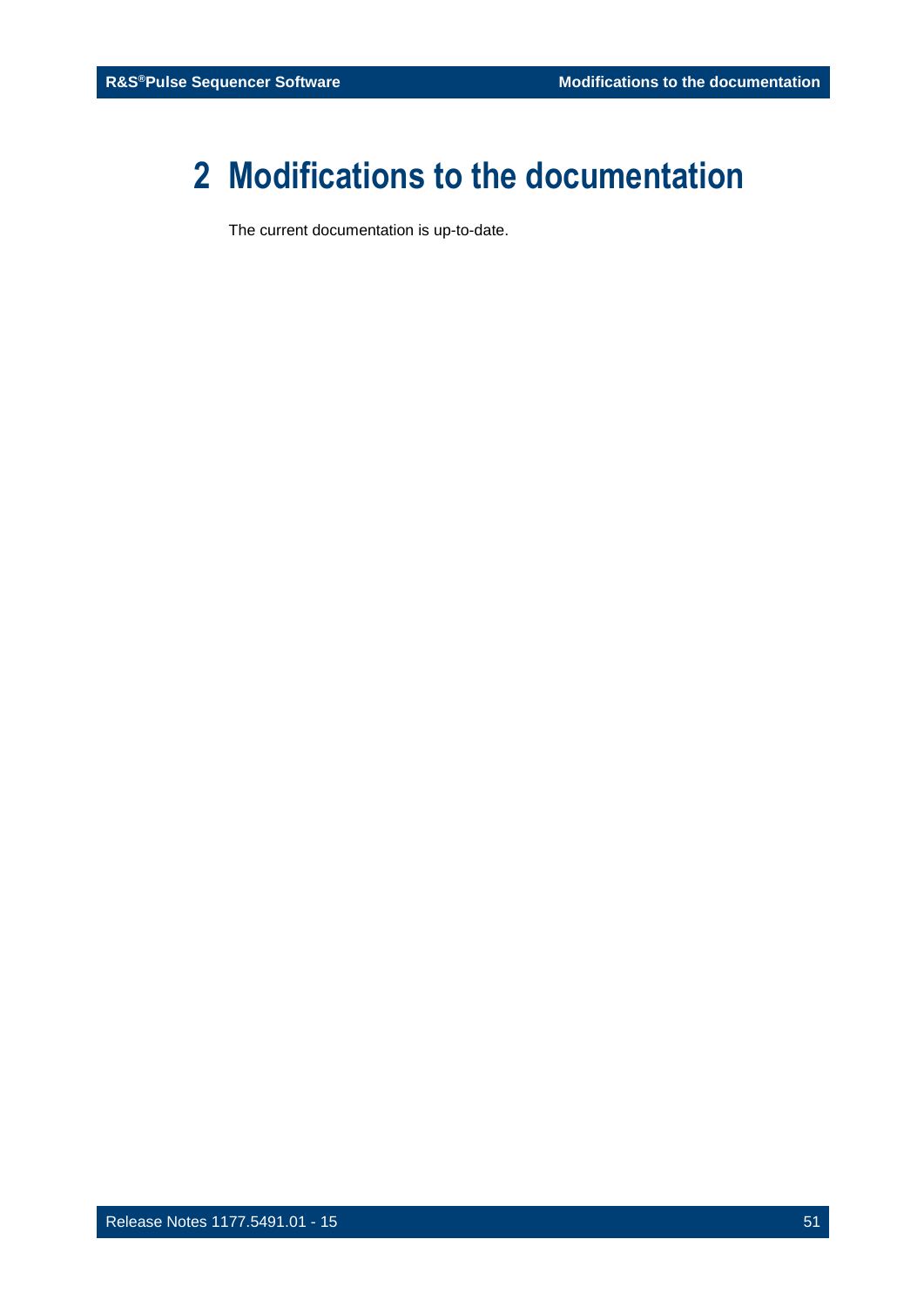## <span id="page-51-0"></span>**3 Installing the Software**

### <span id="page-51-1"></span>**3.1 Uninstall a previous installation**

To uninstall a previous version of the Pulse Sequencer software, click on the Windows Start button and navigate to Settings -> Control Panel -> Add or Remove Programs. Then select the previously installed version of the Pulse Sequencer to uninstall it.

### <span id="page-51-2"></span>**3.2 Install the new software version**

R&S Pulse Sequencer requires one of the following operating systems:

Windows 7 (64 Bit)

Windows 8 (64 Bit)

Windows 10 (64 Bit)

It is suggested to uninstall any previous version of the Pulse Sequencer software before installing the new software.

In Windows Explorer double-click the installer executable 'PS-Install 2.3.x.x.msi' and follow the instructions. Existing Pulse Sequencer installations are automatically updated. This includes example repositories provided by Rohde & Schwarz. Other user data, such as repositories or settings are not affected by the software update.